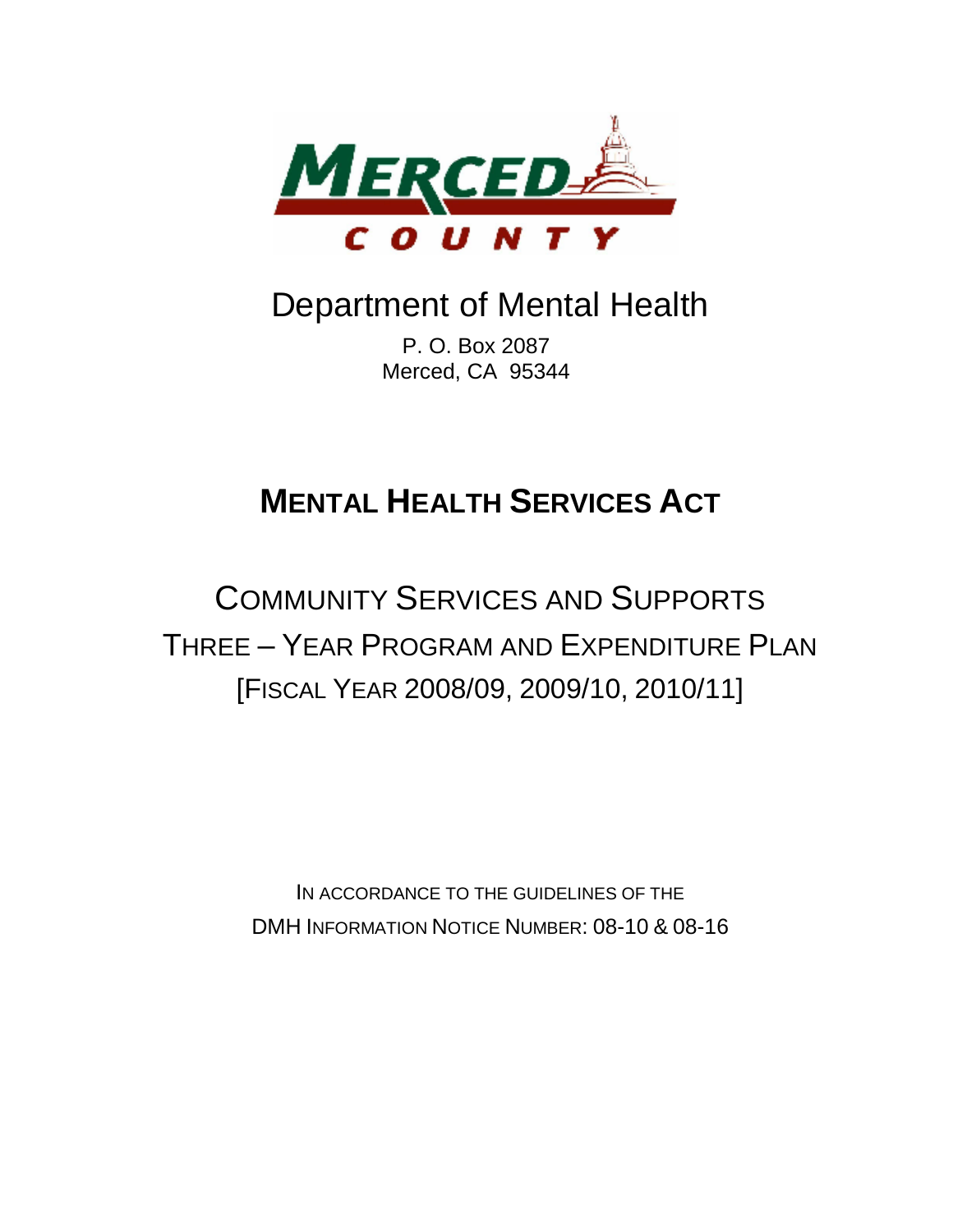# **TABLE OF CONTENT**

# MENTAL HEALTH SERVICES ACTS (MHSA) COMMUNITY SERVICES AND SUPPORT (CSS)

# **INTRODUCTION** TABLE OF CONTENT........................................................................................ PAGE i

## **A. EXHIBIT 1**

|--|--|

# **B. EXHIBIT 2 AND 2A**

| PREVIOUSLY APPROVED CAPITAL FACILITIES AND TECHNOLOGICAL           |  |
|--------------------------------------------------------------------|--|
| <b>NEEDS AND WORKFORCE EDUCATION AND TRAINING PROJECTS FUNDING</b> |  |
|                                                                    |  |

# **C. EXHIBIT 3R**

|--|--|

# **D. EXHIBIT 4**

|--|--|--|

# **E. EXHIBIT 5A (ADMINISTRATION) & 5B (APPROVED WORKPLAN)**

| 8  |
|----|
| -9 |
| 10 |
| 12 |
| 13 |
| 15 |
| 16 |
| 18 |
| 19 |
| 21 |
|    |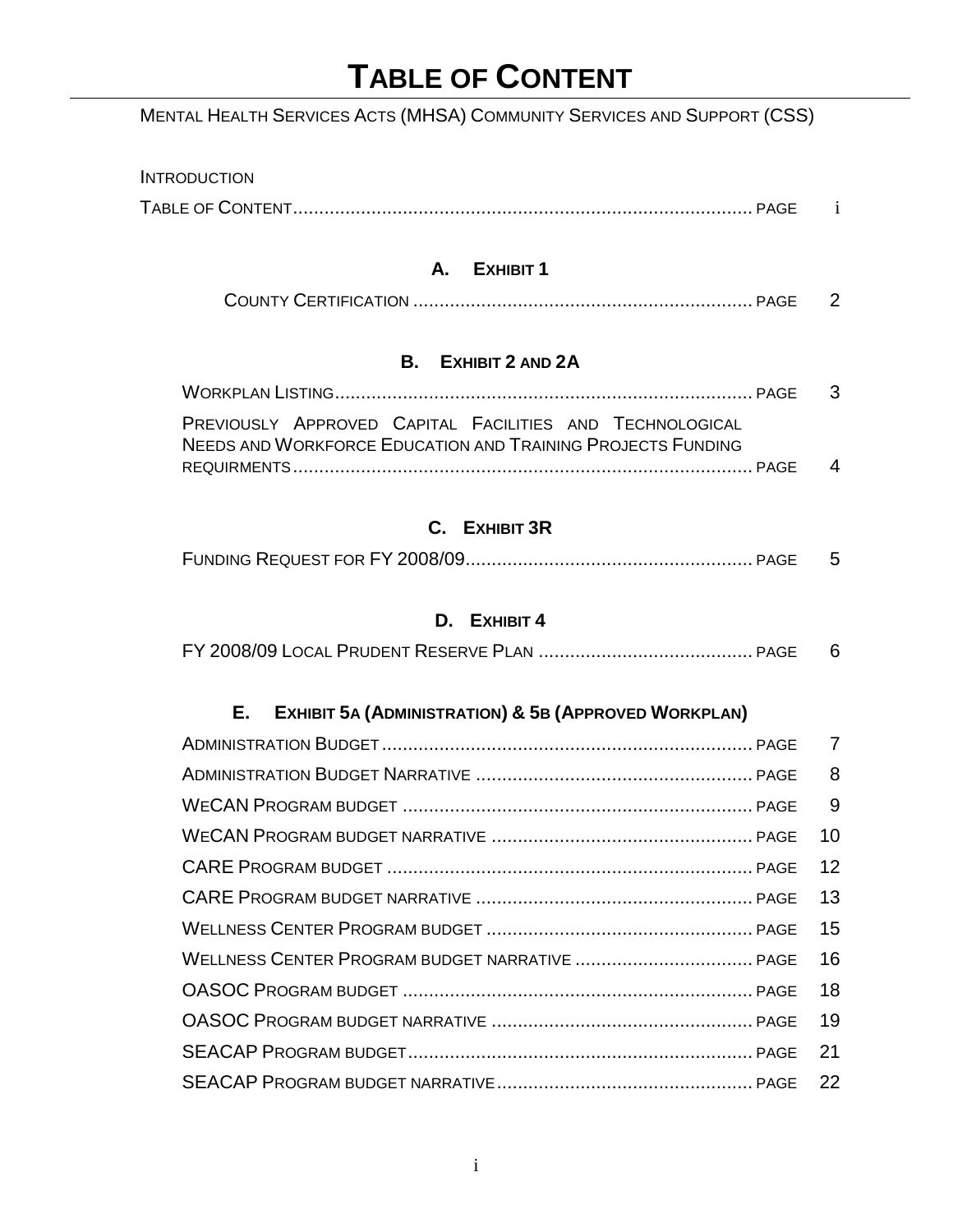# **TABLE OF CONTENT**

MENTAL HEALTH SERVICES ACTS (MHSA) COMMUNITY SERVICES AND SUPPORT (CSS)

|                                                                                                                                                                          | 24 |
|--------------------------------------------------------------------------------------------------------------------------------------------------------------------------|----|
|                                                                                                                                                                          | 25 |
|                                                                                                                                                                          |    |
| F.<br><b>PRUDENT RESERVE, CAPITAL FACILITIES AND TECHNOLOGICAL</b><br>AND WORKFORCE EDUCATION AND TRAINING FUNDINGS DOES<br>NOT EXCEED TWENTY PERCENT (20%) MHSA FUNDING |    |
| IN ACCORDANCE TO DMH INFORMATION NOTICE 08-16  PAGE                                                                                                                      | 27 |
| <b>COMMUNITY PROGRAM PLANNING PROCESS</b><br>G.                                                                                                                          |    |
|                                                                                                                                                                          | 27 |
| Н.<br><b>DOCUMENTATION OF THE LOCAL 30 DAY REVIEW PROCESS</b>                                                                                                            |    |
|                                                                                                                                                                          | 28 |
|                                                                                                                                                                          |    |
|                                                                                                                                                                          | 29 |
|                                                                                                                                                                          | 30 |
| Ī.<br><b>UPDATE PROPOSAL OF THE APPROVED CSS PLAN</b>                                                                                                                    |    |
|                                                                                                                                                                          | 31 |
|                                                                                                                                                                          | 33 |
|                                                                                                                                                                          | 35 |
|                                                                                                                                                                          | 38 |
|                                                                                                                                                                          | 40 |
|                                                                                                                                                                          | 42 |
|                                                                                                                                                                          |    |
| APPENDIX A.                                                                                                                                                              | 45 |
| APPENDIX B.                                                                                                                                                              | 47 |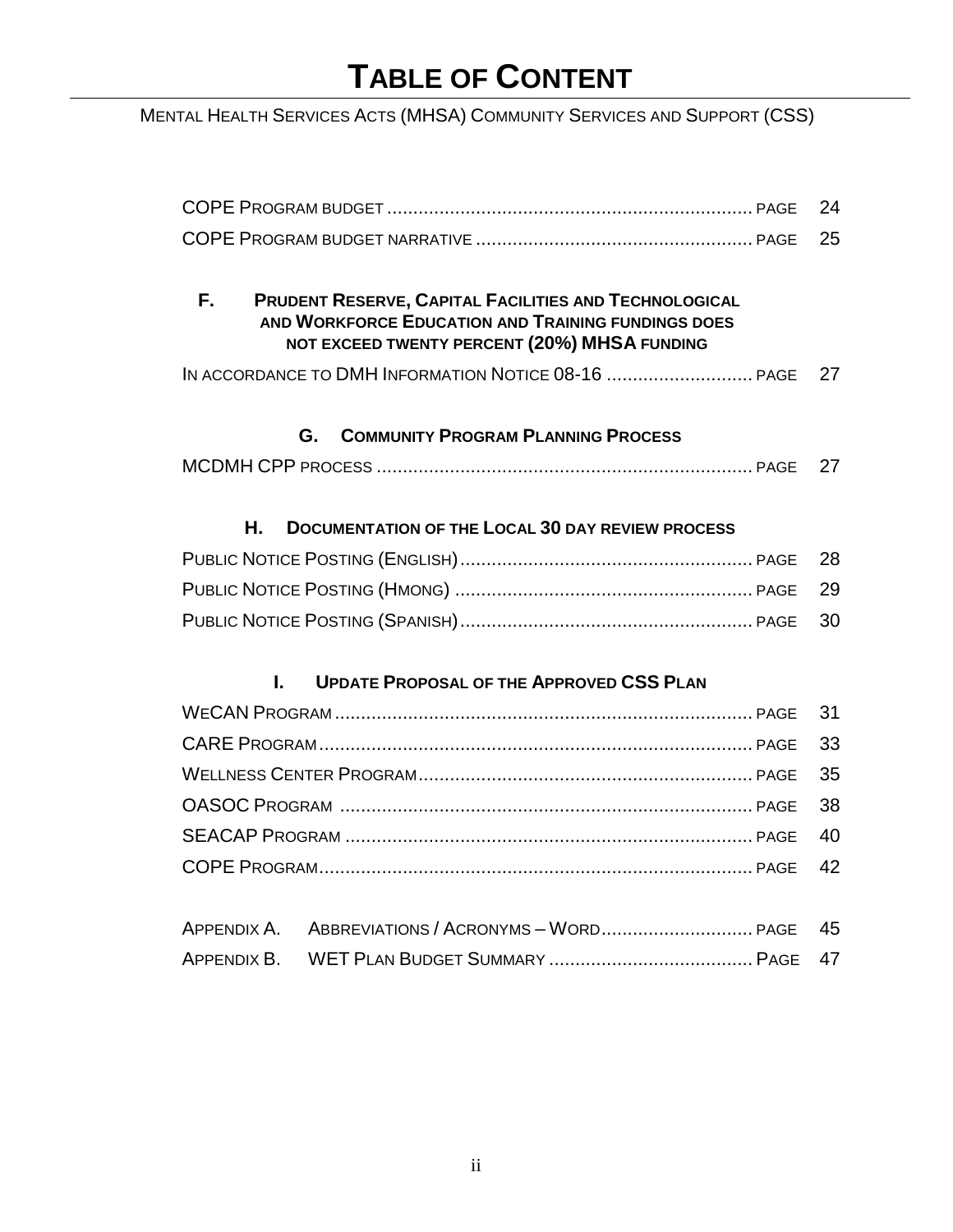### Exhibit 1 Community Services and Supports FY 2008/09 Plan Update

## **COUNTY CERTIFICATION**

**I hereby certify that I am the official responsible for the administration of**  Community Mental Health Services in and for \_\_\_\_\_\_Merced \_\_\_\_\_\_ County and that **the following are true and correct:** 

This Community Services and Supports Plan Update is consistent with the Mental Health Services Act. This Plan Update is consistent with and supportive of the standards set forth in Title 9, California Code of Regulations (CCR) Section 3610 through 3650.

This Plan Update has been developed with the participation of stakeholders, in accordance with CCR Sections 3300, 3310, and 3315. The draft Plan Update was circulated for 30 days to stakeholders for review and comment. All input has been considered, with adjustments made, as appropriate.

Mental Health Services Act funds are and will be used in compliance with CCR Section 3410 of Title 9, Non-Supplant.

All documents in the attached Community Services and Supports Plan Update are true and correct.

Date: **Date:** Signature

 **Local Mental Health Director** 

Executed at: 3090 M St. Merced CA 95348 **and St. 2008** and St. 2010 and St. 2010 and St. 2010 and St. 2010 and St. 2010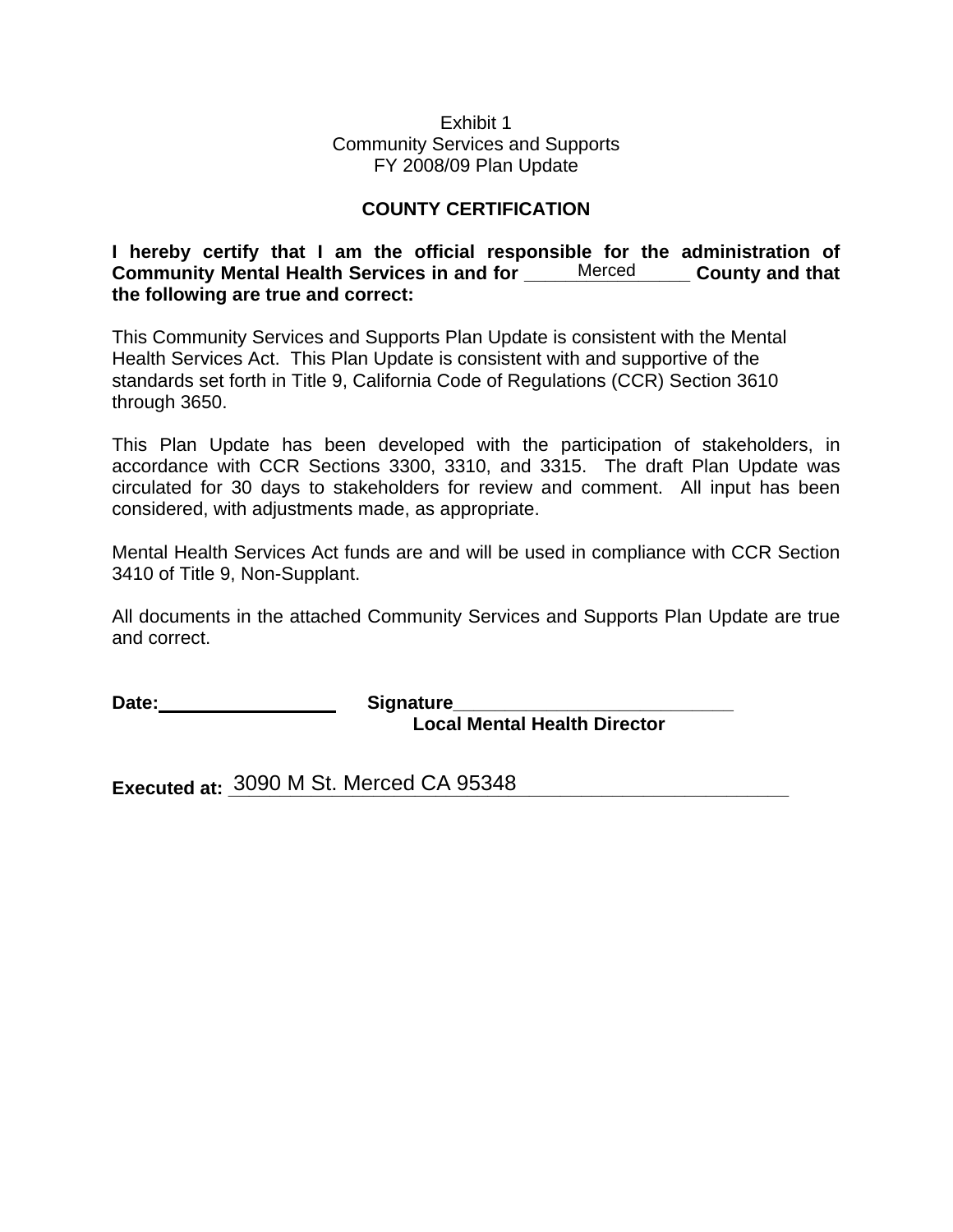**Exhibit 2**

**County:**

**Merced Date:** 8/1/2008

| <b>Workplans</b> |                |                                                    | <b>Total Funds Requested</b>                |                                                     |                                     | <b>Funds Requested by Age Group</b> |                          |                                        |                                       |              |                    |
|------------------|----------------|----------------------------------------------------|---------------------------------------------|-----------------------------------------------------|-------------------------------------|-------------------------------------|--------------------------|----------------------------------------|---------------------------------------|--------------|--------------------|
|                  | No.            | <b>Name</b>                                        | New (N)/<br><b>Approved</b><br>Existing (E) | <b>Full Service</b><br><b>Partnerships</b><br>(FSP) | <b>System</b><br><b>Development</b> | <b>Outreach and</b>                 | Engagement Total Request | Children,<br>Youth,<br><b>Families</b> | <b>Transition</b><br><b>Age Youth</b> | <b>Adult</b> | <b>Older Adult</b> |
| 1.               | $\mathbf{1}$   | <b>WeCAN Program</b>                               | E                                           | \$1,590,195                                         |                                     |                                     | \$1,590,195              | \$978,582                              | \$611,613                             |              |                    |
| 2.               | $\overline{2}$ | <b>CARE Program</b>                                | E                                           | \$1,183,736                                         |                                     |                                     | \$1,183,736              |                                        | \$520,844                             | \$615,543    | \$47,349           |
| 3.               | 3              | <b>Wellness Center</b>                             | E                                           | \$1,981,894                                         | \$1,981,893                         |                                     | \$3,963,787              |                                        | \$79,276                              | \$3,805,236  | \$79,276           |
| 4.               | 4              | OASOC Program                                      | E                                           |                                                     | \$297,796                           |                                     | \$297,796                |                                        |                                       |              | \$297,796          |
| 5.               | 5              | <b>SEACAP Program</b>                              | E                                           |                                                     | \$338,848                           |                                     | \$338,848                | \$56,475                               | \$56,475                              | \$225,899    |                    |
| 6.               | 6              | COPE Program                                       | E                                           |                                                     |                                     | \$724,759                           | \$724,759                | \$72,476                               | \$108,714                             | \$471,093    | \$72,476           |
| 7.               |                |                                                    |                                             |                                                     |                                     |                                     | \$0                      |                                        |                                       |              |                    |
| 8.               |                |                                                    |                                             |                                                     |                                     |                                     | \$0                      |                                        |                                       |              |                    |
| 9.               |                |                                                    |                                             |                                                     |                                     |                                     | \$0                      |                                        |                                       |              |                    |
| 10.              |                |                                                    |                                             |                                                     |                                     |                                     | \$0                      |                                        |                                       |              |                    |
| 11               |                |                                                    |                                             |                                                     |                                     |                                     | \$0                      |                                        |                                       |              |                    |
| 12.              |                |                                                    |                                             |                                                     |                                     |                                     | \$0                      |                                        |                                       |              |                    |
| 13.              |                |                                                    |                                             |                                                     |                                     |                                     | \$0                      |                                        |                                       |              |                    |
| 14.              |                |                                                    |                                             |                                                     |                                     |                                     | \$0                      |                                        |                                       |              |                    |
| 15.              |                |                                                    |                                             |                                                     |                                     |                                     | \$0                      |                                        |                                       |              |                    |
| 16.              |                |                                                    |                                             |                                                     |                                     |                                     | \$0                      |                                        |                                       |              |                    |
| 17.              |                |                                                    |                                             |                                                     |                                     |                                     | \$0                      |                                        |                                       |              |                    |
| 18.              |                |                                                    |                                             |                                                     |                                     |                                     | \$0                      |                                        |                                       |              |                    |
| 19.              |                |                                                    |                                             |                                                     |                                     |                                     | \$0                      |                                        |                                       |              |                    |
| 20.              |                |                                                    |                                             |                                                     |                                     |                                     | \$0                      |                                        |                                       |              |                    |
| 21               |                |                                                    |                                             |                                                     |                                     |                                     | \$0                      |                                        |                                       |              |                    |
| $\overline{22}$  |                |                                                    |                                             |                                                     |                                     |                                     | \$0                      |                                        |                                       |              |                    |
| 23.              |                |                                                    |                                             |                                                     |                                     |                                     | \$0                      |                                        |                                       |              |                    |
| 24.              |                |                                                    |                                             |                                                     |                                     |                                     | \$0                      |                                        |                                       |              |                    |
| 25.              |                |                                                    |                                             |                                                     |                                     |                                     | \$0                      |                                        |                                       |              |                    |
|                  |                | 26. Subtotal: Workplans <sup>ar</sup>              |                                             | \$4,755,825                                         | \$2,618,537                         | $\overline{$}724,759$               | \$8,099,121              | \$1,107,532                            | \$1,376,922                           | \$5,117,770  | \$496,897          |
|                  |                | 27. Optional 10% Operating Reserve <sup>b/</sup>   |                                             |                                                     |                                     |                                     |                          |                                        |                                       |              |                    |
|                  |                | 28. CSS Administration <sup>c/</sup>               |                                             |                                                     |                                     |                                     | \$535,971                |                                        |                                       |              |                    |
|                  |                | 29. CSS Capital Facilities Projects <sup>d/</sup>  |                                             |                                                     |                                     |                                     | \$0                      |                                        |                                       |              |                    |
|                  |                | 30. CSS Technological Needs Projects <sup>d/</sup> |                                             |                                                     |                                     |                                     | \$0                      |                                        |                                       |              |                    |
|                  |                | 31. CSS Workforce Education and Trainingd'         |                                             |                                                     |                                     |                                     | \$0                      |                                        |                                       |              |                    |
|                  |                | 32. CSS Prudent Reserve <sup>e/</sup>              |                                             |                                                     |                                     |                                     |                          |                                        |                                       |              |                    |
|                  |                | 33. Total Funds Requested                          |                                             |                                                     |                                     |                                     | \$8,635,092              |                                        |                                       |              |                    |

a/ Majority of funds must be directed towards FSPs (Title 9, California Code of Regulations Section 3620(c)). Percent of Funds directed towards FSPs=58.72%

b/ Cannot exceed 10% of line 26.

c/ Complete Exhibit 5a.

d/ Complete budget pages from relevant guidelines for each component.

e/ Complete Exhibit 4.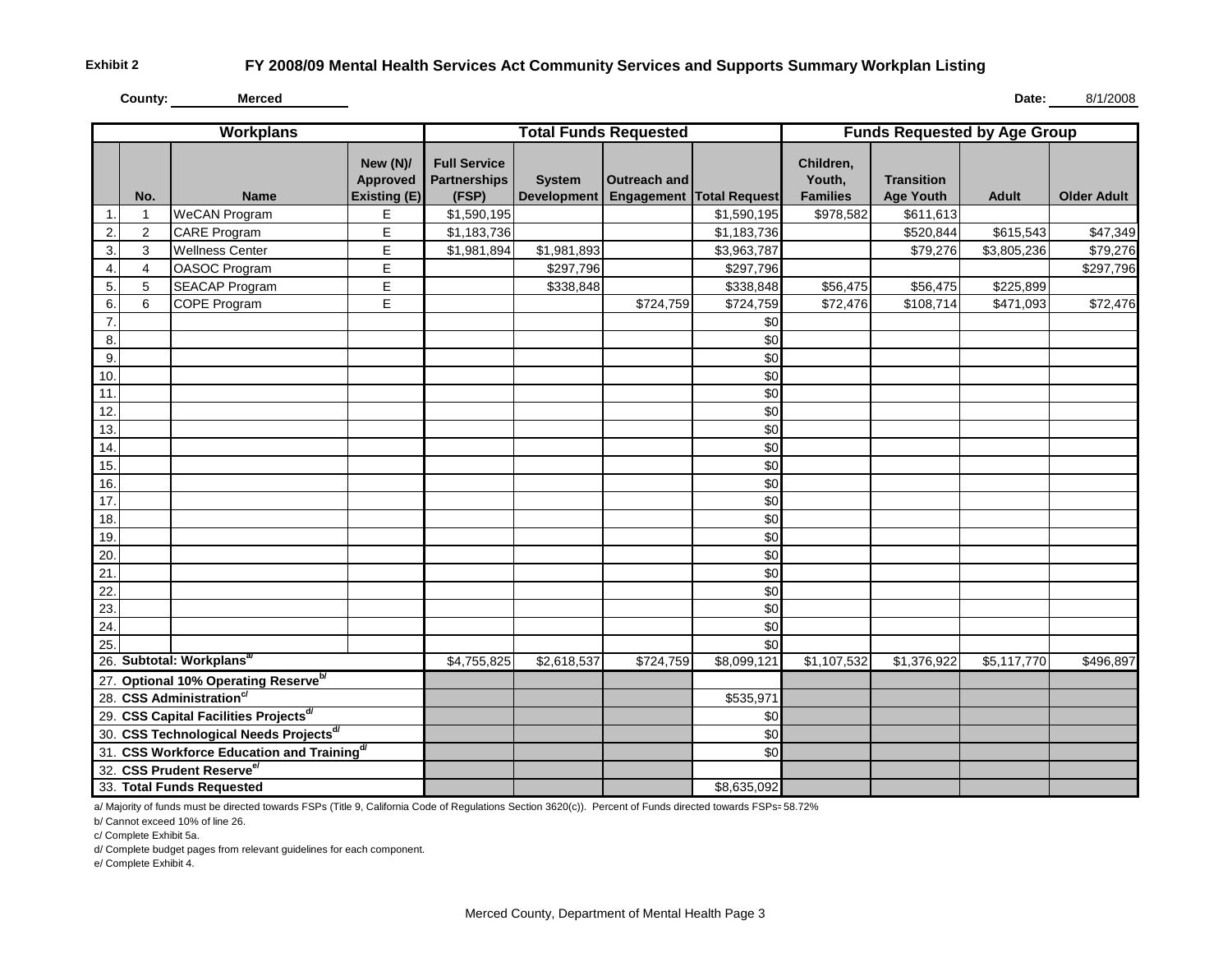## **FY 2008/09 Mental Health Services Act Previously Approved Capital Facilities and Technological Needs and Workforce Education and Training Projects Funding Requirements**

| <b>Merced</b><br>County:                          | Date: | 8/1/2008  |
|---------------------------------------------------|-------|-----------|
| 1. Capital Facilities Projects <sup>a/</sup>      |       | \$0       |
| 2. Technological Needs Projects <sup>a/</sup>     |       | \$C       |
| 3. Workforce Education and Training <sup>a/</sup> |       | \$652,000 |

a/ Complete budget pages from relevant guidelines for each component. (See MCDMH MHSA CSS Update Plan - Appendix B)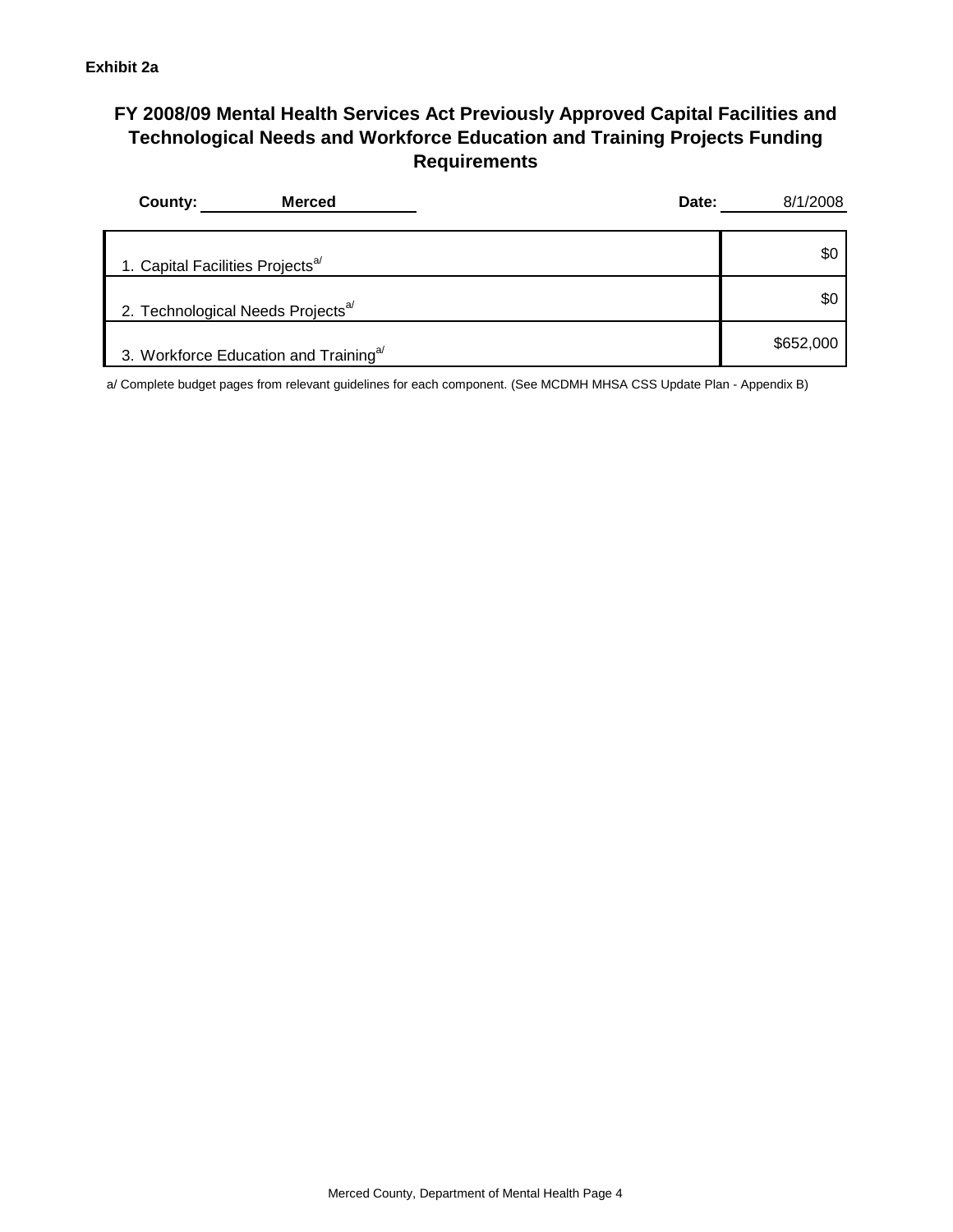## **Mental Health Services Act Community Services and Supports Funding Request for FY 2008/09**

| Date: | 2008<br>یں دب | ∴∩untv | Mercec |
|-------|---------------|--------|--------|
|       |               |        |        |

|                                                            | <b>Use of Funds</b> | Source of Funds |                                                |
|------------------------------------------------------------|---------------------|-----------------|------------------------------------------------|
| Total FY 2008/09 Funds Requested from line 33 of Exhibit 2 | \$8,635,092         |                 |                                                |
|                                                            |                     |                 | \$0 FY 06/07 CSS Unapproved Planning Estimates |
|                                                            |                     | \$1             | FY 07/08 CSS Unapproved Planning Estimates     |
|                                                            |                     |                 | \$4,971,600 FY 08/09 CSS Planning Estimates*   |
|                                                            |                     |                 | \$1,294,027 Unspent CSS Funds (Cash on Hand)   |
| Total                                                      | \$8,635,092         | \$6,265,628     |                                                |

\* Funds requested for lines 29, 30 and 31 on Exhibit 2 must be funded from the FY 08/09 CSS Planning Estimate.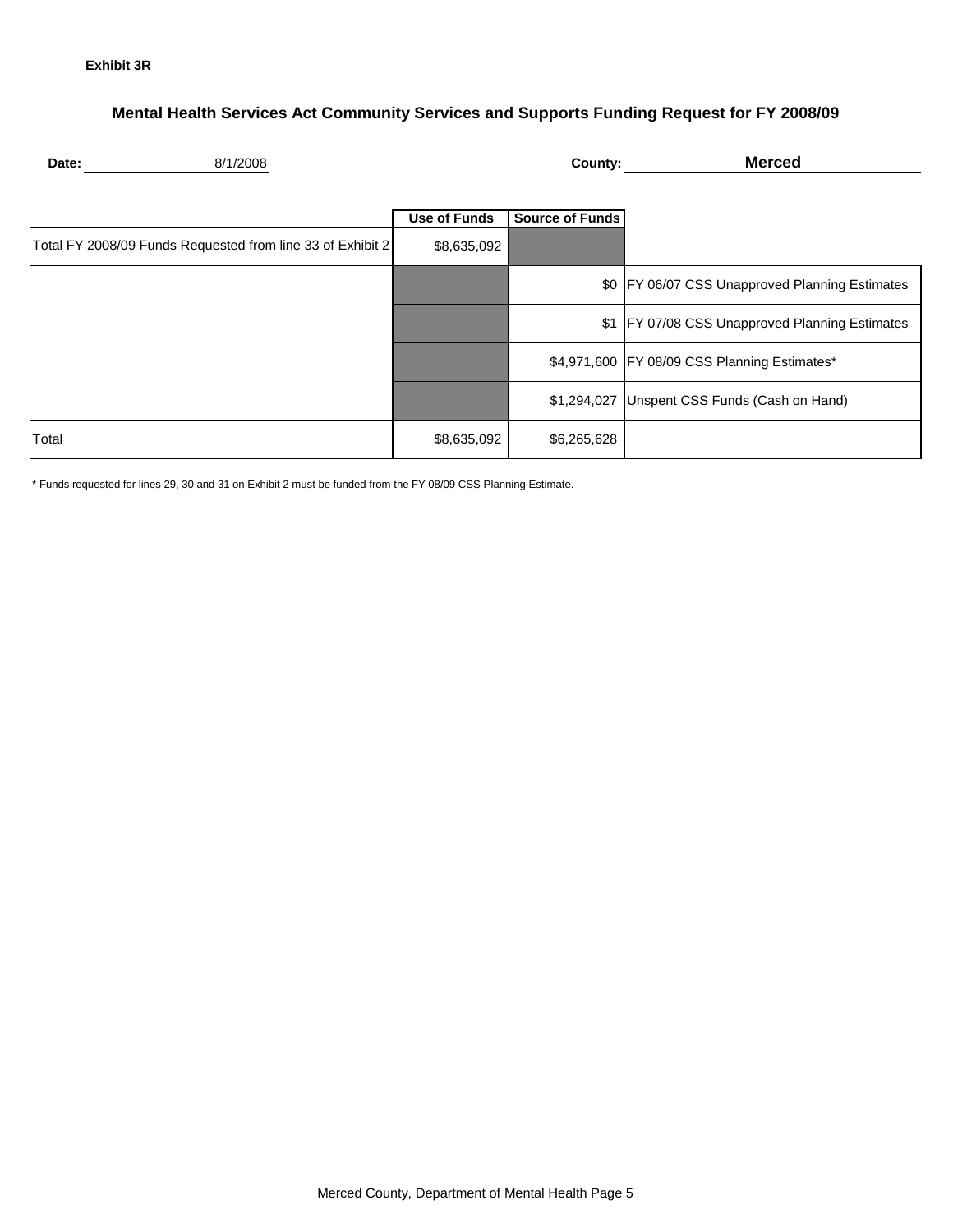## **Mental Health Services Act (MHSA) Community Services and Supports (CSS) FY 2008/09 Local Prudent Reserve Plan**

| County:                                    | <b>Merced</b>                                                        |                      |
|--------------------------------------------|----------------------------------------------------------------------|----------------------|
| Date:                                      | 8/1/2008                                                             |                      |
| <b>Approved CSS Component Amount</b>       |                                                                      |                      |
|                                            | 1. Requested FY 08/09 CSS Services Funding (Exhibit 2, line 26)      | \$<br>8,099,121.00   |
|                                            | 2. Less: Non-Recurring Expenditures (from Exhibit 5a, 5b, and/or 5c) | \$<br>(2,065,000.00) |
| 3. CSS Administration (Exhibit 2, line 28) |                                                                      | \$<br>535,971.40     |
| 4. Total CSS Plan Component Amount         |                                                                      | \$6,570,092          |
| 5. Maximum Prudent Reserve (50%)           |                                                                      | \$3,285,046          |
| <b>Prudent Reserve</b>                     |                                                                      |                      |
|                                            | 6. Prudent Reserve Balance from Prior Approvals                      | \$0                  |
| 7.<br>update                               | Amount Requested to Dedicate to Prudent Reserve through this Plan    | \$0                  |
| 8. Prudent Reserve Balance                 |                                                                      | \$0                  |
|                                            | 9. Prudent Reserve Shortfall to Achieving 50% (Describe below)       | \$0                  |

The Department cannot approve a Plan update that does not achieve a local prudent reserve of 50% unless services would have to be reduced in order to attain the required amount. Please describe below how the County intends to reach the 50% requirement by July 1, 2010 (i.e., future increases in CSS planning estimates will be dedicated to prudent reserve before funding program expansion, other).

We anticipate achieving our requirement of fifty percent (50%) by July 1, 2010.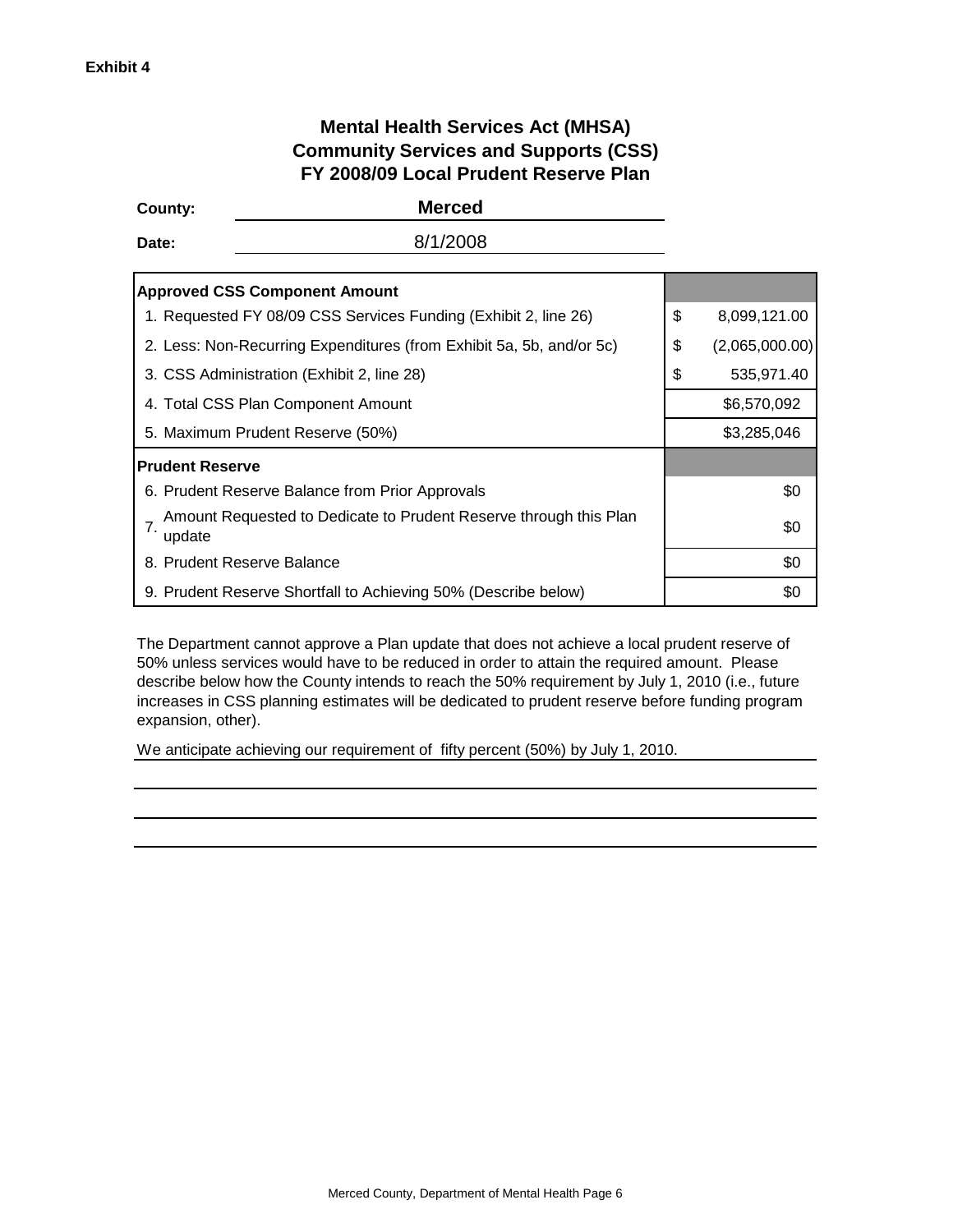#### **FY 2008/09 Mental Health Services Act Community Services and Supports Administration Budget Worksheet**

| County: | Merced | Fiscal Year: | 2008-09 |
|---------|--------|--------------|---------|
|         |        |              |         |

Date: 8/1/2008

|                                                                   | Estimated FY 2007/08<br><b>Expenditures and Revenues</b> | Estimated FY 2008/09<br><b>Expenditures and Revenues</b> |
|-------------------------------------------------------------------|----------------------------------------------------------|----------------------------------------------------------|
| A. Expenditures                                                   |                                                          |                                                          |
| 1. Personnel Expenditures                                         |                                                          |                                                          |
| a. MHSA Coordinator(s)                                            | \$114,122                                                | \$81,349                                                 |
| b. MHSA Support Staff                                             | \$31,559                                                 | \$41,054                                                 |
| c. Other Personnel (list below)                                   |                                                          |                                                          |
| i. Fiscal Staff                                                   | \$32,977                                                 | \$9,691                                                  |
| ii. Information Technology Staff                                  | \$49,508                                                 | \$123,589                                                |
| iii. Personnel Staff                                              |                                                          | \$2,281                                                  |
| iv. Administration Staff                                          |                                                          | \$65,868                                                 |
| v. Consumer Assistance Worker                                     | \$14,863                                                 | \$0                                                      |
| vi.                                                               |                                                          |                                                          |
| vii.                                                              |                                                          |                                                          |
| d. Total Salaries                                                 | \$243,029                                                | \$323,832                                                |
| e. Employee Benefits                                              | \$129,902                                                | \$147,508                                                |
| f. Total Personnel Expenditures                                   | \$372,931                                                | \$471,340                                                |
| 2. Operating Expenditures                                         | \$62,252                                                 | \$64,401                                                 |
| 3. County Allocated Administration                                |                                                          |                                                          |
| a. Countywide Administration (A-87)                               | \$170,000                                                | \$202,653                                                |
| b. Other Administration (provide description in budget narrative) |                                                          |                                                          |
| c. Total County Allocated Administration                          | \$170,000                                                | \$202,653                                                |
| 4. Total Proposed County Administration Budget                    | \$605,183                                                | \$738,393                                                |
| <b>B. Revenues</b>                                                |                                                          |                                                          |
| 1. New Revenues                                                   |                                                          |                                                          |
| a. Medi-Cal (FFP only)                                            | \$115,641                                                | \$130,595                                                |
| b. Other Revenue                                                  | \$67,348                                                 | \$71,827                                                 |
| 2. Total Revenues                                                 | \$182,989                                                | \$202,422                                                |
| <b>C. Non-Recurring Expenditures</b>                              |                                                          |                                                          |
| D. Total County Administration Funding Requirements               | \$422,194                                                | \$535,971                                                |
|                                                                   |                                                          |                                                          |

#### **COUNTY CERTIFICATION**

I HEREBY CERTIFY under penalty of perjury that I am the official responsible for the administration of Community Mental Health Services in and for said County; that I have not violated any of the provisions of Section 5891 of the Welfare and Institution Code in that all identified funding requirements (in all MHSA program budgets and this administration budget) represent costs related to the expansion of mental health services since passage of the MHSA and do not represent supplanting of expenditures; that fiscal year 2004- 05 funds required to be incurred on mental health services will be used in providing such services; and that to the best of my knowledge and belief this administration budget and all related program budgets in all respects are true, correct, and in accordance with the law.

Date:

Signature

Original Signed by Frank Whitman

Local Mental Health Director or Designee

Executed at

Merced , California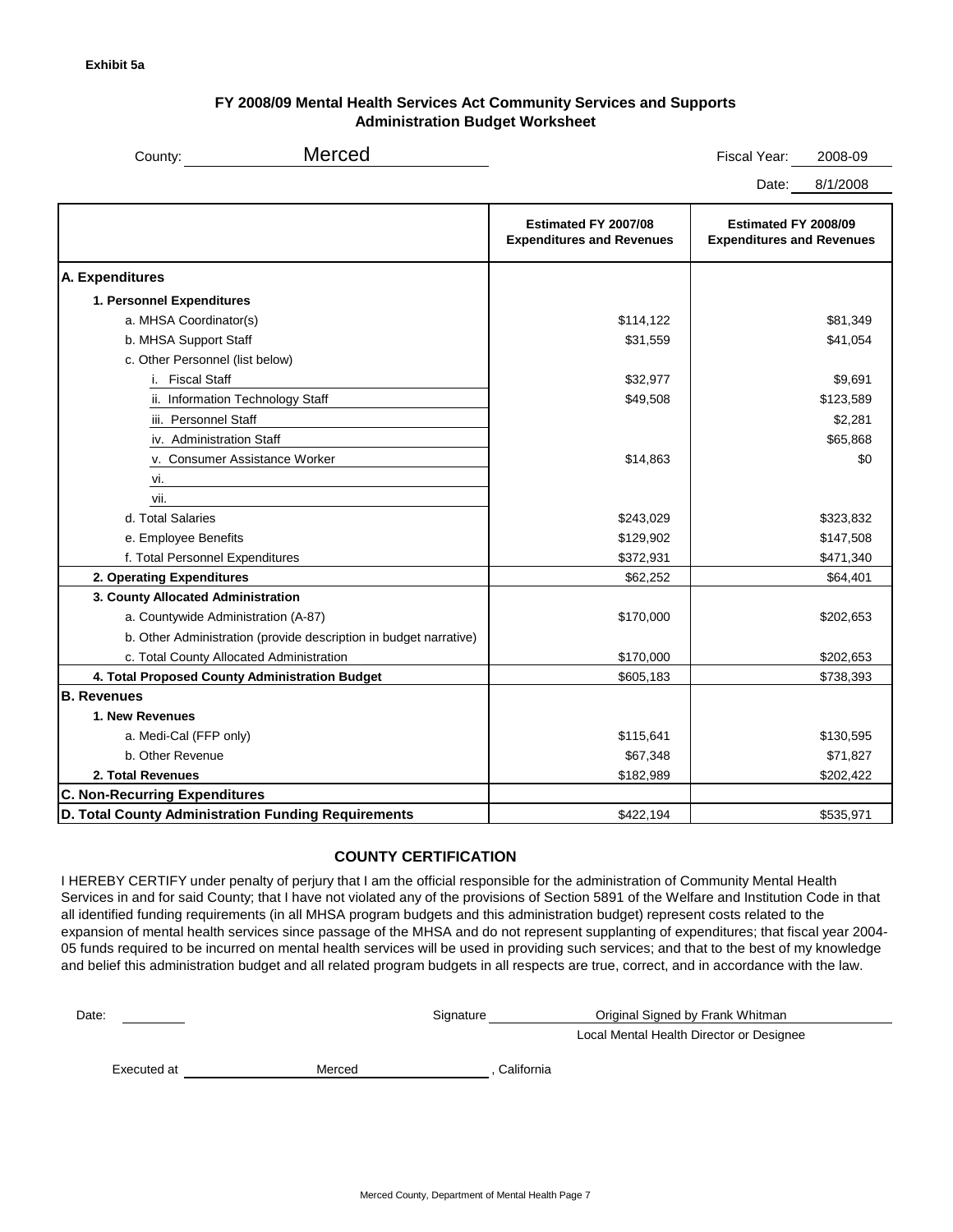| <b>E. BUDGET NARRATIVE: COMMUNITY SERVICES AND SUPPORT WORK PLAN</b>       |                                                                                                                                                                                                        |  |  |
|----------------------------------------------------------------------------|--------------------------------------------------------------------------------------------------------------------------------------------------------------------------------------------------------|--|--|
| County: Merced                                                             | Fiscal Year: 2008 - 2009                                                                                                                                                                               |  |  |
| Program Work Plan: Administration                                          | Program Work Plan Name: Administration                                                                                                                                                                 |  |  |
| <b>BUDGET OVERVIEW:</b>                                                    |                                                                                                                                                                                                        |  |  |
| funding necessary to comply with all related laws, rules, and regulations. | The budget for administration of all the MHSA CSS funded programs represents those expenditures<br>and revenues necessary to effectively manage daily fiscal operations of the programs and ensure the |  |  |
|                                                                            | Estimated 2008/09<br><b>Expenditure &amp; Revenue</b>                                                                                                                                                  |  |  |
| A. Expenditures                                                            |                                                                                                                                                                                                        |  |  |
| 1. Personnel Expenditures                                                  | The budgeted line items associated with this section will continue with the<br>previously approved staffing, and increase staffing by one (1) FTE<br>Information Systems Analyst.                      |  |  |
|                                                                            | In the budgeted line items associated with this section includes but is not<br>limited to:                                                                                                             |  |  |
| 2. Operating Expenditures                                                  | Travel & Transportation - Costs support staff field operations and related<br>trainings/conferences throughout the tate;                                                                               |  |  |
|                                                                            | General Office Expenditures - Staff office supplies                                                                                                                                                    |  |  |
|                                                                            | Rent, Utilities, & Equipment - funding to support program staff operations<br>while operating within county mental health department.                                                                  |  |  |
| 3. County Allocated Administration                                         | Estimated Countywide Administration (A-87) costs are budgeted.                                                                                                                                         |  |  |
| <b>B.</b> Revenues                                                         |                                                                                                                                                                                                        |  |  |
| 1. New Revenue                                                             |                                                                                                                                                                                                        |  |  |
| a. Medi-Cal (FFP Only)                                                     | Fifteen percent (15%) of program generated Medi-Cal FFP is budgeted for<br>administration support.                                                                                                     |  |  |
| b. Other Revenue                                                           | Realignment funding is budgeted to the costs of current MHSA<br>coordination staffing                                                                                                                  |  |  |
| C. Non-Recurring Expenditures                                              |                                                                                                                                                                                                        |  |  |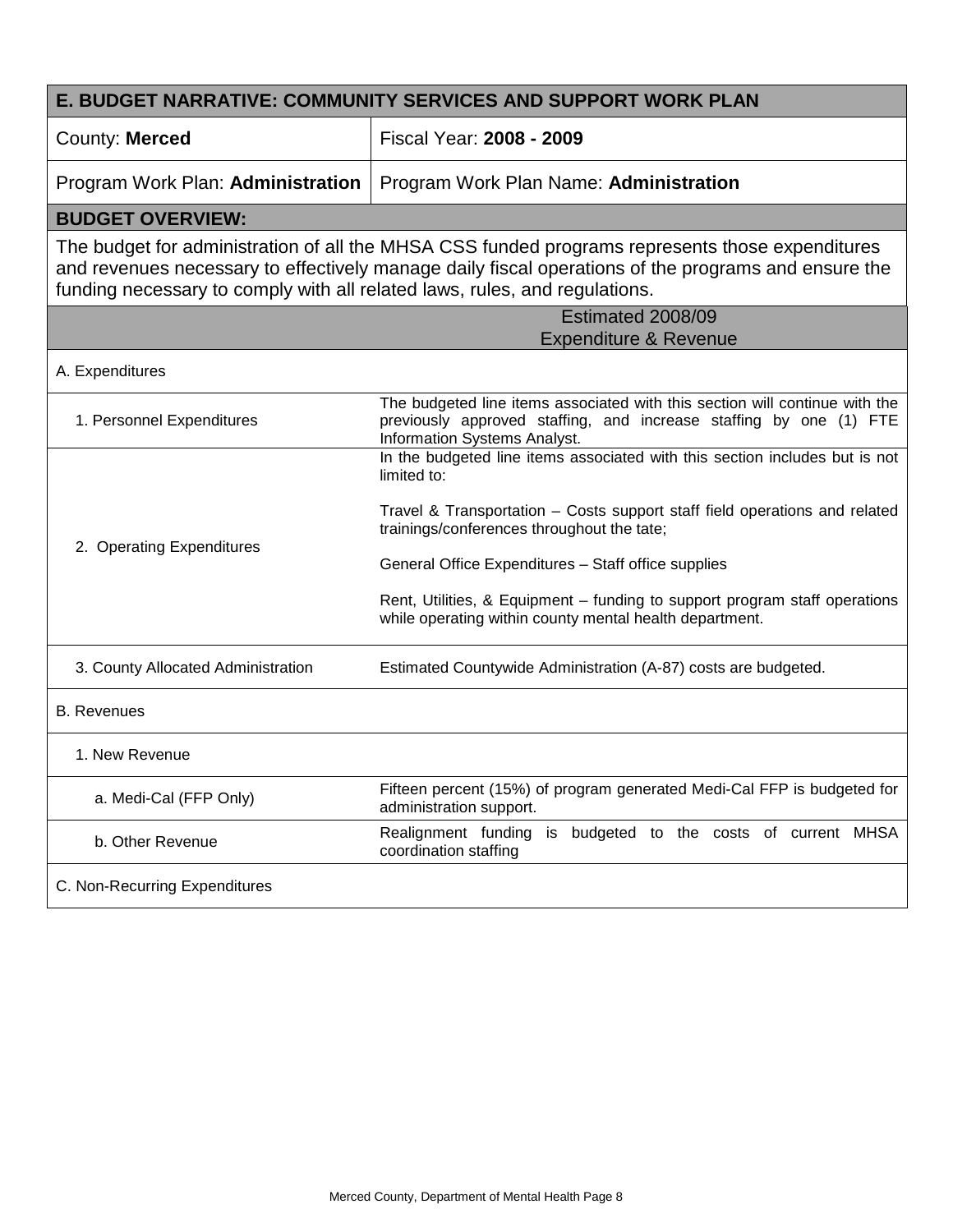#### **FY 2008/09 Mental Health Services Act Community Services and Supports Budget Worksheet-Approved Workplans**

|                                      | Merced<br>County: the country of the country of the country of the country of the country of the country of the country of the country of the country of the country of the country of the country of the country of the country of the |                                                          |             | Fiscal Year:                   | 2008-09                                                  |
|--------------------------------------|-----------------------------------------------------------------------------------------------------------------------------------------------------------------------------------------------------------------------------------------|----------------------------------------------------------|-------------|--------------------------------|----------------------------------------------------------|
| Program Workplan #                   | $\mathbf{1}$                                                                                                                                                                                                                            |                                                          |             | Date:                          | 8/1/2008                                                 |
|                                      | Program Workplan Name WeCAN Program                                                                                                                                                                                                     |                                                          |             |                                | Page 1 of 1                                              |
|                                      | Type of Funding 1. Full Service Partnership                                                                                                                                                                                             |                                                          |             | Months of Operation            | 12 <sup>°</sup>                                          |
|                                      | Proposed Total Client Capacity of Program/Service:                                                                                                                                                                                      | 52                                                       |             |                                |                                                          |
|                                      | Existing Client Capacity of Program/Service:                                                                                                                                                                                            | 52                                                       |             | Prepared by:                   | S. Robinson                                              |
|                                      |                                                                                                                                                                                                                                         |                                                          |             |                                |                                                          |
|                                      | Client Capacity of Program/Service Expanded through MHSA:                                                                                                                                                                               | $\mathbf 0$                                              |             | Telephone Number: 209-381-6816 |                                                          |
|                                      |                                                                                                                                                                                                                                         | Estimated FY 2007/08<br><b>Expenditures and Revenues</b> |             |                                | Estimated FY 2008/09<br><b>Expenditures and Revenues</b> |
| A. Expenditures                      |                                                                                                                                                                                                                                         |                                                          |             |                                |                                                          |
|                                      | 1. Client, Family Member and Caregiver Support Expenditures                                                                                                                                                                             |                                                          |             |                                |                                                          |
| a. Housing                           |                                                                                                                                                                                                                                         |                                                          |             |                                |                                                          |
| b. Other Supports                    |                                                                                                                                                                                                                                         |                                                          | \$60,000    |                                | \$92,351                                                 |
| 2. Personnel Expenditures            |                                                                                                                                                                                                                                         |                                                          | \$631,174   |                                | \$607,479                                                |
| 3. Operating Expenditures            |                                                                                                                                                                                                                                         | \$850,506                                                |             | \$187,365                      |                                                          |
| 4. Program Management                |                                                                                                                                                                                                                                         |                                                          |             | \$703,000                      |                                                          |
|                                      | 5. Estimated Total Expenditures when service provider is not known                                                                                                                                                                      |                                                          |             |                                |                                                          |
| 6. Non-recurring expenditures        |                                                                                                                                                                                                                                         |                                                          |             |                                |                                                          |
| 7. Total Proposed Program Budget     |                                                                                                                                                                                                                                         |                                                          | \$1,541,680 |                                | \$1,590,195                                              |
| <b>B.</b> Revenues                   |                                                                                                                                                                                                                                         |                                                          |             |                                |                                                          |
| 1. Existing Revenues                 |                                                                                                                                                                                                                                         |                                                          | \$1,541,680 |                                | \$1,590,195                                              |
| 2. New Revenues                      |                                                                                                                                                                                                                                         |                                                          |             |                                |                                                          |
| a. Medi-Cal (FFP only)               |                                                                                                                                                                                                                                         |                                                          |             |                                |                                                          |
| b. State General Funds               |                                                                                                                                                                                                                                         |                                                          |             |                                |                                                          |
| c. Other Revenue                     |                                                                                                                                                                                                                                         |                                                          |             |                                |                                                          |
| d. Total New Revenue                 |                                                                                                                                                                                                                                         |                                                          | \$0         |                                | \$0                                                      |
| 3. Total Revenues                    |                                                                                                                                                                                                                                         |                                                          | \$1,541,680 |                                | \$1,590,195                                              |
| <b>C. Total Funding Requirements</b> |                                                                                                                                                                                                                                         |                                                          | \$0         |                                | \$0                                                      |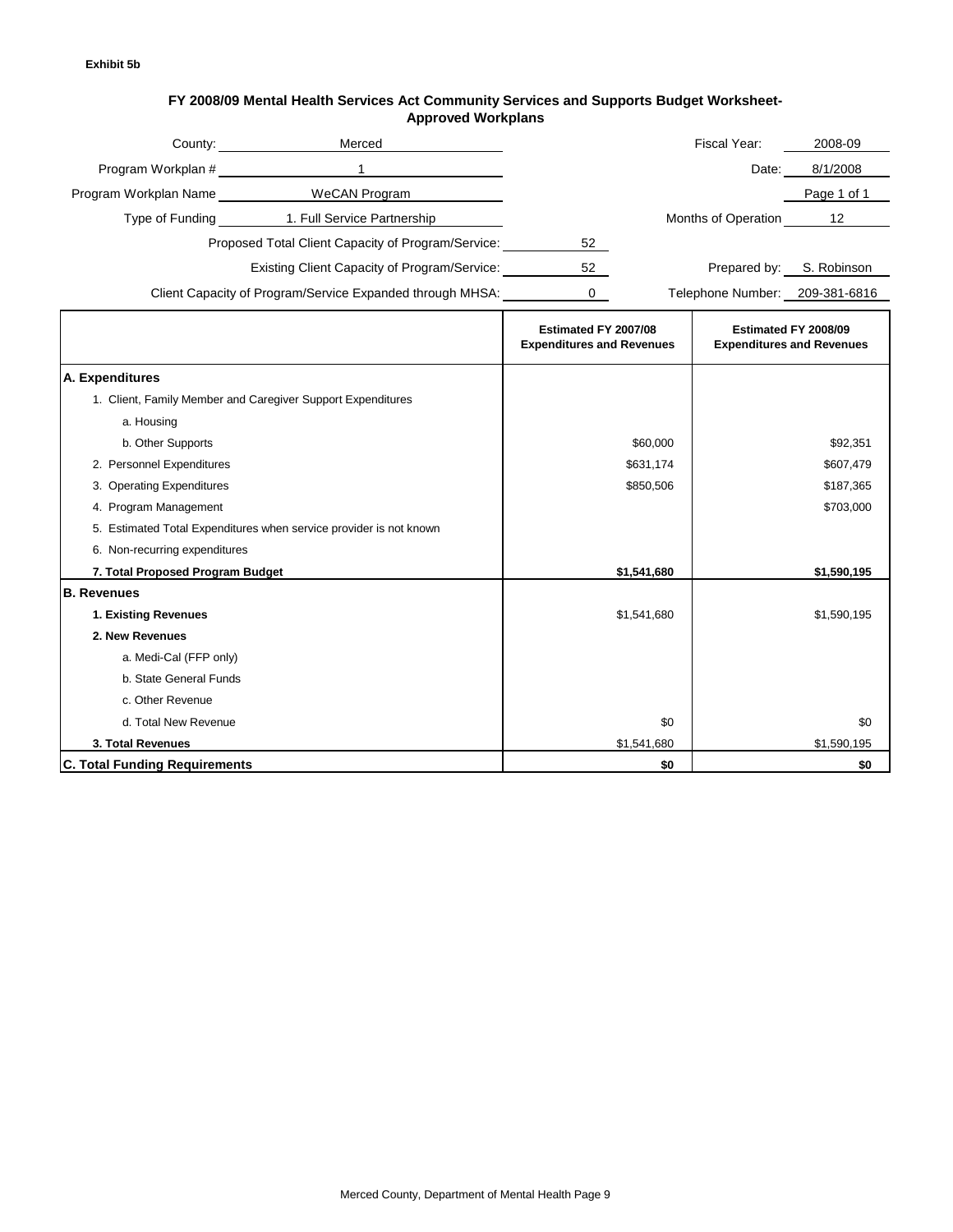| E. BUDGET NARRATIVE: COMMUNITY SERVICES AND SUPPORT WORK PLAN           |                                                                                                                                                                   |  |  |
|-------------------------------------------------------------------------|-------------------------------------------------------------------------------------------------------------------------------------------------------------------|--|--|
| County: Merced                                                          | Fiscal Year: 2008 - 2009                                                                                                                                          |  |  |
| Program Work Plan: 1                                                    | Program Work Plan Name: WeCan Program                                                                                                                             |  |  |
| <b>BUDGET OVERVIEW:</b>                                                 |                                                                                                                                                                   |  |  |
|                                                                         | The budget for this program represents those expenditures and revenues necessary to continue to<br>support foster care youth as summarized in the FY 08/09 budget |  |  |
|                                                                         | Estimated 2008/09<br><b>Expenditure &amp; Revenue</b>                                                                                                             |  |  |
| A. Expenditures                                                         |                                                                                                                                                                   |  |  |
| 1. Client, Family Member & Care Giver<br><b>Support Expenditure</b>     |                                                                                                                                                                   |  |  |
| a. Housing                                                              | Stipends will be funded by AB163 funding through the County Social<br><b>Services Department</b>                                                                  |  |  |
|                                                                         | Other Support Expenditures include but are not limited to:                                                                                                        |  |  |
|                                                                         | Foster Care Placement recruiter operations, family members will recruit of<br><b>Foster Care Providers.</b>                                                       |  |  |
| b. Other Supports                                                       | Clothing, Food & Hygiene – provide for personal support to program's<br>priority population.                                                                      |  |  |
|                                                                         | Employment & Education Supports: Tutoring expenditures for youth in<br>Foster Care placements.                                                                    |  |  |
| 2. Personnel Expenditures                                               | Personnel expenditures were reduced to reflect staffing needs.                                                                                                    |  |  |
|                                                                         | The budget line items associated with this section includes but are not<br>limited to:                                                                            |  |  |
| 3. Operating Expenditures                                               | Travel & Transportation - Costs associated with staff to support field<br>operations as well as trainings and conferences throughout the State;                   |  |  |
|                                                                         | Rent, Utilities, & Equipment – funding to support program staff operations<br>while operating within the County Mental Health Department;                         |  |  |
|                                                                         | General Office Expenditures - staff office supplies.                                                                                                              |  |  |
| 4. Program Management                                                   | Covers operation costs associated with contract providers "Aspira".                                                                                               |  |  |
| 5. Estimated Total Expenditures<br>(when service provider is not known) |                                                                                                                                                                   |  |  |
| 6. Non-recurring Expenditures                                           |                                                                                                                                                                   |  |  |
| <b>B.</b> Revenues                                                      |                                                                                                                                                                   |  |  |
| 1. Existing Revenue                                                     | The WeCan Program has generated Medi-Cal FFP funds from clinical<br>services that have been provided to Medi-Cal clients.                                         |  |  |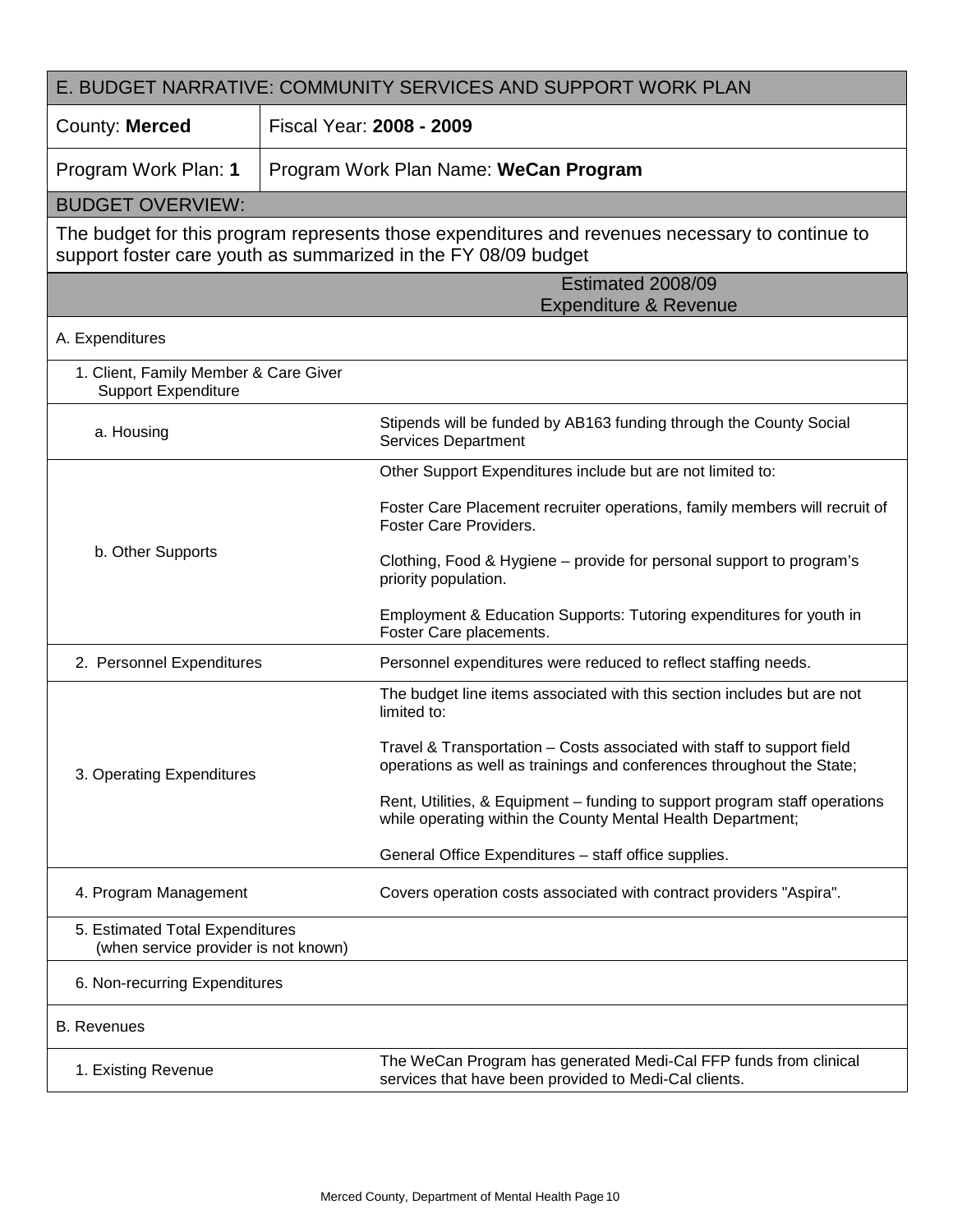E. BUDGET NARRATIVE: COMMUNITY SERVICES AND SUPPORT WORK PLAN (CONTINUED)

|                        | Estimated 2008/09<br><b>Expenditure &amp; Revenue</b> |
|------------------------|-------------------------------------------------------|
| 2. New Revenue         |                                                       |
| a. Medi-Cal (FFP Only) |                                                       |
| b. State General Funds |                                                       |
| c. Other Revenue       |                                                       |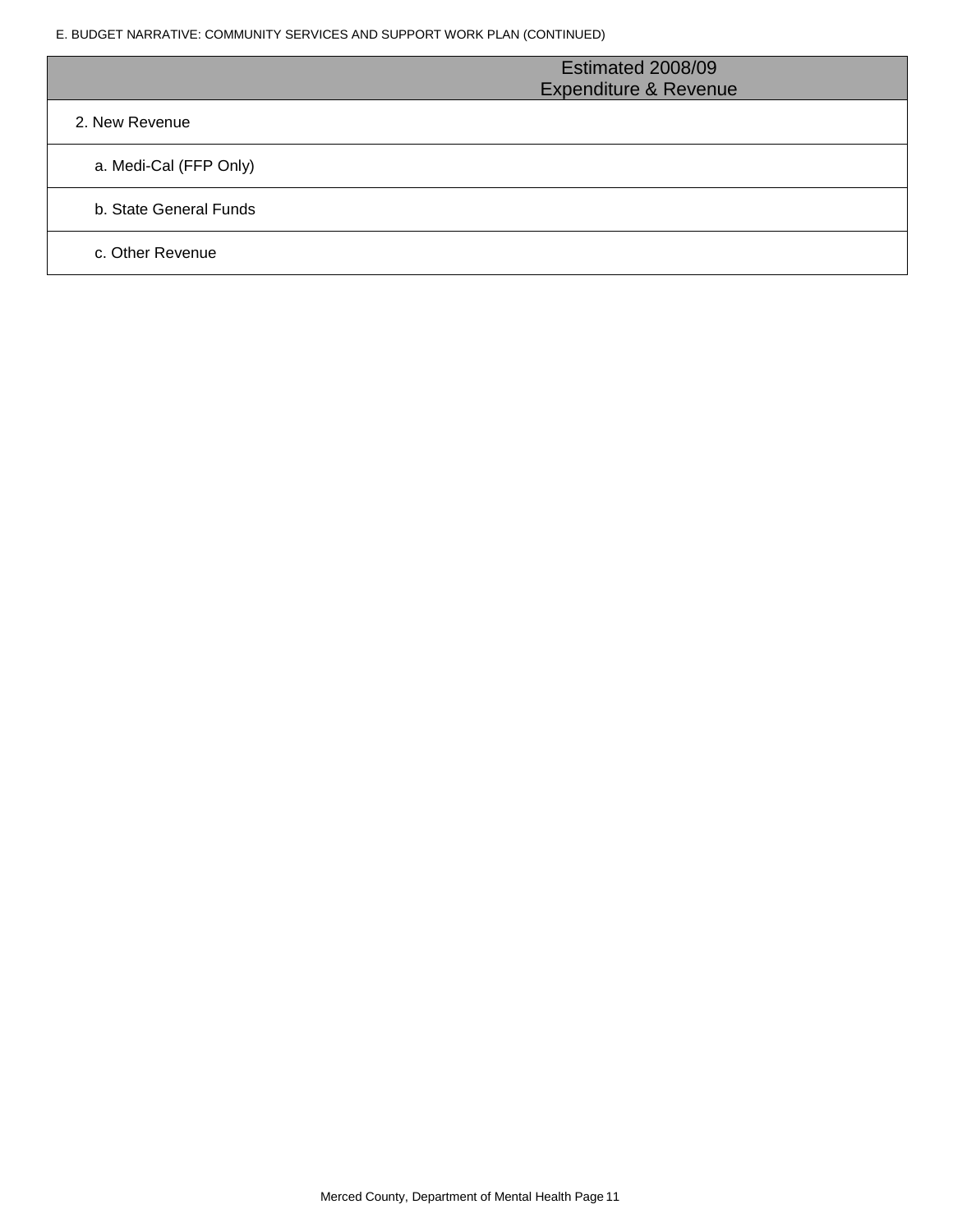#### **FY 2008/09 Mental Health Services Act Community Services and Supports Budget Worksheet-Approved Workplans**

|                                      | Merced<br>County: the country of the country of the country of the country of the country of the country of the country of the country of the country of the country of the country of the country of the country of the country of the |                                                          |                                | Fiscal Year:        | 2008-09                                                  |
|--------------------------------------|-----------------------------------------------------------------------------------------------------------------------------------------------------------------------------------------------------------------------------------------|----------------------------------------------------------|--------------------------------|---------------------|----------------------------------------------------------|
| Program Workplan #                   | $\overline{2}$                                                                                                                                                                                                                          |                                                          |                                | Date:               | 8/1/2008                                                 |
|                                      | Program Workplan Name CARE Program                                                                                                                                                                                                      |                                                          |                                |                     | Page 1 of 1                                              |
|                                      | Type of Funding 1. Full Service Partnership                                                                                                                                                                                             |                                                          |                                | Months of Operation | 12                                                       |
|                                      | Proposed Total Client Capacity of Program/Service:                                                                                                                                                                                      | 50                                                       |                                |                     |                                                          |
|                                      | Existing Client Capacity of Program/Service:                                                                                                                                                                                            | 37                                                       |                                | Prepared by:        | S. Robinson                                              |
|                                      | Client Capacity of Program/Service Expanded through MHSA:                                                                                                                                                                               | 13                                                       | Telephone Number: 209-381-6816 |                     |                                                          |
|                                      |                                                                                                                                                                                                                                         |                                                          |                                |                     |                                                          |
|                                      |                                                                                                                                                                                                                                         | Estimated FY 2007/08<br><b>Expenditures and Revenues</b> |                                |                     | Estimated FY 2008/09<br><b>Expenditures and Revenues</b> |
| A. Expenditures                      |                                                                                                                                                                                                                                         |                                                          |                                |                     |                                                          |
|                                      | 1. Client, Family Member and Caregiver Support Expenditures                                                                                                                                                                             |                                                          |                                |                     |                                                          |
| a. Housing                           |                                                                                                                                                                                                                                         |                                                          |                                |                     |                                                          |
| b. Other Supports                    |                                                                                                                                                                                                                                         |                                                          | \$803,092                      |                     |                                                          |
| 2. Personnel Expenditures            |                                                                                                                                                                                                                                         |                                                          | \$178,019                      |                     | \$186,095                                                |
| 3. Operating Expenditures            |                                                                                                                                                                                                                                         |                                                          | \$35,138                       |                     | \$103,780                                                |
| 4. Program Management                |                                                                                                                                                                                                                                         |                                                          |                                |                     | \$893,861                                                |
|                                      | 5. Estimated Total Expenditures when service provider is not known                                                                                                                                                                      |                                                          |                                |                     |                                                          |
| 6. Non-recurring expenditures        |                                                                                                                                                                                                                                         |                                                          |                                |                     |                                                          |
| 7. Total Proposed Program Budget     |                                                                                                                                                                                                                                         |                                                          | \$1,016,249                    |                     | \$1,183,736                                              |
| <b>B.</b> Revenues                   |                                                                                                                                                                                                                                         |                                                          |                                |                     |                                                          |
| 1. Existing Revenues                 |                                                                                                                                                                                                                                         |                                                          | \$1,016,249                    |                     | \$1,183,736                                              |
| 2. New Revenues                      |                                                                                                                                                                                                                                         |                                                          |                                |                     |                                                          |
| a. Medi-Cal (FFP only)               |                                                                                                                                                                                                                                         |                                                          |                                |                     | \$0                                                      |
| b. State General Funds               |                                                                                                                                                                                                                                         |                                                          |                                |                     | \$0                                                      |
| c. Other Revenue                     |                                                                                                                                                                                                                                         |                                                          |                                |                     | \$0                                                      |
| d. Total New Revenue                 |                                                                                                                                                                                                                                         |                                                          | \$0                            |                     | \$0                                                      |
| 3. Total Revenues                    |                                                                                                                                                                                                                                         |                                                          | \$1,016,249                    |                     | \$1,183,736                                              |
| <b>C. Total Funding Requirements</b> |                                                                                                                                                                                                                                         |                                                          | \$0                            |                     | \$0                                                      |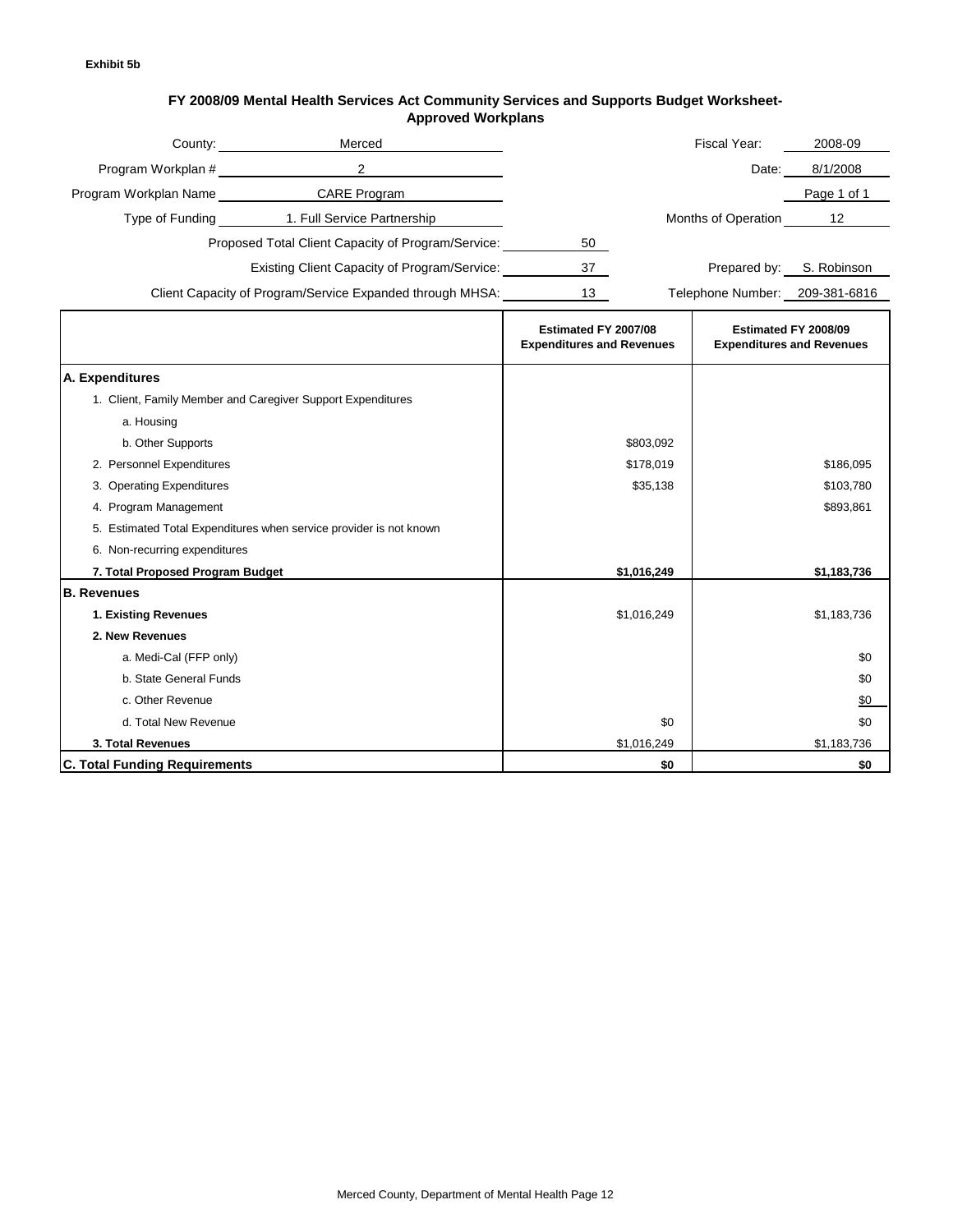| E. BUDGET NARRATIVE: COMMUNITY SERVICES AND SUPPORT WORK PLAN                                                                                                                                                                                                                                                                   |                                                                                                                                            |  |  |
|---------------------------------------------------------------------------------------------------------------------------------------------------------------------------------------------------------------------------------------------------------------------------------------------------------------------------------|--------------------------------------------------------------------------------------------------------------------------------------------|--|--|
| County: Merced                                                                                                                                                                                                                                                                                                                  | Fiscal Year: 2008 - 2009                                                                                                                   |  |  |
| Program Work Plan: 2                                                                                                                                                                                                                                                                                                            | Program Work Plan Name: CARE Program                                                                                                       |  |  |
| <b>BUDGET OVERVIEW:</b>                                                                                                                                                                                                                                                                                                         |                                                                                                                                            |  |  |
| The budget for this program represents those expenditures and revenues necessary to support a<br>comprehensive community services and support approach twenty-four (24) hours a day, seven (7)<br>days a week.<br>Significant client, family member and caregiver support expenditures exist within our contracted<br>provider. |                                                                                                                                            |  |  |
|                                                                                                                                                                                                                                                                                                                                 | Estimated 2008/09<br><b>Expenditure &amp; Revenue</b>                                                                                      |  |  |
| A. Expenditures                                                                                                                                                                                                                                                                                                                 |                                                                                                                                            |  |  |
| 1. Client, Family Member & Care Giver<br><b>Support Expenditure</b>                                                                                                                                                                                                                                                             |                                                                                                                                            |  |  |
| a. Housing                                                                                                                                                                                                                                                                                                                      |                                                                                                                                            |  |  |
| b. Other Supports                                                                                                                                                                                                                                                                                                               |                                                                                                                                            |  |  |
| 2. Personnel Expenditures                                                                                                                                                                                                                                                                                                       | The budgeted line items associated with this section continue full year<br>funding for the previous years staffing.                        |  |  |
|                                                                                                                                                                                                                                                                                                                                 | The budgeted line items associated with this section include but are not<br>limited to:                                                    |  |  |
| 3. Operating Expenditures                                                                                                                                                                                                                                                                                                       | Travel & Transportation - which cover staff field operations and related<br>trainings/conferences throughout the State;                    |  |  |
|                                                                                                                                                                                                                                                                                                                                 | General Office Expenditures - covers staff office supplies;                                                                                |  |  |
|                                                                                                                                                                                                                                                                                                                                 | Rent, Utilities & Equipment - covers the support of program staff<br>operations while operating within the County Mental Health Department |  |  |
| 4. Program Management                                                                                                                                                                                                                                                                                                           | Covers operation costs associated with contract provider "Turning Point".                                                                  |  |  |
| 5. Estimated Total Expenditures<br>(when service provider is not known)                                                                                                                                                                                                                                                         |                                                                                                                                            |  |  |
| 6. Non-recurring Expenditures                                                                                                                                                                                                                                                                                                   |                                                                                                                                            |  |  |
| <b>B.</b> Revenues                                                                                                                                                                                                                                                                                                              |                                                                                                                                            |  |  |
| 1. Existing Revenue                                                                                                                                                                                                                                                                                                             | The CARE Program has generated Medi-Cal FFP funds from clinical<br>services that have been provided to Medi-Cal clients.                   |  |  |
| 2. New Revenue                                                                                                                                                                                                                                                                                                                  |                                                                                                                                            |  |  |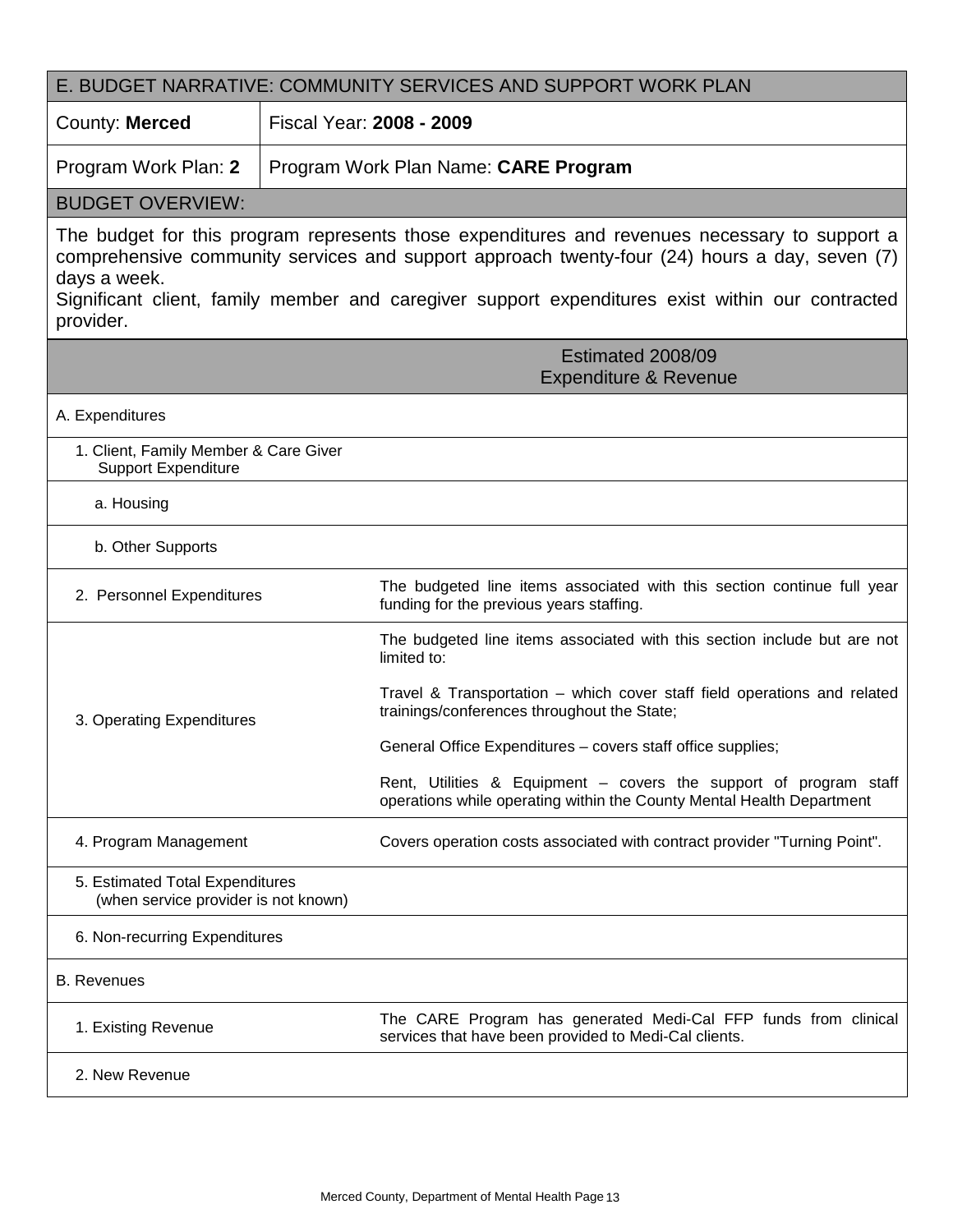|                        | Estimated 2008/09<br><b>Expenditure &amp; Revenue</b> |
|------------------------|-------------------------------------------------------|
| a. Medi-Cal (FFP Only) |                                                       |
| b. State General Funds |                                                       |
| c. Other Revenue       |                                                       |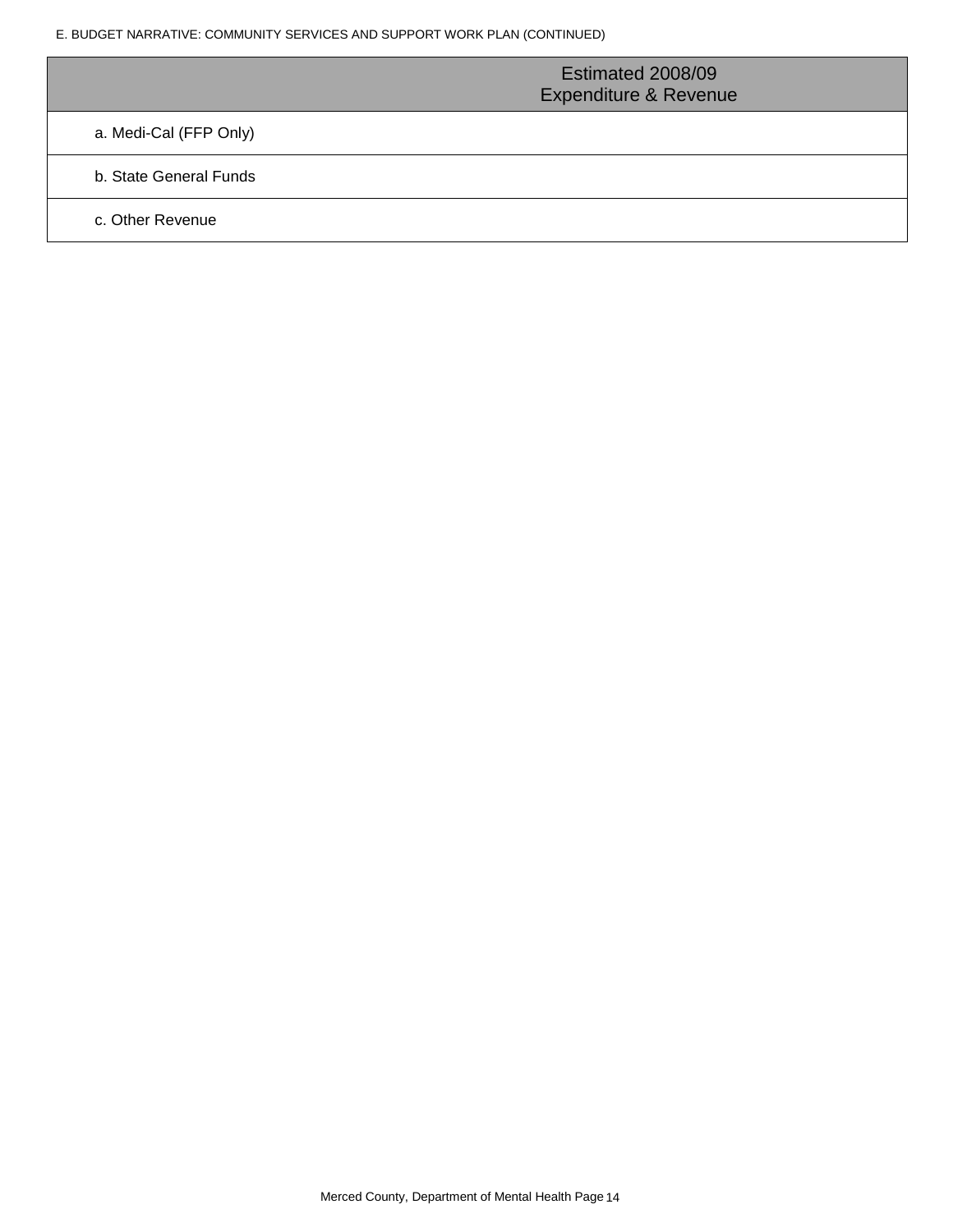#### **FY 2008/09 Mental Health Services Act Community Services and Supports Budget Worksheet-Approved Workplans**

|                                      | ovcu mornpiuno                                                     |                                                          |             |                                |                                                          |
|--------------------------------------|--------------------------------------------------------------------|----------------------------------------------------------|-------------|--------------------------------|----------------------------------------------------------|
|                                      | Merced<br>County: <b>Example 20</b>                                |                                                          |             | Fiscal Year:                   | 2008-09                                                  |
| Program Workplan #                   | 3                                                                  |                                                          |             | Date:                          | 8/1/2008                                                 |
| Program Workplan Name                | Wellness Center Program                                            |                                                          |             |                                | Page 1 of 1                                              |
| Type of Funding                      | 2. System Development                                              |                                                          |             | Months of Operation            | 12                                                       |
|                                      | Proposed Total Client Capacity of Program/Service:                 | 850                                                      |             |                                |                                                          |
|                                      | Existing Client Capacity of Program/Service:                       | 645                                                      |             | Prepared by:                   | S. Robinson                                              |
|                                      |                                                                    |                                                          |             |                                |                                                          |
|                                      | Client Capacity of Program/Service Expanded through MHSA:          | 205                                                      |             | Telephone Number: 209-381-6816 |                                                          |
|                                      |                                                                    | Estimated FY 2007/08<br><b>Expenditures and Revenues</b> |             |                                | Estimated FY 2008/09<br><b>Expenditures and Revenues</b> |
| A. Expenditures                      |                                                                    |                                                          |             |                                |                                                          |
|                                      | 1. Client, Family Member and Caregiver Support Expenditures        |                                                          |             |                                |                                                          |
| a. Housing                           |                                                                    |                                                          |             |                                | \$5,000                                                  |
| b. Other Supports                    |                                                                    |                                                          | \$53,126    |                                | \$44,376                                                 |
| 2. Personnel Expenditures            |                                                                    |                                                          | \$956,149   |                                | \$1,366,457                                              |
| 3. Operating Expenditures            |                                                                    |                                                          | \$231.766   |                                | \$482,954                                                |
| 4. Program Management                |                                                                    |                                                          |             |                                |                                                          |
|                                      | 5. Estimated Total Expenditures when service provider is not known |                                                          |             |                                |                                                          |
| 6. Non-recurring expenditures        |                                                                    |                                                          |             |                                | \$2,065,000                                              |
| 7. Total Proposed Program Budget     |                                                                    |                                                          | \$1,241,041 |                                | \$3,963,787                                              |
| <b>B.</b> Revenues                   |                                                                    |                                                          |             |                                |                                                          |
| 1. Existing Revenues                 |                                                                    |                                                          | \$1,241,041 |                                | \$1,898,787                                              |
| 2. New Revenues                      |                                                                    |                                                          |             |                                |                                                          |
| a. Medi-Cal (FFP only)               |                                                                    |                                                          |             |                                |                                                          |
| b. State General Funds               |                                                                    |                                                          |             |                                |                                                          |
| c. Other Revenue                     |                                                                    |                                                          |             |                                |                                                          |
| d. Total New Revenue                 |                                                                    |                                                          | \$0         |                                | \$0                                                      |
| 3. Total Revenues                    |                                                                    |                                                          | \$1,241,041 |                                | \$1,898,787                                              |
| <b>C. Total Funding Requirements</b> |                                                                    |                                                          | \$0         |                                | \$2,065,000                                              |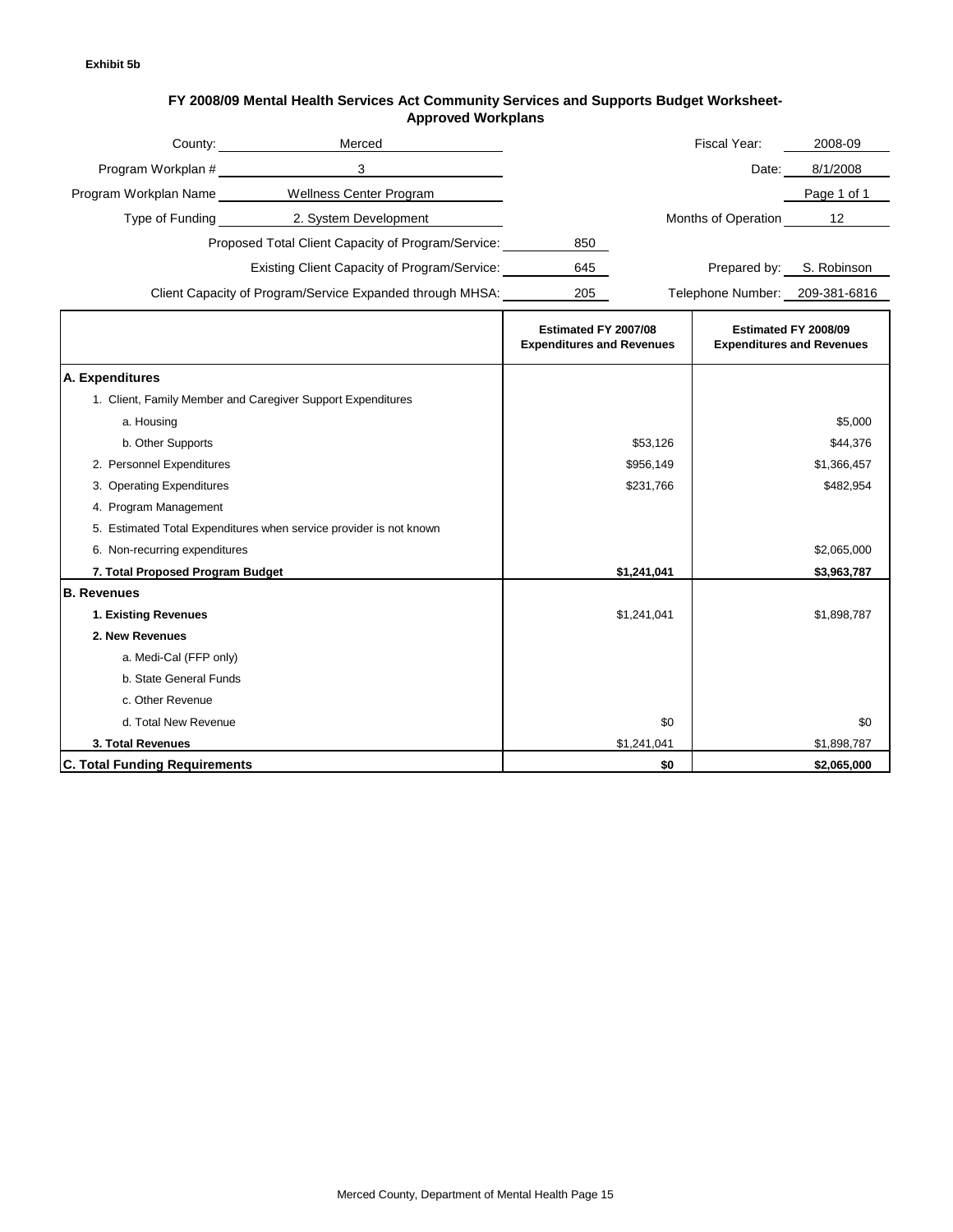| E. BUDGET NARRATIVE: COMMUNITY SERVICES AND SUPPORT WORK PLAN       |                                                                                                                                                                                           |  |  |  |
|---------------------------------------------------------------------|-------------------------------------------------------------------------------------------------------------------------------------------------------------------------------------------|--|--|--|
| County: Merced                                                      | Fiscal Year: 2008 - 2009                                                                                                                                                                  |  |  |  |
| Program Work Plan: 3                                                | Program Work Plan Name: Wellness Center                                                                                                                                                   |  |  |  |
| <b>BUDGET OVERVIEW:</b>                                             |                                                                                                                                                                                           |  |  |  |
|                                                                     | The budget for this program represents those expenditures and revenues necessary to continue<br>current operations as well as enhancing the future Recovery Model at the Wellness Center. |  |  |  |
|                                                                     | Estimated 2008/09<br><b>Expenditure &amp; Revenue</b>                                                                                                                                     |  |  |  |
| A. Expenditures                                                     |                                                                                                                                                                                           |  |  |  |
| 1. Client, Family Member & Care Giver<br><b>Support Expenditure</b> |                                                                                                                                                                                           |  |  |  |
| a. Housing                                                          | Funding within this line item covers the housing costs in support of the<br>recovery model within the Wellness Center.                                                                    |  |  |  |
|                                                                     | The budget line items associated with this section include but are not<br>limited to:                                                                                                     |  |  |  |
|                                                                     | Continue current operations as well as enhancing the future Recovery<br>Model at the Wellness Centers                                                                                     |  |  |  |
| b. Other Supports                                                   | Costs to provide personal support to the program's priority population,<br>includes employment, educational support encouraging, and empowering<br>client to obtain gainful employment.   |  |  |  |
|                                                                     | This line item further covers the funding for supplies to encourage self-<br>employment activities, socialization and recreational activities.                                            |  |  |  |
| 2. Personnel Expenditures                                           | This budget line item covers the cost of two (2) additional FTE. Also<br>included in this line item are the increased costs associated with the hiring<br>of Consumer Assistance Workers. |  |  |  |
|                                                                     | Operating expenditures include but are not limited to:                                                                                                                                    |  |  |  |
|                                                                     | Professional services;<br>On-site Adult Educational Teacher;<br>Recovery Group Trainings;<br><b>Employment Development;</b>                                                               |  |  |  |
|                                                                     | <b>Housing Development;</b><br>Translation/Interpretation - Cultural Competency support for monolingual<br>clients;                                                                       |  |  |  |
| 3. Operating Expenditures                                           | Travel & Transportation -<br>Staff field operations;<br>Trainings and conferences throughout State;<br>Transportation of clients to field events.                                         |  |  |  |
|                                                                     | General Office expenditures - staff office supplies;                                                                                                                                      |  |  |  |
|                                                                     | Rent, Utilities & Equipment - funding to support program staff operations<br>while operating within County Mental Health Department.                                                      |  |  |  |
|                                                                     | Existing data processing costs for the Wellness Centers.                                                                                                                                  |  |  |  |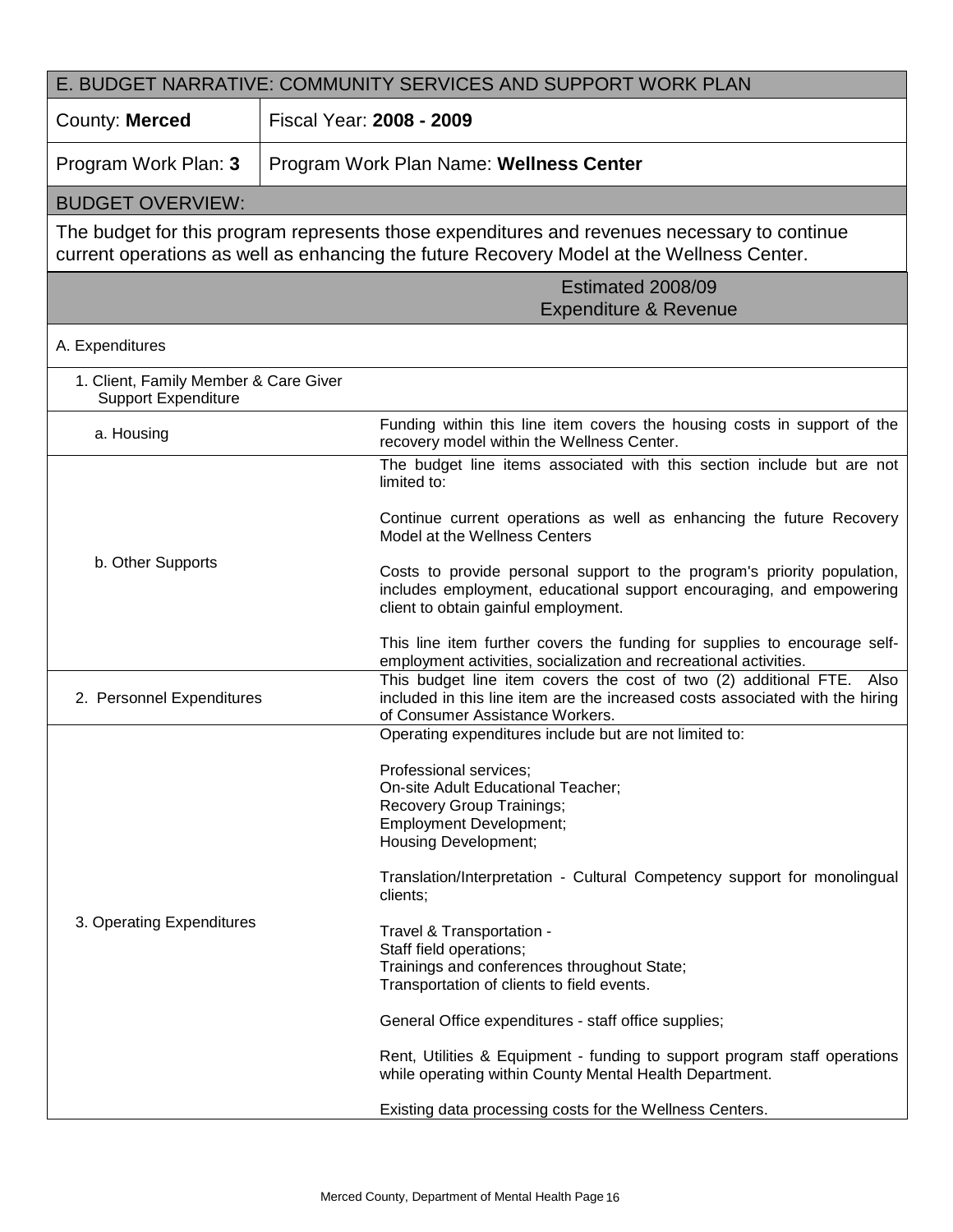E. BUDGET NARRATIVE: COMMUNITY SERVICES AND SUPPORT WORK PLAN (CONTINUED)

|                                                                         | Estimated 2008/09<br><b>Expenditure &amp; Revenue</b>                                                                                                                                                                  |
|-------------------------------------------------------------------------|------------------------------------------------------------------------------------------------------------------------------------------------------------------------------------------------------------------------|
| 4. Program Management                                                   |                                                                                                                                                                                                                        |
| 5. Estimated Total Expenditures<br>(when service provider is not known) |                                                                                                                                                                                                                        |
|                                                                         | Items associated with this line item include but are not limited to:                                                                                                                                                   |
| 6. Non-recurring Expenditures                                           | The acquisition of a building for the previously approved Wellness Center<br>in the Los Banos area. Also included are the costs associated with the<br>interior and/or location design of the Merced Wellness Centers. |
| <b>B.</b> Revenues                                                      |                                                                                                                                                                                                                        |
| 1. Existing Revenue                                                     | The Wellness Center has generated Medi-Cal FFP funds from clinical<br>services that have been provided to Medi-Cal clients.                                                                                            |
| 2. New Revenue                                                          |                                                                                                                                                                                                                        |
| a. Medi-Cal (FFP Only)                                                  |                                                                                                                                                                                                                        |
| b. State General Funds                                                  |                                                                                                                                                                                                                        |
| c. Other Revenue                                                        |                                                                                                                                                                                                                        |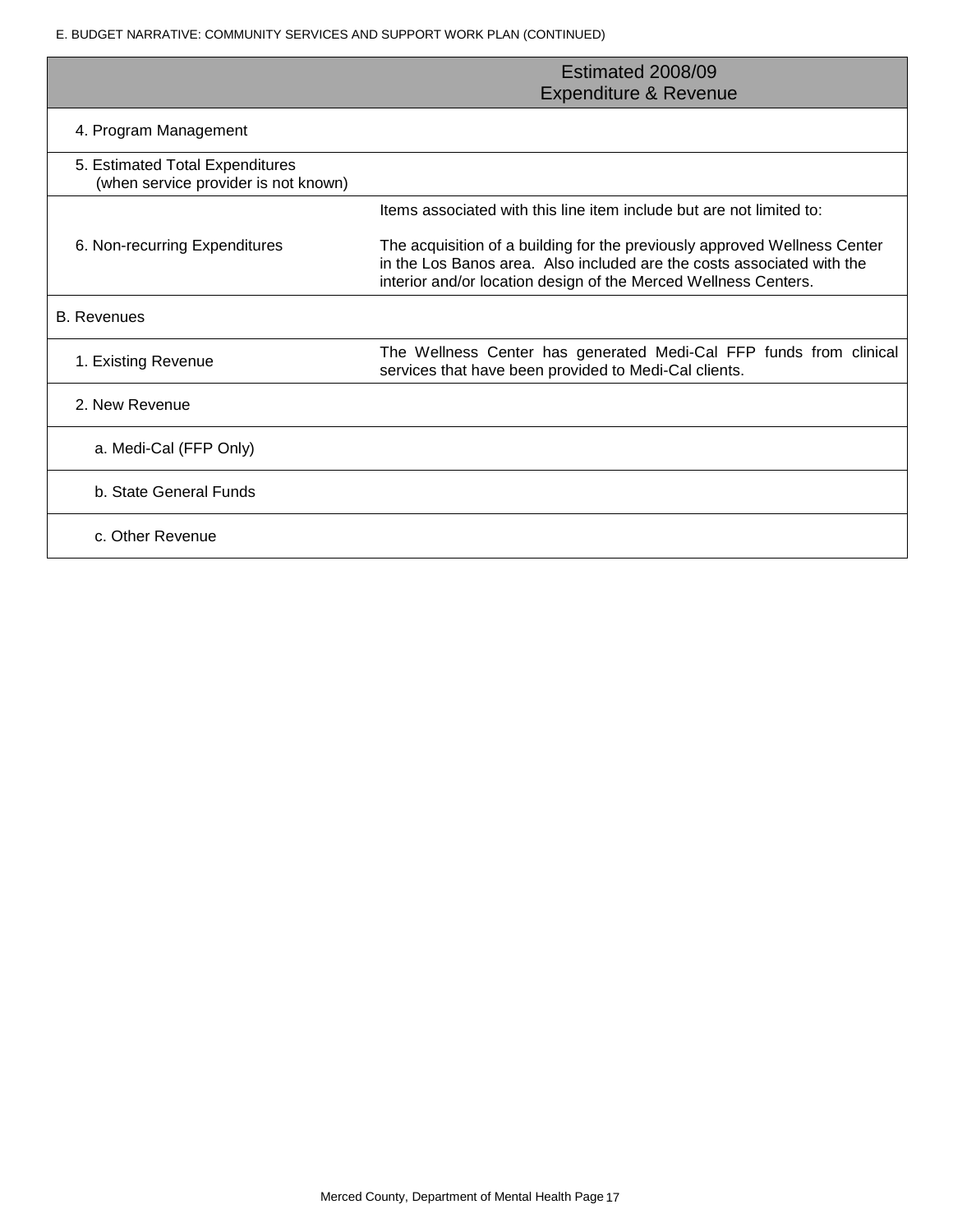#### **FY 2008/09 Mental Health Services Act Community Services and Supports Budget Worksheet-Approved Workplans**

|                                      | Merced<br>County: the country of the country of the country of the country of the country of the country of the country of the country of the country of the country of the country of the country of the country of the country of the |                                                          |           | Fiscal Year:                   | 2008-09                                                  |
|--------------------------------------|-----------------------------------------------------------------------------------------------------------------------------------------------------------------------------------------------------------------------------------------|----------------------------------------------------------|-----------|--------------------------------|----------------------------------------------------------|
| Program Workplan #                   | $\overline{4}$                                                                                                                                                                                                                          |                                                          |           | Date:                          | 8/1/2008                                                 |
|                                      |                                                                                                                                                                                                                                         |                                                          |           |                                | Page 1 of 1                                              |
|                                      | Type of Funding 2. System Development                                                                                                                                                                                                   |                                                          |           | Months of Operation            | 12                                                       |
|                                      | Proposed Total Client Capacity of Program/Service:                                                                                                                                                                                      | 80                                                       |           |                                |                                                          |
|                                      | Existing Client Capacity of Program/Service:                                                                                                                                                                                            | 80                                                       |           | Prepared by:                   | S. Robinson                                              |
|                                      |                                                                                                                                                                                                                                         |                                                          |           |                                |                                                          |
|                                      | Client Capacity of Program/Service Expanded through MHSA:                                                                                                                                                                               | 0                                                        |           | Telephone Number: 209-381-6816 |                                                          |
|                                      |                                                                                                                                                                                                                                         | Estimated FY 2007/08<br><b>Expenditures and Revenues</b> |           |                                | Estimated FY 2008/09<br><b>Expenditures and Revenues</b> |
| A. Expenditures                      |                                                                                                                                                                                                                                         |                                                          |           |                                |                                                          |
|                                      | 1. Client, Family Member and Caregiver Support Expenditures                                                                                                                                                                             |                                                          |           |                                |                                                          |
| a. Housing                           |                                                                                                                                                                                                                                         |                                                          |           |                                |                                                          |
| b. Other Supports                    |                                                                                                                                                                                                                                         |                                                          | \$5,000   |                                | \$5,000                                                  |
| 2. Personnel Expenditures            |                                                                                                                                                                                                                                         |                                                          | \$207,558 |                                | \$258,926                                                |
| 3. Operating Expenditures            |                                                                                                                                                                                                                                         | \$31,839                                                 |           | \$33,870                       |                                                          |
| 4. Program Management                |                                                                                                                                                                                                                                         |                                                          |           |                                |                                                          |
|                                      | 5. Estimated Total Expenditures when service provider is not known                                                                                                                                                                      |                                                          |           |                                |                                                          |
| 6. Non-recurring expenditures        |                                                                                                                                                                                                                                         |                                                          |           |                                |                                                          |
| 7. Total Proposed Program Budget     |                                                                                                                                                                                                                                         |                                                          | \$244,397 |                                | \$297,796                                                |
| <b>B.</b> Revenues                   |                                                                                                                                                                                                                                         |                                                          |           |                                |                                                          |
| 1. Existing Revenues                 |                                                                                                                                                                                                                                         |                                                          | \$244,397 |                                | \$297,796                                                |
| 2. New Revenues                      |                                                                                                                                                                                                                                         |                                                          |           |                                |                                                          |
| a. Medi-Cal (FFP only)               |                                                                                                                                                                                                                                         |                                                          |           |                                |                                                          |
| b. State General Funds               |                                                                                                                                                                                                                                         |                                                          |           |                                |                                                          |
| c. Other Revenue                     |                                                                                                                                                                                                                                         |                                                          |           |                                |                                                          |
| d. Total New Revenue                 |                                                                                                                                                                                                                                         |                                                          | \$0       |                                | \$0                                                      |
| 3. Total Revenues                    |                                                                                                                                                                                                                                         |                                                          | \$244,397 |                                | \$297,796                                                |
| <b>C. Total Funding Requirements</b> |                                                                                                                                                                                                                                         |                                                          | \$0       |                                | \$0                                                      |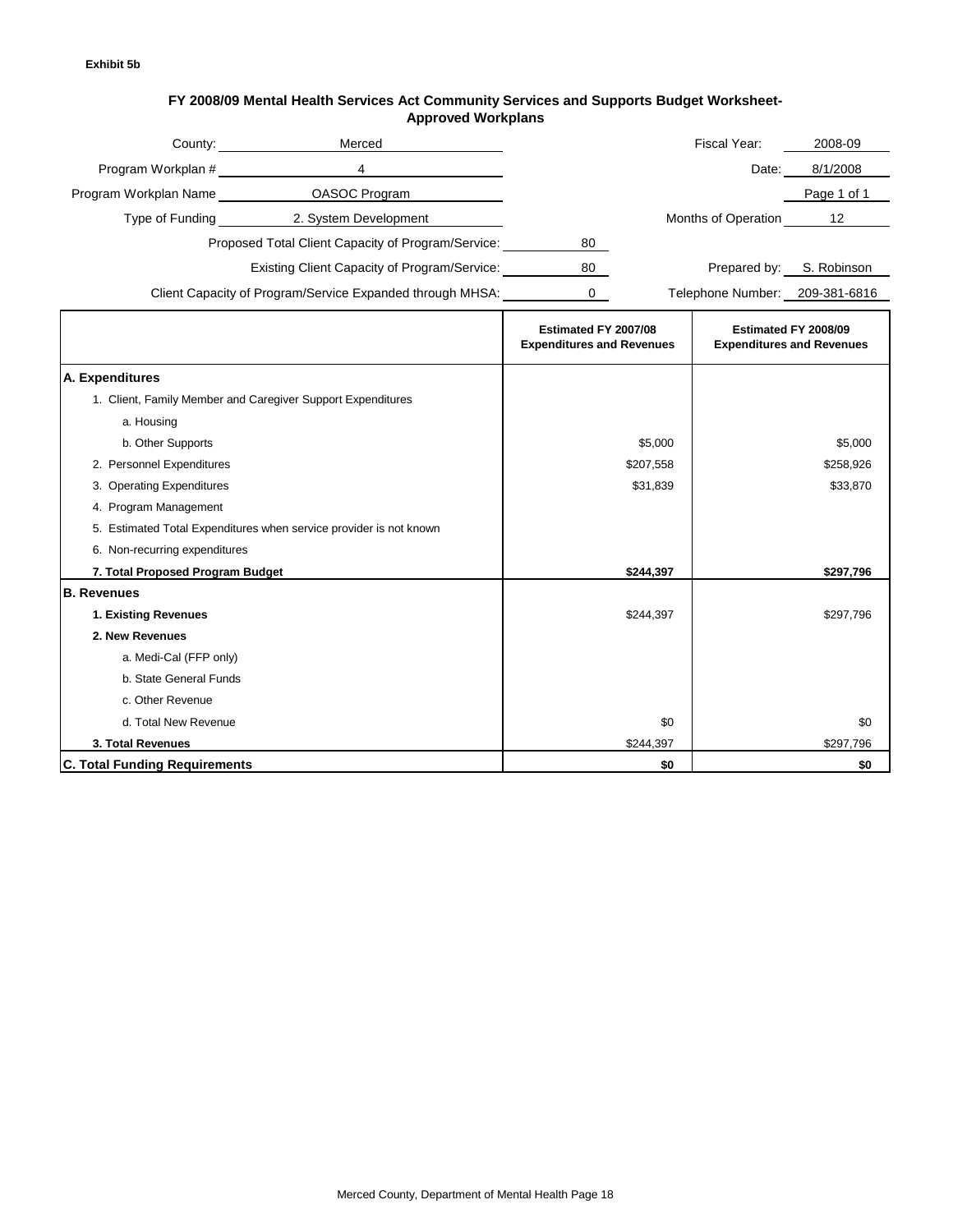| E. BUDGET NARRATIVE: COMMUNITY SERVICES AND SUPPORT WORK PLAN           |                                       |                                                                                                                                                                                       |  |
|-------------------------------------------------------------------------|---------------------------------------|---------------------------------------------------------------------------------------------------------------------------------------------------------------------------------------|--|
| County: Merced                                                          | Fiscal Year: 2008 - 2009              |                                                                                                                                                                                       |  |
| Program Work Plan: 4                                                    | Program Work Plan Name: OASOC Program |                                                                                                                                                                                       |  |
| <b>BUDGET OVERVIEW:</b>                                                 |                                       |                                                                                                                                                                                       |  |
|                                                                         |                                       | The budget for this program represents those expenditures and revenues necessary to continue an<br>Older Adult System of Care Program as summarized in the FY 2008/09 budget.         |  |
| Estimated 2008/09<br><b>Expenditure &amp; Revenue</b>                   |                                       |                                                                                                                                                                                       |  |
| A. Expenditures                                                         |                                       |                                                                                                                                                                                       |  |
| 1. Client, Family Member & Care Giver<br><b>Support Expenditure</b>     |                                       |                                                                                                                                                                                       |  |
| a. Housing                                                              |                                       |                                                                                                                                                                                       |  |
| b. Other Supports                                                       |                                       | Other supports include but are not limited to: Clothing, Food and Hygiene -<br>costs to provide personal support to program's priority population; and<br>other support expenditures. |  |
| 2. Personnel Expenditures                                               |                                       | There are no staffing changes.                                                                                                                                                        |  |
|                                                                         |                                       | Operating expenditures include but are not limited to:                                                                                                                                |  |
|                                                                         |                                       | Translation/Interpretation - cultural competency support for monolingual<br>clients;                                                                                                  |  |
| 3. Operating Expenditures                                               |                                       | Travel & Transportation - costs to support field operations and related<br>trainings/conferences throughout the State;                                                                |  |
|                                                                         |                                       | General Office Expenditures - staff office supplies;                                                                                                                                  |  |
|                                                                         |                                       | Rent, Utilities, & Equipment - funding to support program staff operations<br>while operating within County Mental Health Department.                                                 |  |
| 4. Program Management                                                   |                                       |                                                                                                                                                                                       |  |
| 5. Estimated Total Expenditures<br>(when service provider is not known) |                                       |                                                                                                                                                                                       |  |
| 6. Non-recurring Expenditures                                           |                                       |                                                                                                                                                                                       |  |
| <b>B.</b> Revenues                                                      |                                       |                                                                                                                                                                                       |  |
| 1. Existing Revenue                                                     |                                       | The OASOC Program has generated Medi-Cal FFP funds from clinical<br>services that have been provided to Medi-Cal clients.                                                             |  |
| 2. New Revenue                                                          |                                       |                                                                                                                                                                                       |  |
| a. Medi-Cal (FFP Only)                                                  |                                       |                                                                                                                                                                                       |  |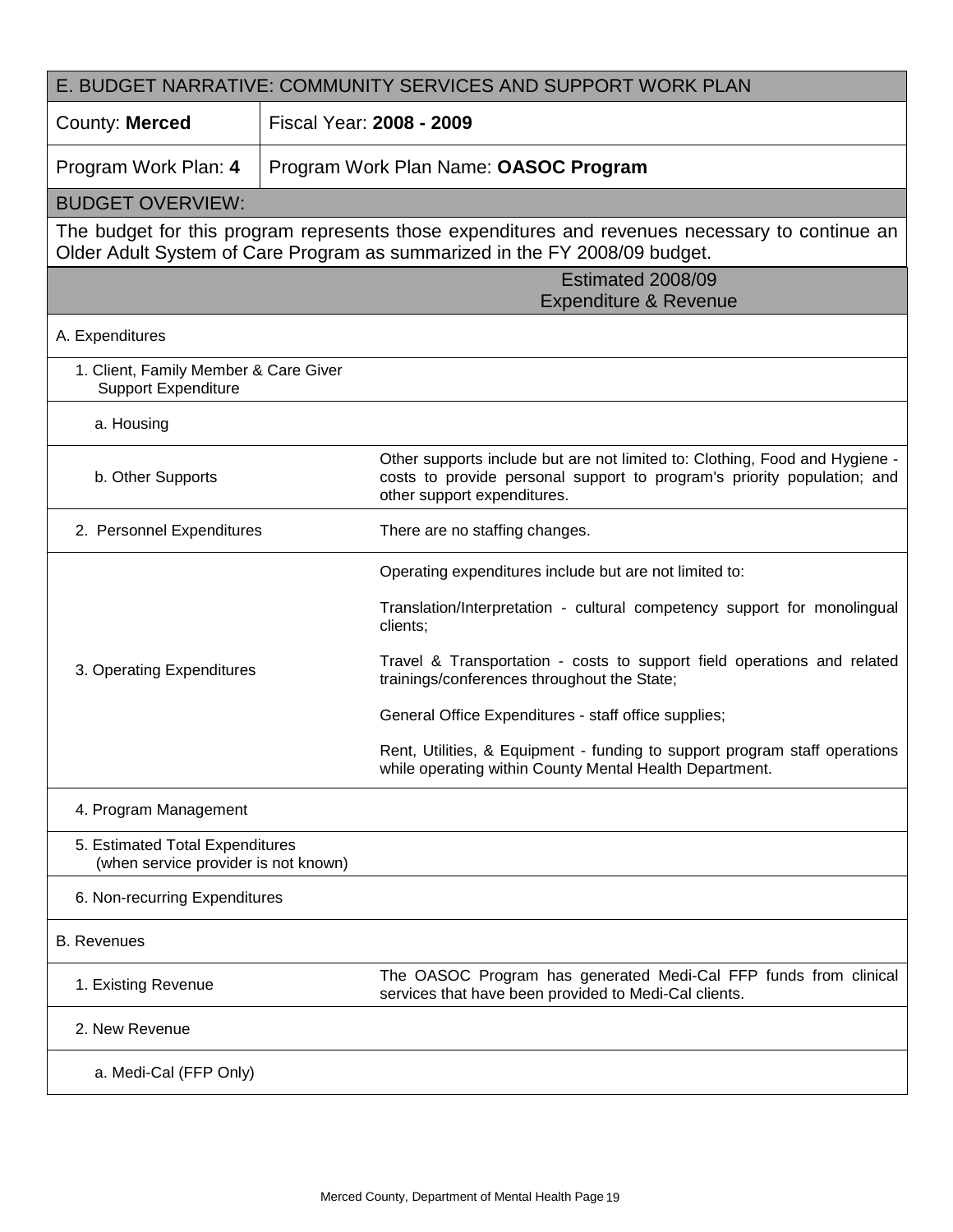|                        | Estimated 2008/09                |  |
|------------------------|----------------------------------|--|
|                        | <b>Expenditure &amp; Revenue</b> |  |
| b. State General Funds |                                  |  |
|                        |                                  |  |

c. Other Revenue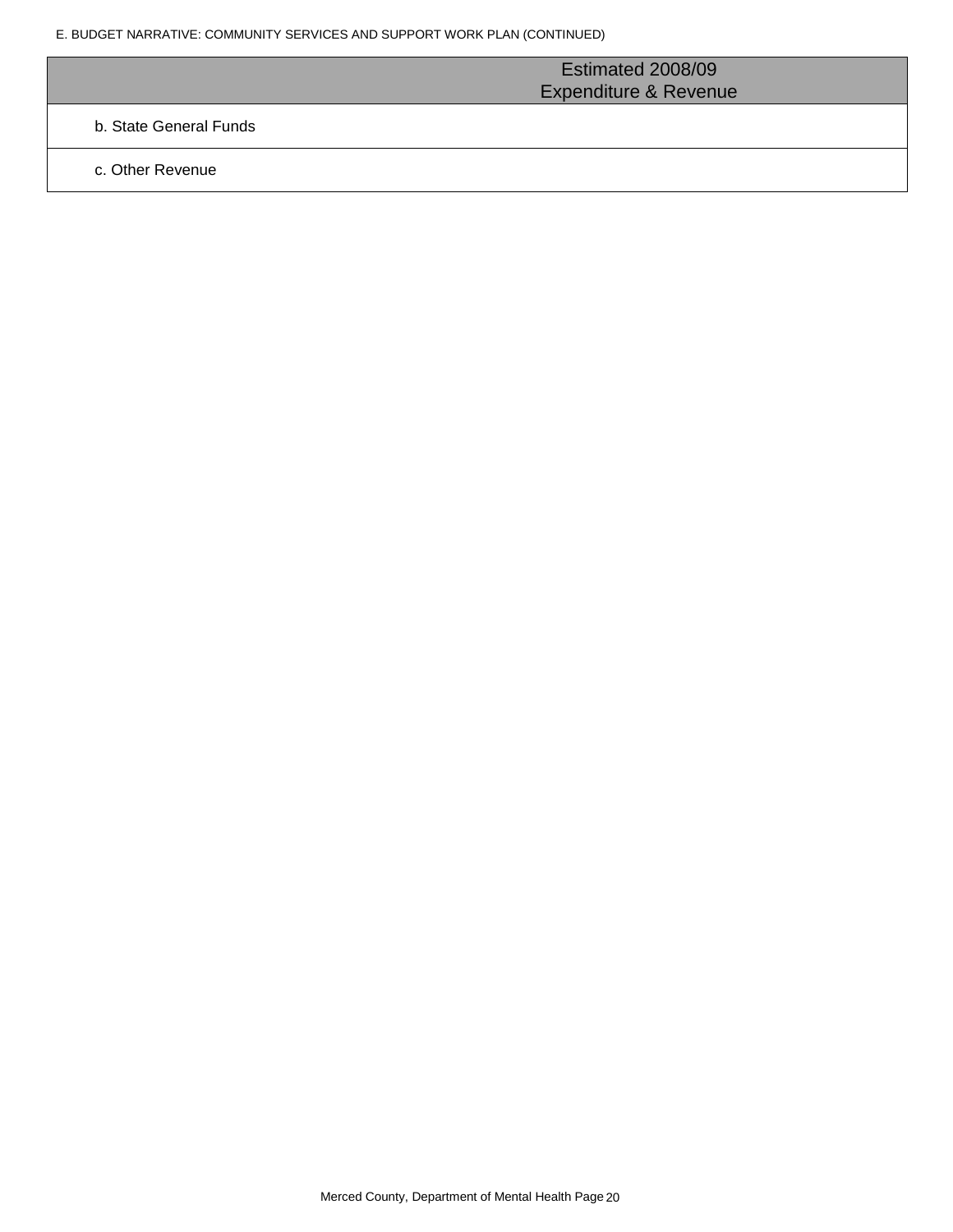#### **FY 2008/09 Mental Health Services Act Community Services and Supports Budget Worksheet-Approved Workplans**

|                                      | Merced Merced<br>County: the country of the country of the country of the country of the country of the country of the country of the country of the country of the country of the country of the country of the country of the country of the |                                                          |           | Fiscal Year:                   | 2008-09                                                  |
|--------------------------------------|------------------------------------------------------------------------------------------------------------------------------------------------------------------------------------------------------------------------------------------------|----------------------------------------------------------|-----------|--------------------------------|----------------------------------------------------------|
| Program Workplan #                   | 5                                                                                                                                                                                                                                              |                                                          |           | Date:                          | 8/1/2008                                                 |
|                                      | Program Workplan Name SEACAP Program                                                                                                                                                                                                           |                                                          |           |                                | Page 1 of 1                                              |
|                                      | Type of Funding 2. System Development                                                                                                                                                                                                          |                                                          |           | Months of Operation            | 12                                                       |
|                                      | Proposed Total Client Capacity of Program/Service:                                                                                                                                                                                             | 150                                                      |           |                                |                                                          |
|                                      | <b>Existing Client Capacity of Program/Service:</b>                                                                                                                                                                                            | 100                                                      |           |                                | Prepared by: S. Robinson                                 |
|                                      |                                                                                                                                                                                                                                                |                                                          |           |                                |                                                          |
|                                      | Client Capacity of Program/Service Expanded through MHSA:                                                                                                                                                                                      | 50                                                       |           | Telephone Number: 209-381-6816 |                                                          |
|                                      |                                                                                                                                                                                                                                                | Estimated FY 2007/08<br><b>Expenditures and Revenues</b> |           |                                | Estimated FY 2008/09<br><b>Expenditures and Revenues</b> |
| A. Expenditures                      |                                                                                                                                                                                                                                                |                                                          |           |                                |                                                          |
|                                      | 1. Client, Family Member and Caregiver Support Expenditures                                                                                                                                                                                    |                                                          |           |                                |                                                          |
| a. Housing                           |                                                                                                                                                                                                                                                |                                                          |           |                                |                                                          |
| b. Other Supports                    |                                                                                                                                                                                                                                                |                                                          |           |                                |                                                          |
| 2. Personnel Expenditures            |                                                                                                                                                                                                                                                |                                                          | \$176,401 |                                | \$0                                                      |
| 3. Operating Expenditures            |                                                                                                                                                                                                                                                |                                                          | \$59,942  |                                | \$14,000                                                 |
| 4. Program Management                |                                                                                                                                                                                                                                                |                                                          |           |                                | \$324,848                                                |
|                                      | 5. Estimated Total Expenditures when service provider is not known                                                                                                                                                                             |                                                          |           |                                |                                                          |
| 6. Non-recurring expenditures        |                                                                                                                                                                                                                                                |                                                          |           |                                |                                                          |
| 7. Total Proposed Program Budget     |                                                                                                                                                                                                                                                |                                                          | \$236,343 |                                | \$338,848                                                |
| <b>B.</b> Revenues                   |                                                                                                                                                                                                                                                |                                                          |           |                                |                                                          |
| 1. Existing Revenues                 |                                                                                                                                                                                                                                                |                                                          | \$236,343 |                                | \$338,848                                                |
| 2. New Revenues                      |                                                                                                                                                                                                                                                |                                                          |           |                                |                                                          |
| a. Medi-Cal (FFP only)               |                                                                                                                                                                                                                                                |                                                          |           |                                |                                                          |
| b. State General Funds               |                                                                                                                                                                                                                                                |                                                          |           |                                |                                                          |
| c. Other Revenue                     |                                                                                                                                                                                                                                                |                                                          |           |                                |                                                          |
| d. Total New Revenue                 |                                                                                                                                                                                                                                                |                                                          | \$0       |                                | \$0                                                      |
| 3. Total Revenues                    |                                                                                                                                                                                                                                                |                                                          | \$236,343 |                                | \$338,848                                                |
| <b>C. Total Funding Requirements</b> |                                                                                                                                                                                                                                                |                                                          | \$0       |                                | \$0                                                      |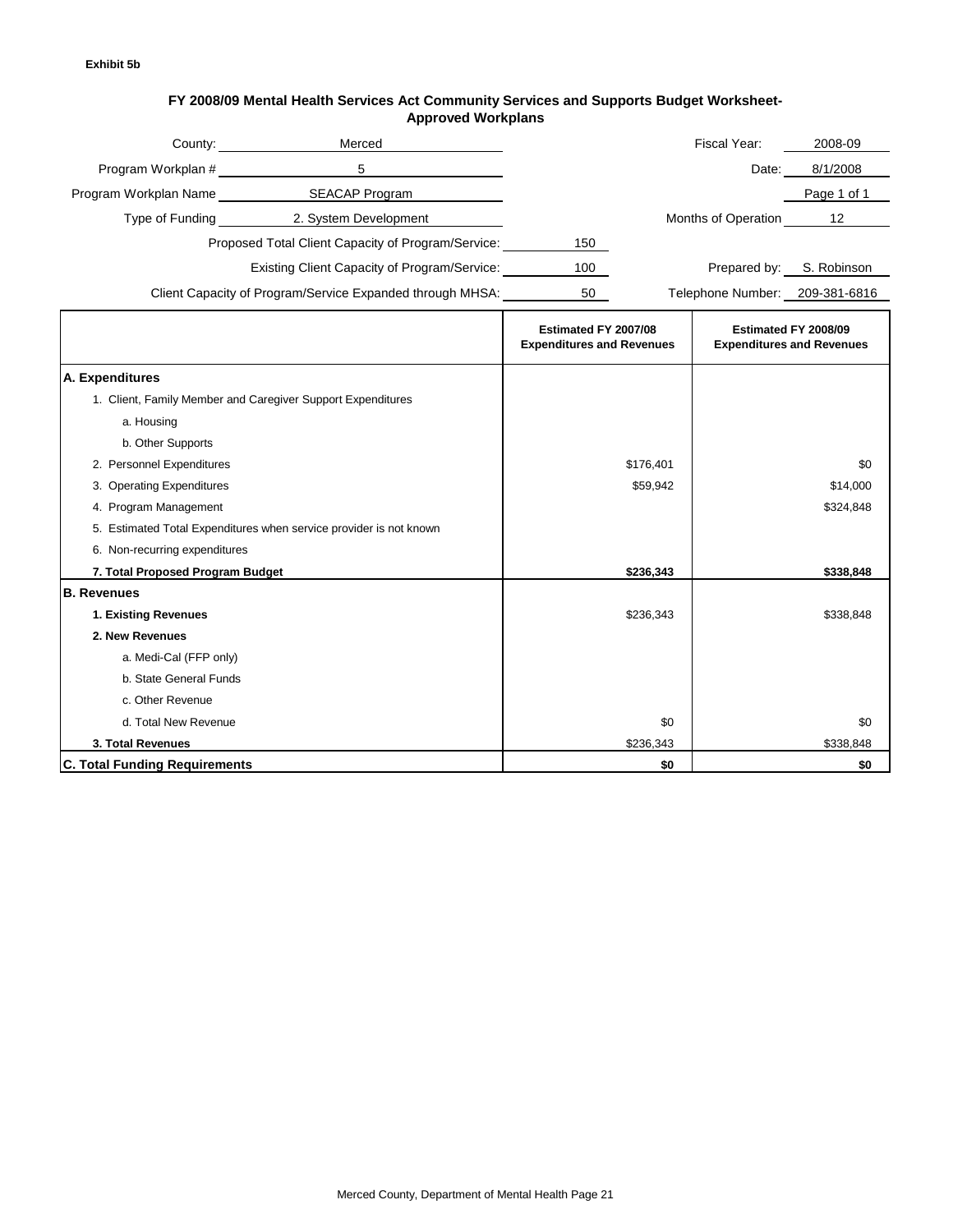| E. BUDGET NARRATIVE: COMMUNITY SERVICES AND SUPPORT WORK PLAN           |                                                                                                                                                                                           |  |  |
|-------------------------------------------------------------------------|-------------------------------------------------------------------------------------------------------------------------------------------------------------------------------------------|--|--|
| County: Merced                                                          | Fiscal Year: 2008 - 2009                                                                                                                                                                  |  |  |
| Program Work Plan: 5                                                    | Program Work Plan Name: SEACAP Program                                                                                                                                                    |  |  |
| <b>BUDGET OVERVIEW:</b>                                                 |                                                                                                                                                                                           |  |  |
| 2008/09 budget.                                                         | The budget for this program represents those expenditures and revenues necessary to provide<br>mental health services to the county's Southeast Asian communities as summarized in the FY |  |  |
|                                                                         | Estimated 2008/09<br><b>Expenditure &amp; Revenue</b>                                                                                                                                     |  |  |
| A. Expenditures                                                         |                                                                                                                                                                                           |  |  |
| 1. Client, Family Member & Care Giver<br><b>Support Expenditure</b>     |                                                                                                                                                                                           |  |  |
| a. Housing                                                              |                                                                                                                                                                                           |  |  |
| b. Other Supports                                                       |                                                                                                                                                                                           |  |  |
| 2. Personnel Expenditures                                               |                                                                                                                                                                                           |  |  |
|                                                                         | Operating expenditures include but are not limited to:                                                                                                                                    |  |  |
| 3. Operating Expenditures                                               | General Office Expenditures - staff office supplies;                                                                                                                                      |  |  |
|                                                                         | Rent, Utilities, & Equipment - funding to support program staff operations<br>while operating within County Mental Health Department.                                                     |  |  |
| 4. Program Management                                                   | Funding is budgeted to contract with Merced Lao Family Community to<br>provide culturally and linguistically competent services to the Southeast<br>Asian community.                      |  |  |
|                                                                         | The Merced Lao Family Community will continue with the previously<br>approved staffing, with the addition of 0.25 (quarter) FTE (community<br>leader).                                    |  |  |
| 5. Estimated Total Expenditures<br>(when service provider is not known) |                                                                                                                                                                                           |  |  |
| 6. Non-recurring Expenditures                                           |                                                                                                                                                                                           |  |  |
| <b>B.</b> Revenues                                                      |                                                                                                                                                                                           |  |  |
| 1. Existing Revenue                                                     | The SEACAP Program has generated Medi-Cal FFP funds from clinical<br>services that have been provided to Medi-Cal clients.                                                                |  |  |
| 2. New Revenue                                                          |                                                                                                                                                                                           |  |  |
| a. Medi-Cal (FFP Only)                                                  |                                                                                                                                                                                           |  |  |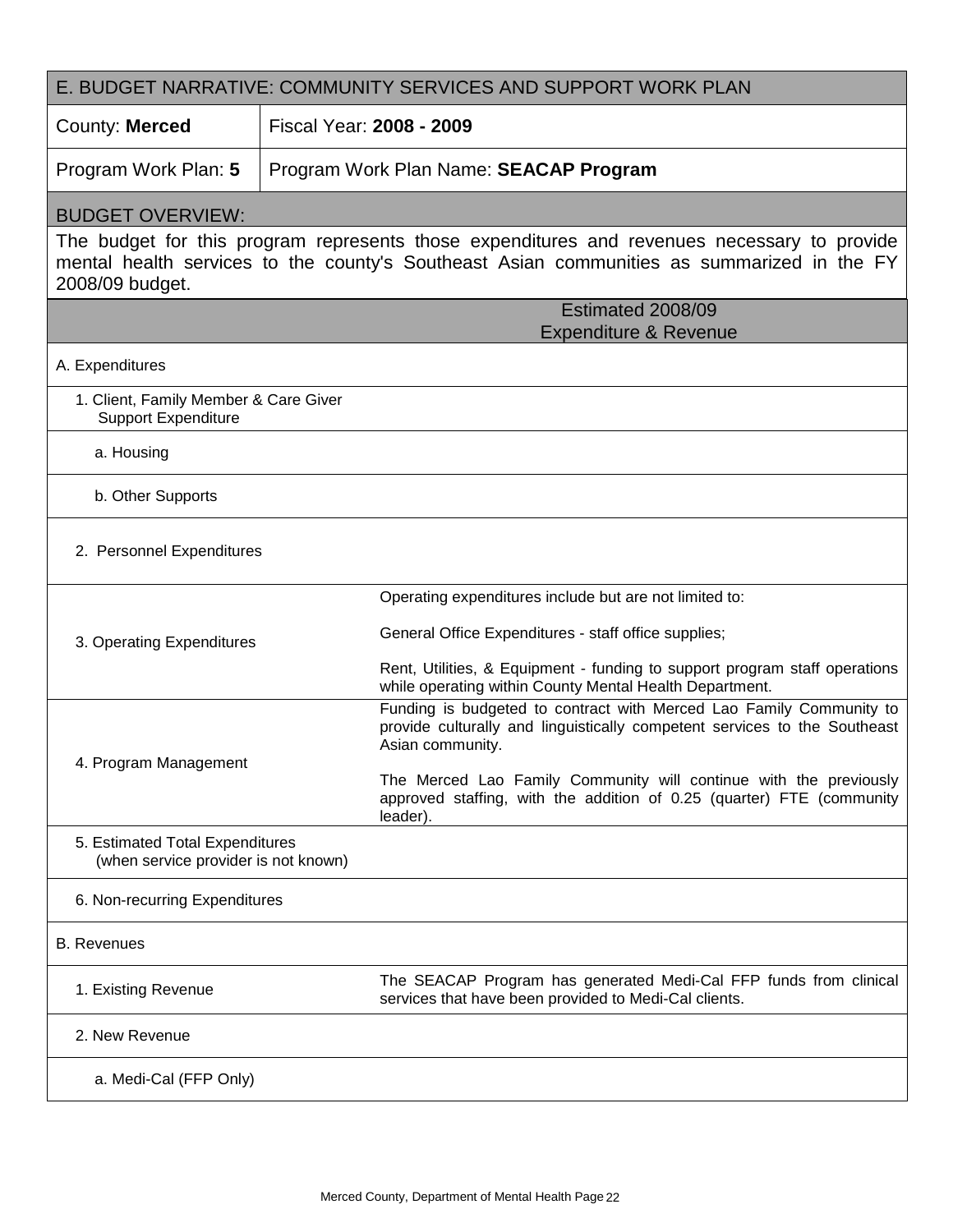|                        | Estimated 2008/09<br><b>Expenditure &amp; Revenue</b> |
|------------------------|-------------------------------------------------------|
| b. State General Funds |                                                       |
| c. Other Revenue       |                                                       |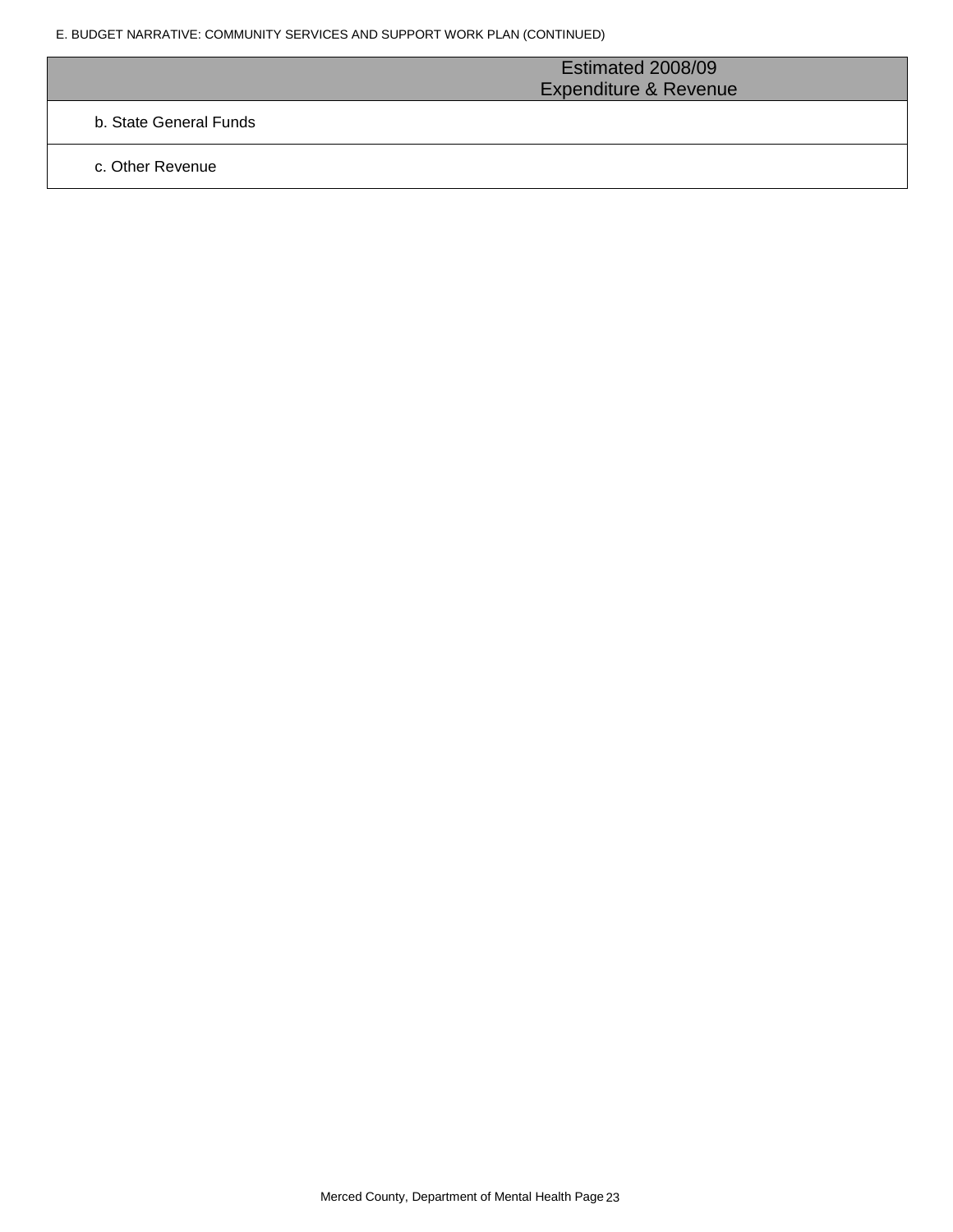#### **FY 2008/09 Mental Health Services Act Community Services and Supports Budget Worksheet-Approved Workplans**

|                                      | Merced<br>County: 2000                                             |                                                          |           | Fiscal Year:                   | 2008-09                                                  |
|--------------------------------------|--------------------------------------------------------------------|----------------------------------------------------------|-----------|--------------------------------|----------------------------------------------------------|
| Program Workplan #                   | 6                                                                  |                                                          |           | Date:                          | 8/1/2008                                                 |
|                                      | Program Workplan Name COPE Program                                 |                                                          |           |                                | Page 1 of 1                                              |
|                                      | Type of Funding 3. Outreach and Engagement                         |                                                          |           | Months of Operation            | 12                                                       |
|                                      | Proposed Total Client Capacity of Program/Service:                 | 1,000                                                    |           |                                |                                                          |
|                                      | Existing Client Capacity of Program/Service:                       | 1,000                                                    |           | Prepared by:                   | S. Robinson                                              |
|                                      | Client Capacity of Program/Service Expanded through MHSA:          | 0                                                        |           | Telephone Number: 209-381-6816 |                                                          |
|                                      |                                                                    |                                                          |           |                                |                                                          |
|                                      |                                                                    | Estimated FY 2007/08<br><b>Expenditures and Revenues</b> |           |                                | Estimated FY 2008/09<br><b>Expenditures and Revenues</b> |
| A. Expenditures                      |                                                                    |                                                          |           |                                |                                                          |
|                                      | 1. Client, Family Member and Caregiver Support Expenditures        |                                                          |           |                                |                                                          |
| a. Housing                           |                                                                    |                                                          | \$23,600  |                                |                                                          |
| b. Other Supports                    |                                                                    |                                                          | \$27,700  |                                | \$27,550                                                 |
| 2. Personnel Expenditures            |                                                                    |                                                          | \$375,868 |                                | \$634,055                                                |
| 3. Operating Expenditures            |                                                                    |                                                          | \$31,509  |                                | \$63,154                                                 |
| 4. Program Management                |                                                                    |                                                          |           |                                |                                                          |
|                                      | 5. Estimated Total Expenditures when service provider is not known |                                                          |           |                                |                                                          |
| 6. Non-recurring expenditures        |                                                                    |                                                          |           |                                |                                                          |
| 7. Total Proposed Program Budget     |                                                                    |                                                          | \$458,677 |                                | \$724,759                                                |
| <b>B.</b> Revenues                   |                                                                    |                                                          |           |                                |                                                          |
| 1. Existing Revenues                 |                                                                    |                                                          | \$458,677 |                                | \$580,187                                                |
| 2. New Revenues                      |                                                                    |                                                          |           |                                |                                                          |
| a. Medi-Cal (FFP only)               |                                                                    |                                                          |           |                                |                                                          |
| b. State General Funds               |                                                                    |                                                          |           |                                |                                                          |
| c. Other Revenue                     |                                                                    |                                                          |           |                                |                                                          |
| d. Total New Revenue                 |                                                                    |                                                          | \$0       |                                | \$0                                                      |
| 3. Total Revenues                    |                                                                    |                                                          | \$458,677 |                                | \$580,187                                                |
| <b>C. Total Funding Requirements</b> |                                                                    |                                                          | \$0       |                                | \$144,572                                                |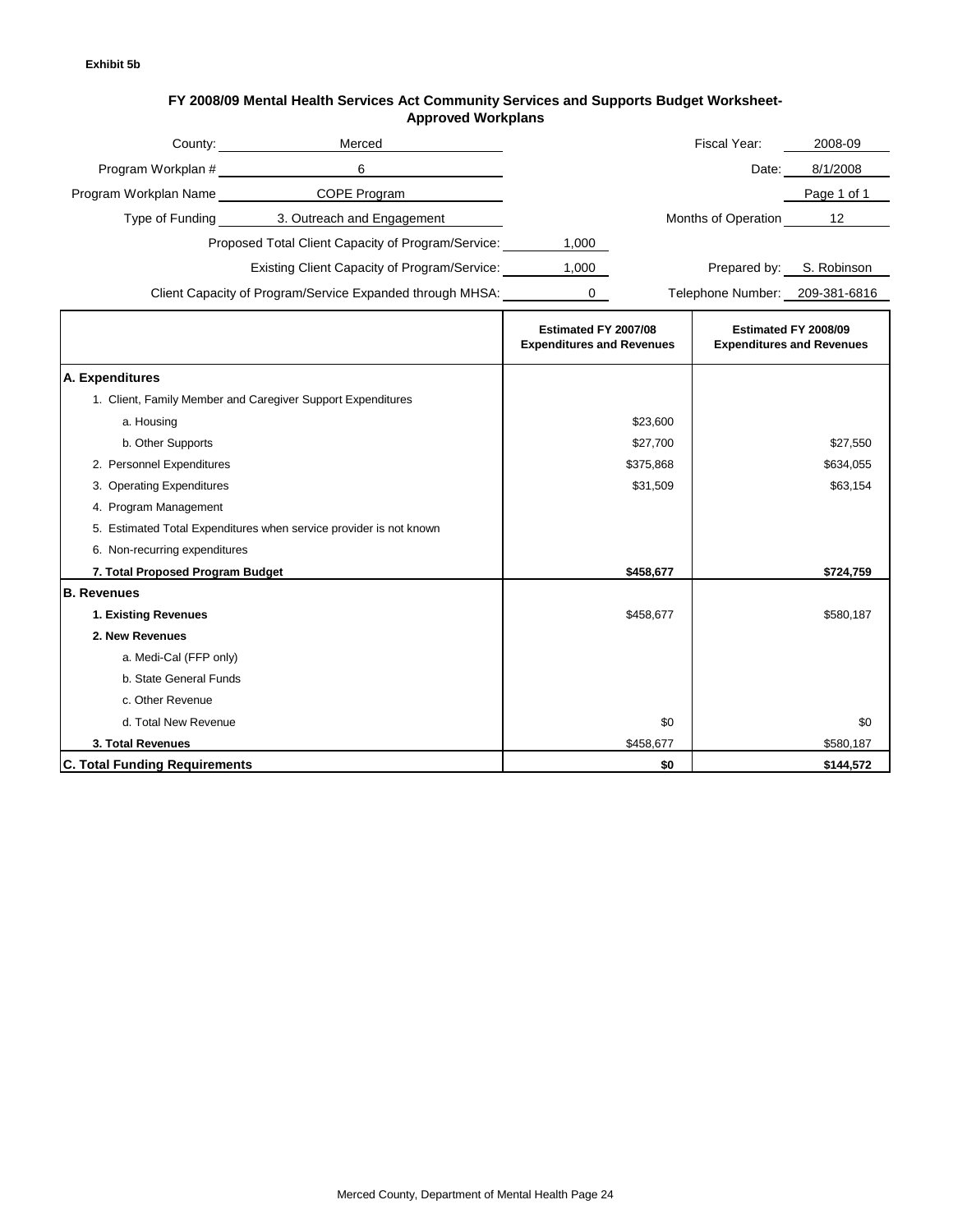| E. BUDGET NARRATIVE: COMMUNITY SERVICES AND SUPPORT WORK PLAN           |                                                                                                                                                                                                                              |  |  |
|-------------------------------------------------------------------------|------------------------------------------------------------------------------------------------------------------------------------------------------------------------------------------------------------------------------|--|--|
| County: Merced                                                          | Fiscal Year: 2008 - 2009                                                                                                                                                                                                     |  |  |
| Program Work Plan: 6                                                    | Program Work Plan Name: COPE Program                                                                                                                                                                                         |  |  |
| <b>BUDGET OVERVIEW:</b>                                                 |                                                                                                                                                                                                                              |  |  |
|                                                                         | The budget for this program represents those expenditures and revenues necessary to continue<br>outreach and engagement as summarized in the FY 2008/09 budget.                                                              |  |  |
|                                                                         | Estimated 2008/09                                                                                                                                                                                                            |  |  |
|                                                                         | <b>Expenditure &amp; Revenue</b>                                                                                                                                                                                             |  |  |
| A. Expenditures                                                         |                                                                                                                                                                                                                              |  |  |
| 1. Client, Family Member & Care Giver<br><b>Support Expenditure</b>     |                                                                                                                                                                                                                              |  |  |
| a. Housing                                                              |                                                                                                                                                                                                                              |  |  |
|                                                                         | Line items associated with this section include but are not limited to:                                                                                                                                                      |  |  |
| b. Other Supports                                                       | Clothing, food and hygiene - costs to provide personal support to program's<br>priority population;                                                                                                                          |  |  |
|                                                                         | Travel & Transportation - Bus tokens are provided.                                                                                                                                                                           |  |  |
| 2. Personnel Expenditures                                               | The budgeted line items associated with this section will continue with the<br>previously approved staffing, and increase staffing by two (2) Mental<br>Health Clinicians and one (1) Extra-Help Medical Records Technician. |  |  |
|                                                                         | Operating expenditures include but are not limited to:                                                                                                                                                                       |  |  |
|                                                                         | Translation/Interpretation and cultural competency support;                                                                                                                                                                  |  |  |
| 3. Operating Expenditures                                               | Travel & Transportation - costs of staff to support related trainings and<br>conferences throughout State;                                                                                                                   |  |  |
|                                                                         | Rent, Utilities & Equipment - funding to support program staff operations<br>while operating within county mental health faciliites;                                                                                         |  |  |
|                                                                         | Medication & Medical Support - budgeted costs for medications                                                                                                                                                                |  |  |
| 4. Program Management                                                   |                                                                                                                                                                                                                              |  |  |
| 5. Estimated Total Expenditures<br>(when service provider is not known) |                                                                                                                                                                                                                              |  |  |
| 6. Non-recurring Expenditures                                           |                                                                                                                                                                                                                              |  |  |
| <b>B.</b> Revenues                                                      |                                                                                                                                                                                                                              |  |  |
| 1. Existing Revenue                                                     | The COPE Program has generated Medi-Cal FFP funds from clinical<br>services that have been provided to Medi-Cal clients.                                                                                                     |  |  |
| 2. New Revenue                                                          |                                                                                                                                                                                                                              |  |  |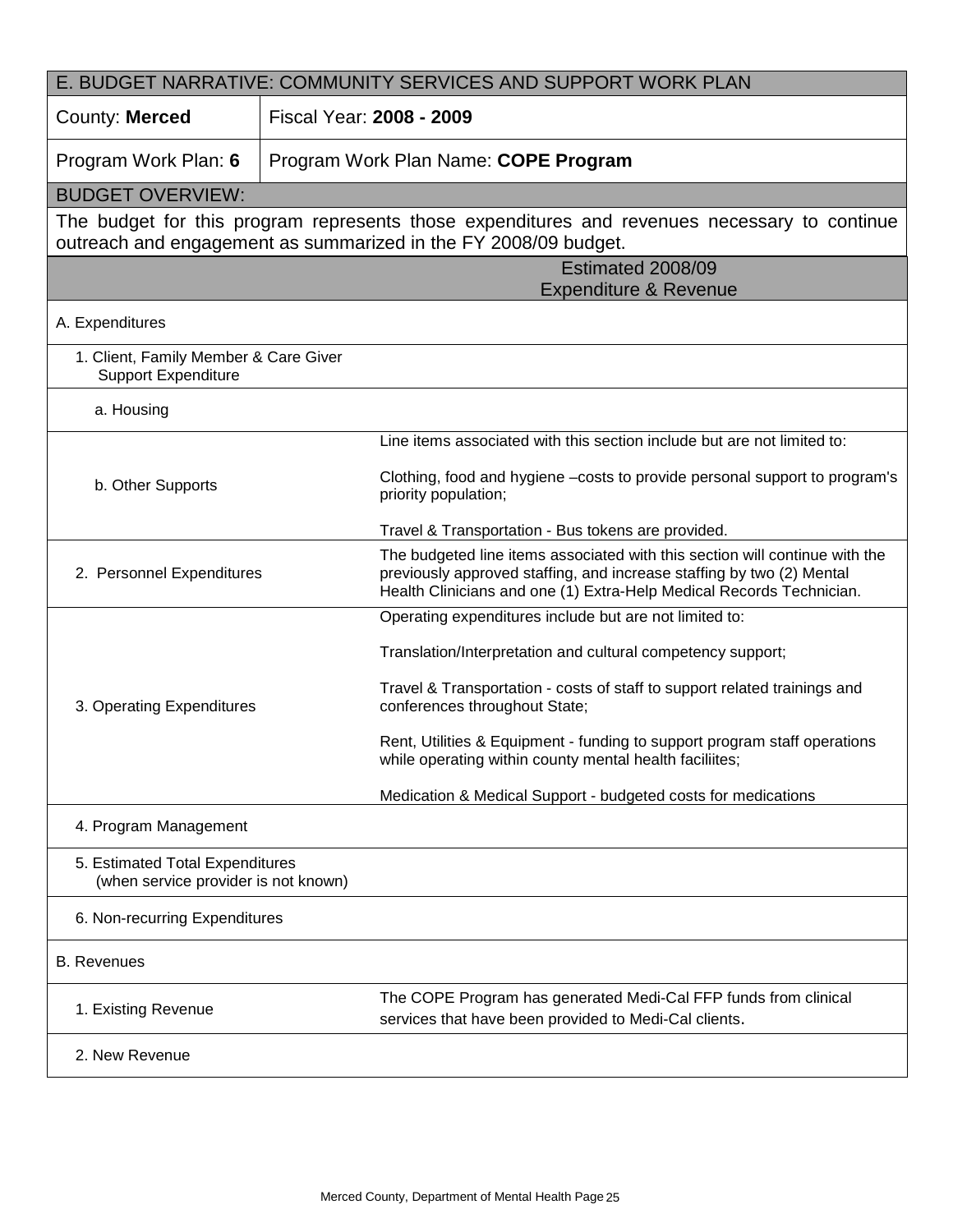E. BUDGET NARRATIVE: COMMUNITY SERVICES AND SUPPORT WORK PLAN (CONTINUED)

|                        | Estimated 2008/09<br><b>Expenditure &amp; Revenue</b> |
|------------------------|-------------------------------------------------------|
| a. Medi-Cal (FFP Only) |                                                       |
| b. State General Funds |                                                       |
| c. Other Revenue       |                                                       |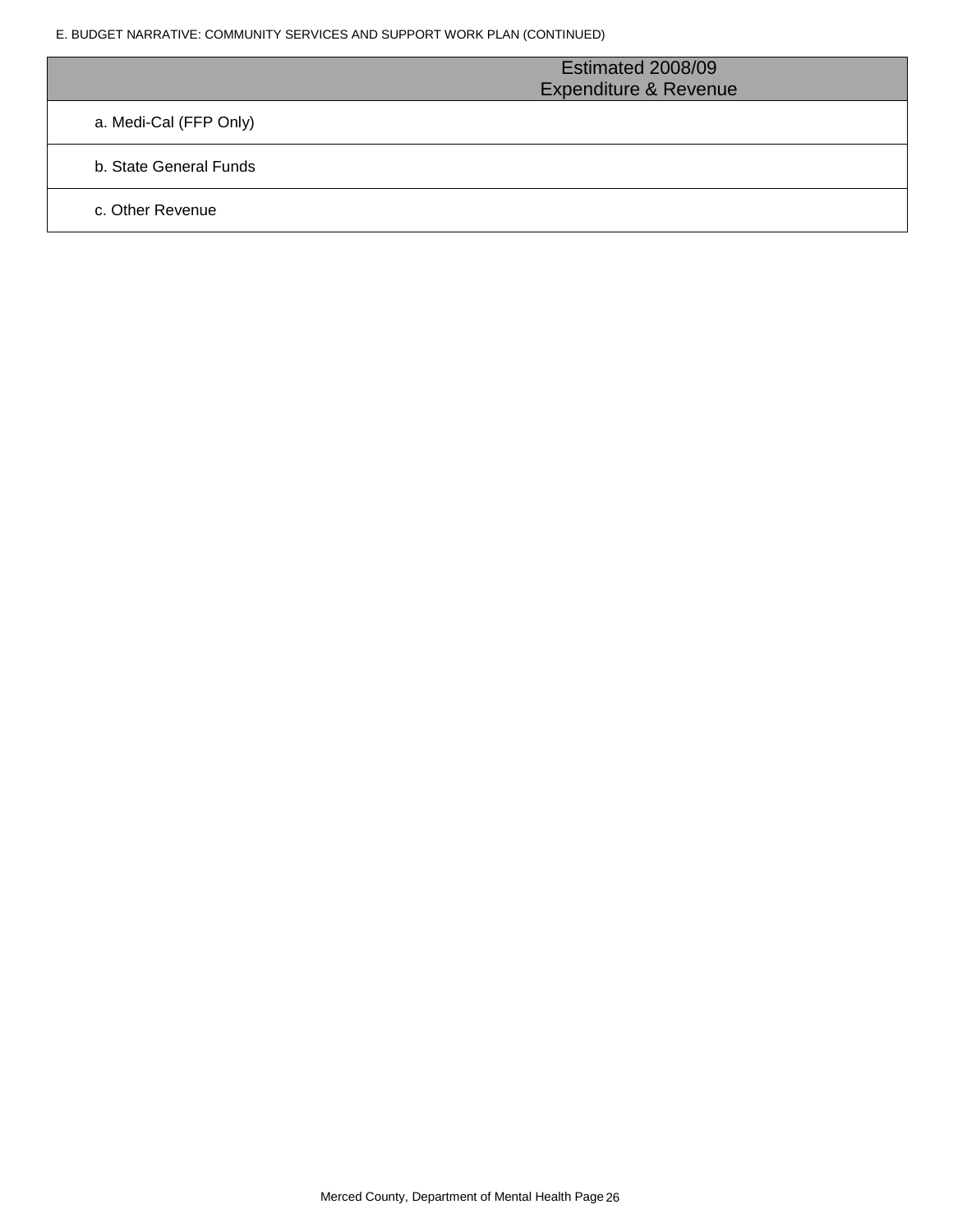| <b>F. TWENTY PERCENT (20%) MHSA FUNDING :</b><br>COMMUNITY SERVICES AND SUPPORT (CSS) WORKPLAN                                                                                                                                                                                                       |  |                          |  |
|------------------------------------------------------------------------------------------------------------------------------------------------------------------------------------------------------------------------------------------------------------------------------------------------------|--|--------------------------|--|
| County: Merced                                                                                                                                                                                                                                                                                       |  | Fiscal Year: 2008 - 2009 |  |
| Maximum 20% of MHSA Funding                                                                                                                                                                                                                                                                          |  | \$1,057,400.00*          |  |
| The 2008/09 CSS plan does not exceed the use of 20% discretionary funds to cover the Prudent<br>Reserve, Capital Facilities and Technological Needs and Workforce Education and Training Costs.<br>$*D_{\text{in}}f_{\text{in}}$ on $\sim$ DMIT left and the Middler Middle on $00.40$ . Fully $0.0$ |  |                          |  |

\*Reference in DMH Information Notice Number: 08-10, Exhibit 6

| <b>G. COMMUNITY PLANNING PROCESS (CPP):</b><br><b>CSS WORKPLAN</b>                                                                                                                                                                                                                                                        |                          |  |  |
|---------------------------------------------------------------------------------------------------------------------------------------------------------------------------------------------------------------------------------------------------------------------------------------------------------------------------|--------------------------|--|--|
| County: Merced                                                                                                                                                                                                                                                                                                            | Fiscal Year: 2008 - 2009 |  |  |
| The 2005 CSS Community Planning Process identified eight (8) programs to meet the community<br>needs. Due to budgetary constraints, the programs were prioritized and only six (6) of the eight (8)<br>programs were implemented. This prioritization process eliminated many services that were initially<br>identified. |                          |  |  |
| All of the proposed services requested in the expansion plan were identified through surveys and<br>focus groups conducted in the CPP.                                                                                                                                                                                    |                          |  |  |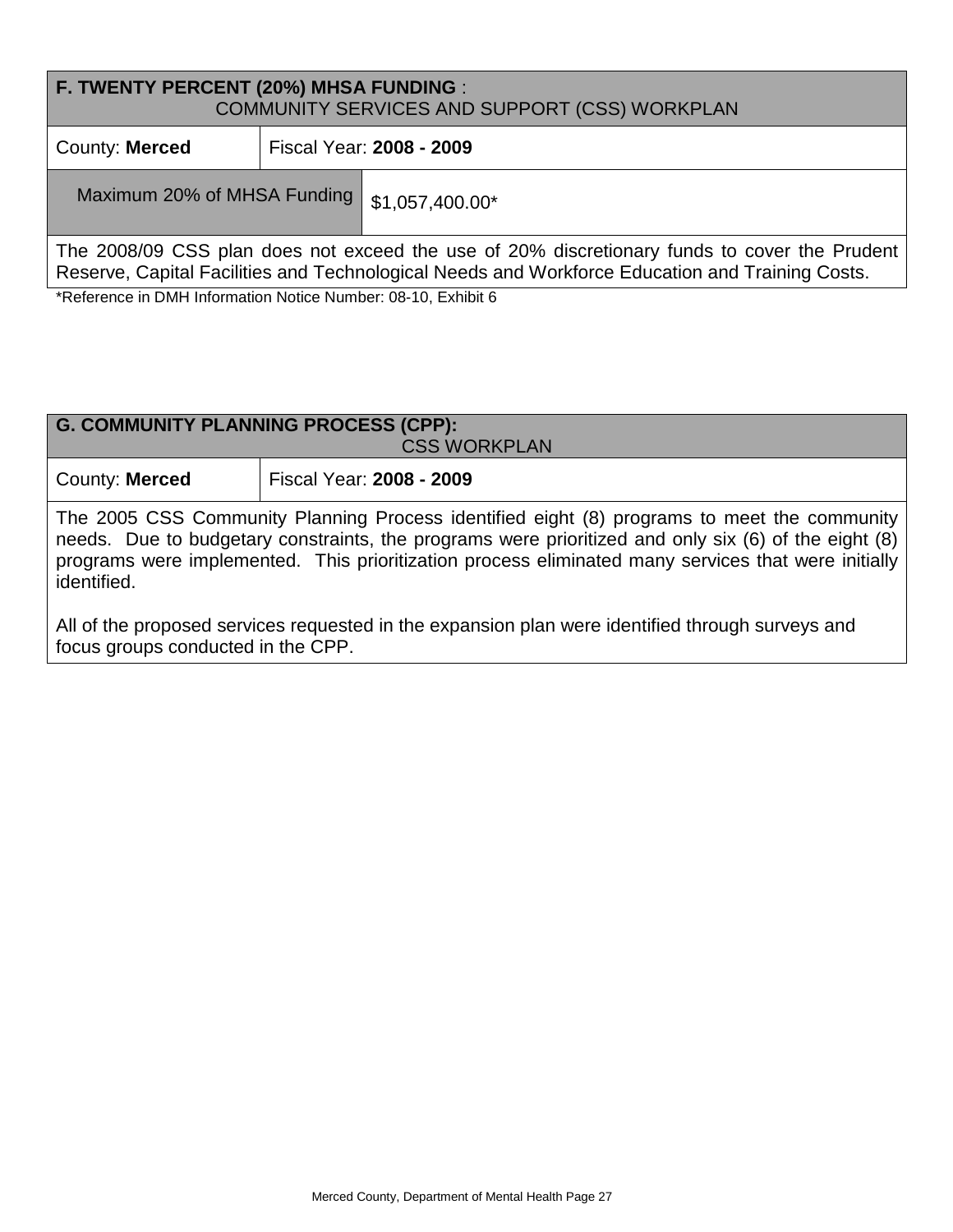

**Mark J. Hendrickson** *Director of Governmental Affairs*

2222 "M" Street Merced, CA 95340 (209) 385-7636 (209) 385-7673 Fax www.co.merced.ca.us

Equal Opportunity Employer

**FOR IMMEDIATE RELEASE** August 1, 2008 CONTACT: Mark Hendrickson 209.385.7636

### **MENTAL HEALTH DEPARTMENT OPENS PUBLIC COMMENT PERIOD ON MHSA CSS PLAN**

**MERCED –** The Merced County Department of Mental Health (MCDMH) has opened a 30-day public viewing and comment period for its current *Mental Health Services Act (MHSA) Community Services and Supports (CSS)* component of the three-year program and expenditure plan request. At the close of this public comment period, the Merced County Mental Health Advisory Board will hold a public hearing on Tuesday, September 2, 2008 from 4:30 p.m. to 6:30 p.m. in the conference room at its Merced County, Department of Mental Health Administration Office, located at 3090 M Street in Merced. Interpretative assistance will be available to Spanish and Hmong-speaking residents in attendance at the public hearing.

The CSS plan details service delivery systems for mental health services and support for children, youth, transitional-age youth, adults and older adults. The fundamental concepts inherent in the CSS plan address community collaboration, cultural and linguistic competence, client/family-driven mental health system, wellness focus (which includes concepts of recovery and resilience) and integrated services.

The plan will be posted on the Merced County Department of Mental Health website <http://www.co.merced.ca.us/mentalhealth/mhsa.html#mhsapupdate> Residents can request an electronic version of the documents by emailing [mhsa@co.merced.ca.us.](mailto:mhsa@co.merced.ca.us) The public can also request a hard copy of the documents by contacting the Mental Health Department at (209) 381-6800 or toll free at 1-866-626-6472. The following staff will be on hand to accept requests:

| English speaking residents | <b>Josette Torres</b> |
|----------------------------|-----------------------|
| Spanish speaking residents | Iris Mojica de Tatum  |
| Hmong speaking residents   | <b>Blong</b> Lee      |

To provide input, recommendations and comments, please call 1-866-626-6472 or email your comments to [mhsa@co.merced.ca.us.](mailto:mhsa@co.merced.ca.us)

*– 30 –*

For more information regarding Merced County, please visit our website at [www.co.merced.ca.us](http://www.co.merced.ca.us/)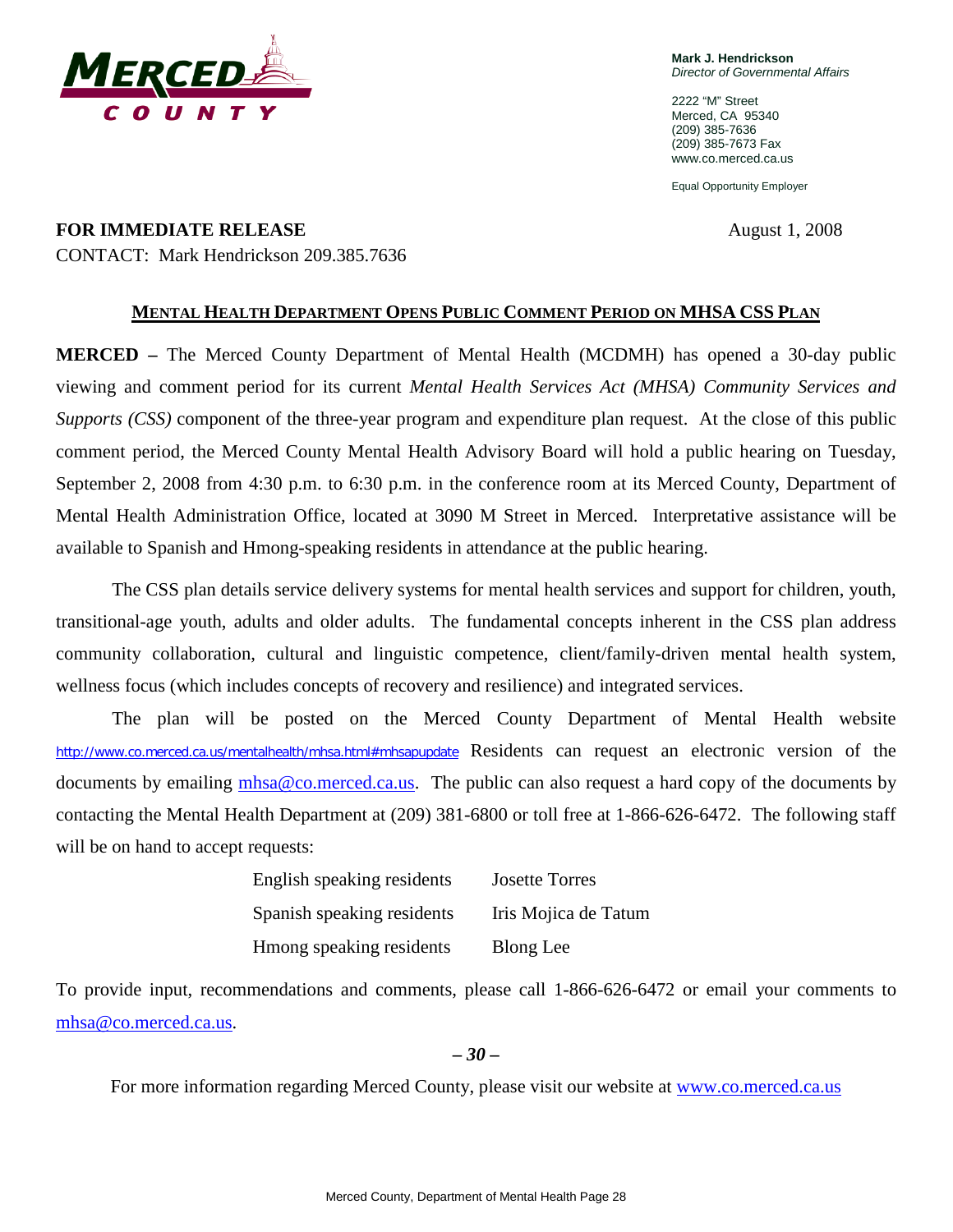

**Mark J. Hendrickson** *Director of Governmental Affairs*

2222 "M" Street Merced, CA 95340 (209) 385-7636 (209) 385-7673 Fax www.co.merced.ca.us

Equal Opportunity Employer

## **MUAB TSO TAWM TAMSID (for Immediate Release)** August 1, 2008

**(Lus Hmoob)**

Hu Rau: Mark Hendrickson 209.385.7636

## **MENTAL HEALTH DEPARTMENT MUAJ IB LUB SIJHAWM QHIB RAU IB ZEEJTSOOM PAB TAWM TSWVYIM RAU MHSA CSS LUB HOM PHIAJ UAS THOV TXOG**

**MERCED –** Ntawm Merced County Mental health MCDMH tau qhib 30 hnub rau ib zeejtsoom tau tawm lus pab rau *Mental Health Services Act (MHSA) Community Services thiab Supports sercices (CSS)* sib xyaws nyob rau hauv 3-xyoos program thiab tus program expenditure. Txog rau thaum sijhawm kaw tawm suab lawm, Mental Health lub txhooj (Advisory Board) yuav muab sijhawm rau ib zeejtsoom tau hnov rau hnub Tuesday, lub 9 hlis tim 2, xyoo 2008. Lub sijhawm yuav pib thaum 4:30 txog rau 6:30, chav **conference room,** yav tsaus ntuj nyob rau tom Merced County, Department of Mental Health Administration building, chaw nyob 3090 M Street, hauv Merced. Lus Hmoob, lus Spanish yuav muaj txhais pub rau cov neeg tuaj mloog.

Ntawm tus CSS yog muaj los pab rau cov me yau, cov tiavhluas, cov nrab neej, thiab cov laus. Lub niam tswvyim no yog tsim kom muaj nyob rau CSS daim phiaj hais txog kev koom tes ntawm ib zeejtsoom, tus kev lis kev cai rhawv los siv, tus neeg mob/los yog tsev neeg nyob rau txoj ke puas hlwb, tsomkwm kev nyabxeeb (nrog rau kev xav nrooj txog kev kho thiab kev hloov tau) thiab txog kev koom ua haujlwm ua ke

Daim phiaj no yuav muab sau cia rau hauv Merced County Department of Mental Health lub website http://www.co.merced.ca.us/mentalhealth/mhsa.html#mhsapupdate. Tus neeg mob kuj muaj cuabkav tau txais daim phiaj no mus saib yog nws xa E-Mail rau [mhsa@co.merced.ca.us](mailto:mhsa@co.merced.ca.us) Yog zeejtsoom leej twg xav tau daim qauv yuav tau hu rau Mental Health ntawm (209) 381-6800, los yog hu tus foos dawb 1-866-626-6472. Tus neeg uas nyob rawv yuav teb koj kuj yog.

Hais lus Askiv Josette Torres

Hais lus Spanish Iris Mojica de Tatum Hais lus Hmoob Blong Vangkhu Lee

Yog muaj lus txhawb, lus ntuas, los yog lus qhuas thov hu 1-866-626-6472 los yog xa cov lus nkag E-Mail [mhsa@co.merced.ca.us](mailto:mhsa@co.merced.ca.us)

*– 30 –*

Yog ho muaj lwm yam txog Merced County, thov hu rau website [www.co.merced.ca.us](http://www.co.merced.ca.us/)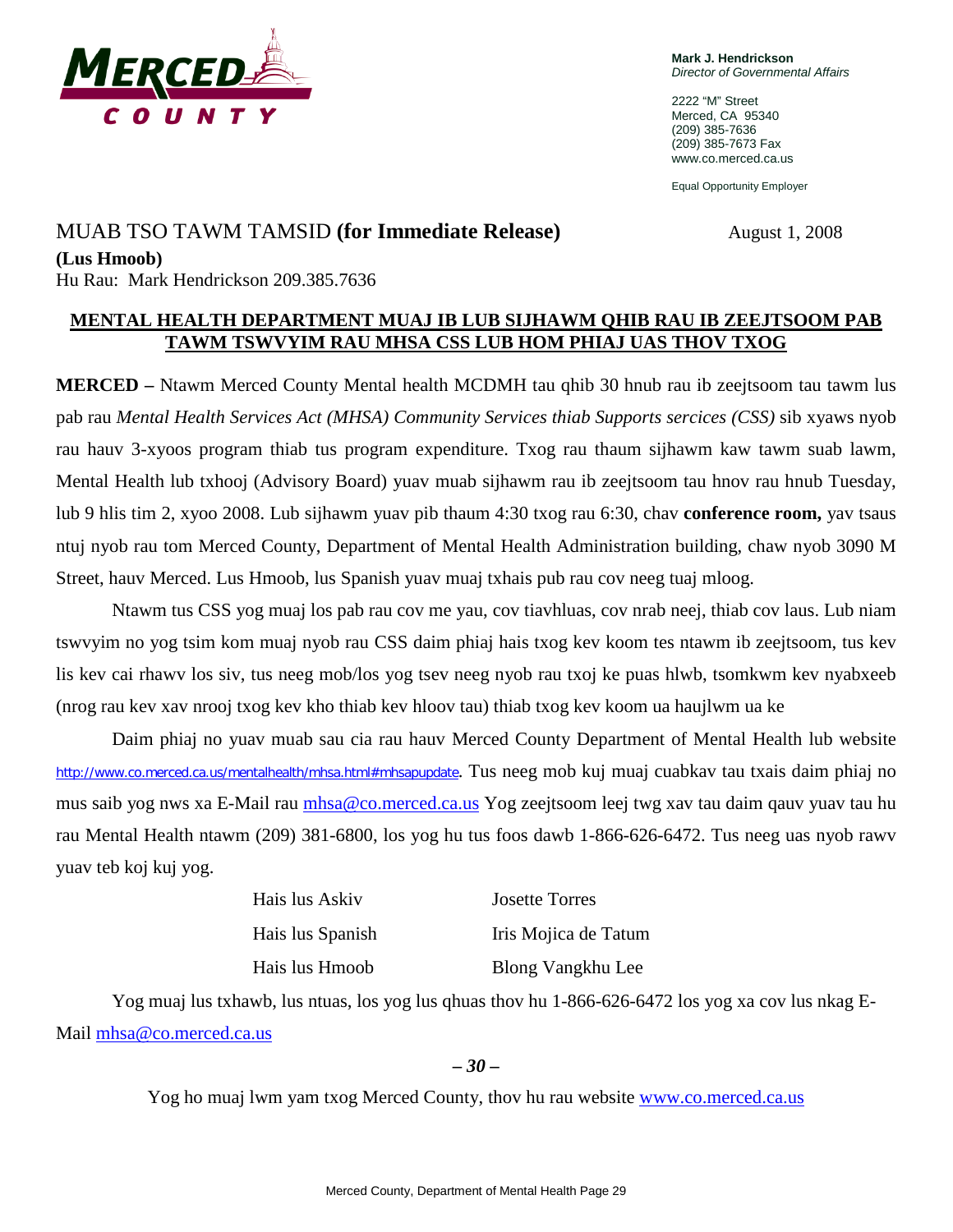

**Mark J. Hendrickson** *Director of Governmental Affairs*

2222 "M" Street Merced, CA 95340 (209) 385-7636 (209) 385-7673 Fax www.co.merced.ca.us

Equal Opportunity Employer

### **PARA PUBLICARSE INMEDIATAMENTE** August 1, 2008

CONTACTO: Mark Hendrickson 209.385.7636

## **EL DEPARTAMENTO DE SALUD MENTAL ABRE UN PERÍODO DE COMENTARIO PÚBLICO SOBRE LA SOLICITUD DEL COMPONENTE DE SERVICIO DE APOYO COMUNITARIO LOCAL (CSS).**

**MERCED –** El Departamento de Salud Mental del Condado de Merced (MCDMH) ha abierto una vista pública de 30 días y un período de comentarios para su actual solicitud del componente de servicio de apoyo comunitario local(CSS) del decreto de servicios de Salud Mental (MHSA). El condado es requerido a presenter un programa de tres años y un plan de gastos. Al terminar este período de comentario público, la junta consultiva del departamento de Salud Mental del Condado de Merced, llevará a cabo una audiencia pública el Martes, 2 de Septiembre del 2008, de 4:30 a 6:30 p.m. en la sala de conferencias del la oficina administrative del departamento de Salud Mental. Esta oficina está localizada en el 3090 de la calle "M" en Merced. Intérpretes estarán disponibles para residents que hablan solamente español o Hmong y que asistan a esta audiencia pública.

El plan CSS está designado a permitir la continuidad de servir a los niños, adultos y adultos mayores. Los conceptos fundamentales del plan CSS se dirigen a la Colaboración Comunitaria, Competencia Cultural y Lingüística, un sistema de salud mental dirigida al Cliente / Familia, enfoque en el bienestar (que incluye conceptos de recuperación y adaptabilidad) y servicios Integrados.

La solicitud está disponible en http://www.co.merced.ca.us/mentalhealth/mhsa.html#mhsapupdate. Los residents pueden solicitar una versión del documento electrónicamente al [mhsa@co.merced.ca.us.](mailto:mhsa@co.merced.ca.us) El público también puede solicitar una copia del documento contactando al Departmaneto de Salud Mental al (209) 381-6800 o para llamadas gratis al 1-866-626-6472. El siguiente personal estará disponsible para aceptar solicitudes:

| Inglés        | <b>Josette Torres</b> |
|---------------|-----------------------|
| Español       | Iris Mojica de Tatum  |
| <b>H</b> mong | Blong Lee             |

Para someter ideas, recomendaciones y comentarios, por favor llame al 1-866-626-6472 o mande sus comentarios por correo electrónico a [mhsa@co.merced.ca.us.](mailto:mhsa@co.merced.ca.us)

### *– 30 –*

Para más información sobre el condado de Merced, por favor visite nuestra página de Internet al [www.co.merced.ca.us](http://www.co.merced.ca.us/)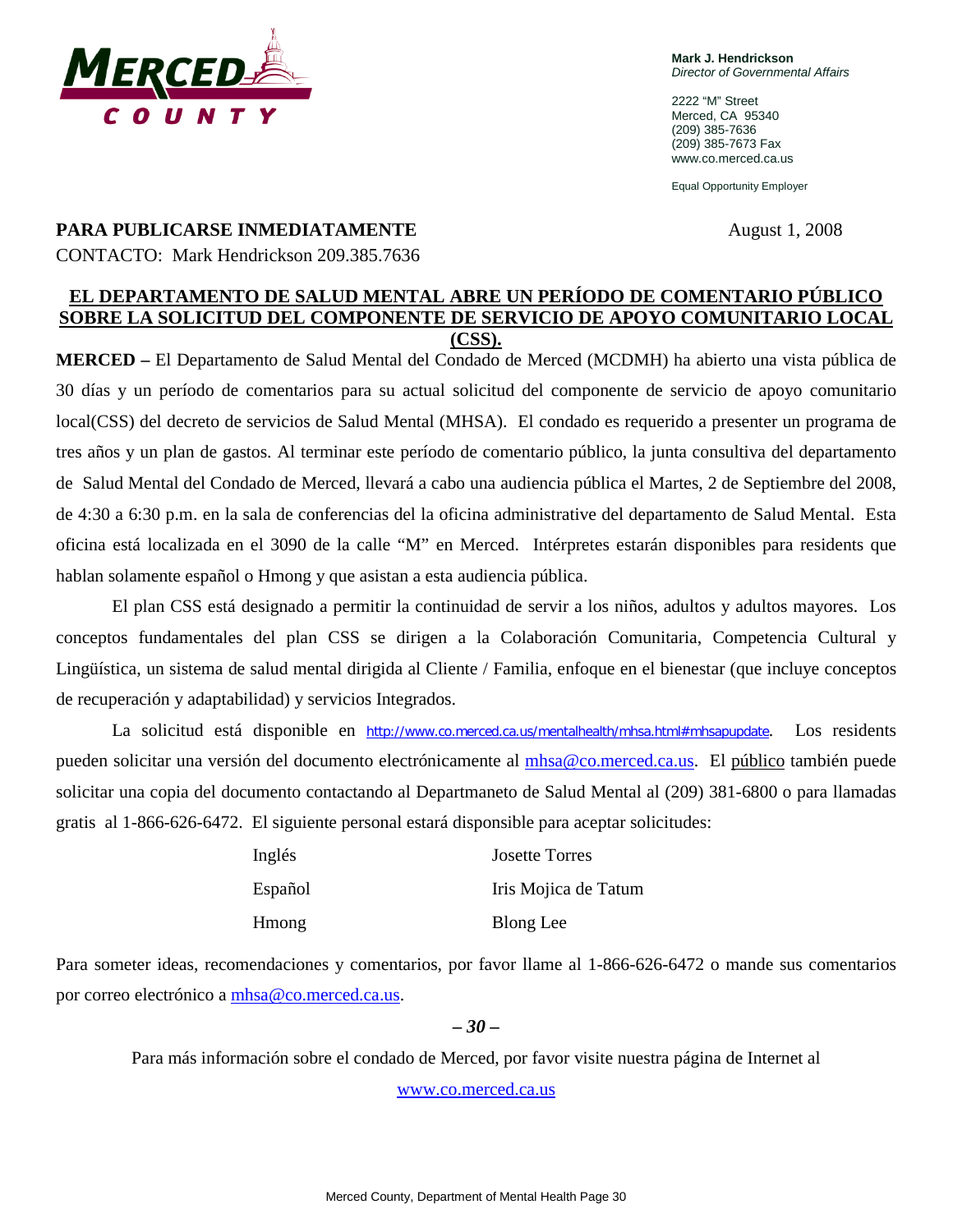| I. PROPOSED UPDATE CHANGES: COMMUNITY SERVICES AND SUPPORTS WORK PLAN SUMMARY |                             |                                                                                                                                                                                                                                                                                                                                                    |                                                |                                    |           |            |                                                 |                |       |
|-------------------------------------------------------------------------------|-----------------------------|----------------------------------------------------------------------------------------------------------------------------------------------------------------------------------------------------------------------------------------------------------------------------------------------------------------------------------------------------|------------------------------------------------|------------------------------------|-----------|------------|-------------------------------------------------|----------------|-------|
| County: Merced                                                                | <b>Fiscal Year: 2008-09</b> |                                                                                                                                                                                                                                                                                                                                                    |                                                | Estimated Start Date: July 1, 2008 |           |            |                                                 |                |       |
| Program Work Plan: 1                                                          |                             | Program Work Plan Name: WeCAN (Wrap Around, Empowerment, Compassion & Need)<br><b>PROGRAM</b>                                                                                                                                                                                                                                                      |                                                |                                    |           |            |                                                 |                |       |
| <b>CURRENT APPROVED COMMUNITY SERVICES AND SUPPORT PLAN</b>                   |                             |                                                                                                                                                                                                                                                                                                                                                    |                                                |                                    |           |            |                                                 |                |       |
| Description of Program:                                                       |                             | The WeCan Program is designed to provide "whatever it takes" to assist youth in the process<br>of integrating back into their communities and/or families. The goals of the program are: to<br>reduce out of home placements and to provide strength based, family driven services that<br>promote wellness, recovery, and community integration.  |                                                |                                    |           |            |                                                 |                |       |
| <b>Priority Population:</b>                                                   |                             | The priority population is youth (ages 8 to 15) and transition age youth (ages 16 to 18) who<br>are in foster placement and who are transitioning into a lower level of care. Both wards and<br>dependents of the court are targeted for the program. A special focus of the WeCan Program<br>is the unserved and underserved Hispanic population. |                                                |                                    |           |            |                                                 |                |       |
|                                                                               | <b>Existing Client</b>      |                                                                                                                                                                                                                                                                                                                                                    | <b>Propose Target Capacity</b><br>By Fund Type |                                    |           |            | <b>Proposed Target Capacity</b><br>By Age Group |                |       |
|                                                                               | Capacity                    | <b>FSP</b>                                                                                                                                                                                                                                                                                                                                         | <b>SYS</b><br>Dev                              | <b>OE</b>                          | <b>CY</b> | <b>TAY</b> | A                                               | <b>OA</b>      | Total |
| Number of Client Serve:                                                       | 52                          | 52                                                                                                                                                                                                                                                                                                                                                 | $\Omega$                                       | $\overline{0}$                     | 32        | 20         | 0                                               | $\overline{0}$ | 52    |
|                                                                               | 1. PROPOSED PROGRAM CHANGES |                                                                                                                                                                                                                                                                                                                                                    |                                                |                                    |           |            |                                                 |                |       |

The WeCAN FSP Program is designed to reduce out of home placements of youth and to provide strength-based, familydriven services that promote wellness, recovery, and community integration. The priority population is youth (ages 8 to 15) and transition age youth (TAY) (ages 16 to 18) who are in foster placement and who are transitioning into a lower level of care. Both wards and dependents of the court are targeted for the program. However, the profile of youth served since 2005 to 2008 is younger than the targeted ages and primarily limited to dependents. There are several factors that contribute to this pattern of service. A majority of the WeCAN referrals are generated internally from Mental Health or from Child Welfare. The younger children come to the attention of authorities and service agencies due to large groupings of siblings being removed from parental care in traumatic circumstances, while TAY are more frequently diverted to the Probation system wherein they are case-managed by officers and/or are incarcerated.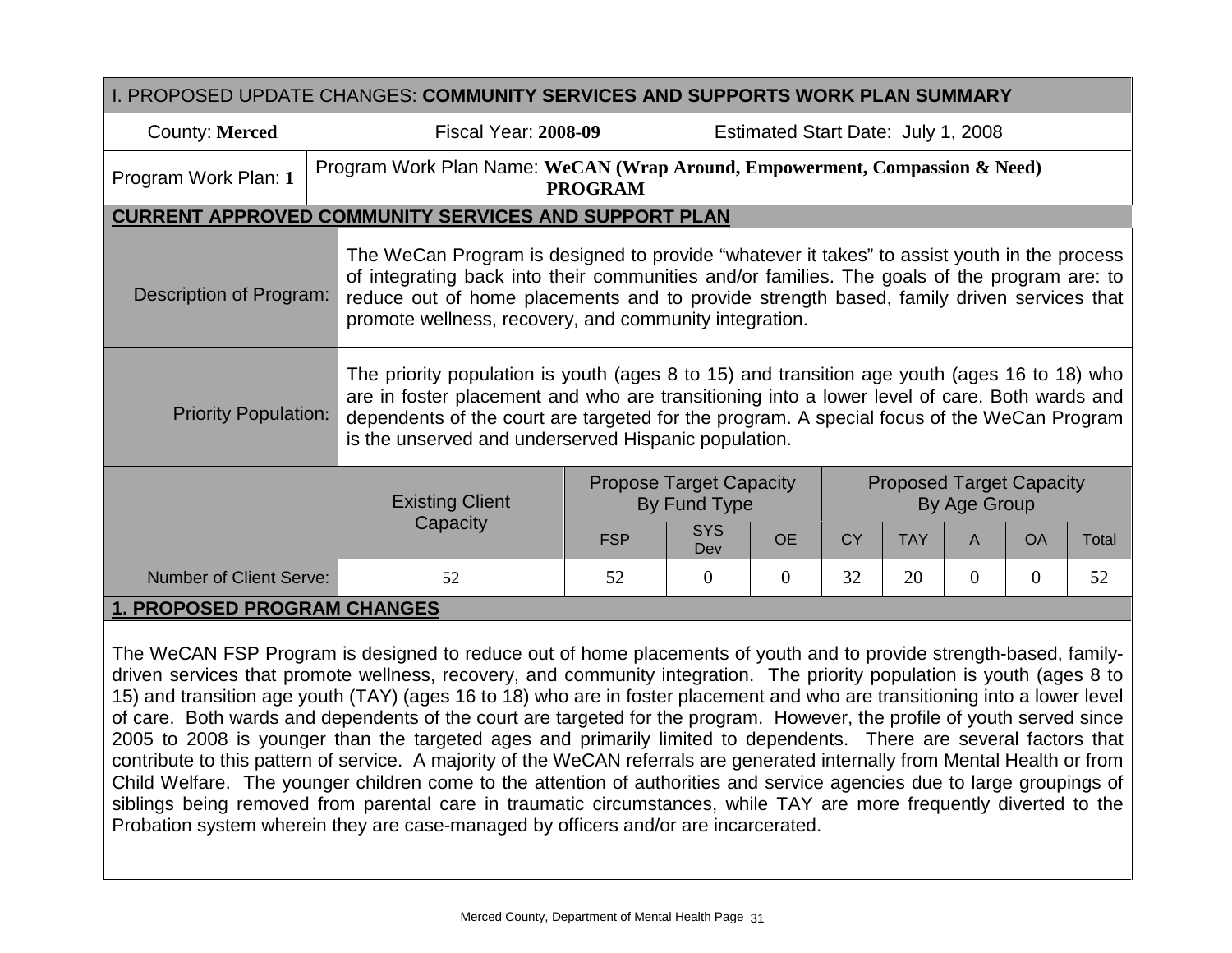To adequately serve this underserved population, the WeCAN Program will partner with Probation and will adopt evidenced practices specific to youth ages thirteen to eighteen (13 to 18). Functional Family Therapy (FFT) and Training of Pro-social Skills (TPS) will enhance the treatment options within the continuum of services offered in the WeCAN Program and the TAY Wellness Center (see WELLNESS CENTER workplan).

The WeCAN Program will increase the number of TAYs from ten (10) to twenty (20) by July 1, 2009 and decrease number of children/youth served from forty-two (42) to thirty-two (32) beginning July 1, 2008.

| <b>2. PROPOSED SERVICES ELIMINATION</b> |                                                                                  |
|-----------------------------------------|----------------------------------------------------------------------------------|
| Description of Service:                 |                                                                                  |
| Affect/Impact<br>of the Population      | There are no services or programs proposed for elimination in the WeCAN Program. |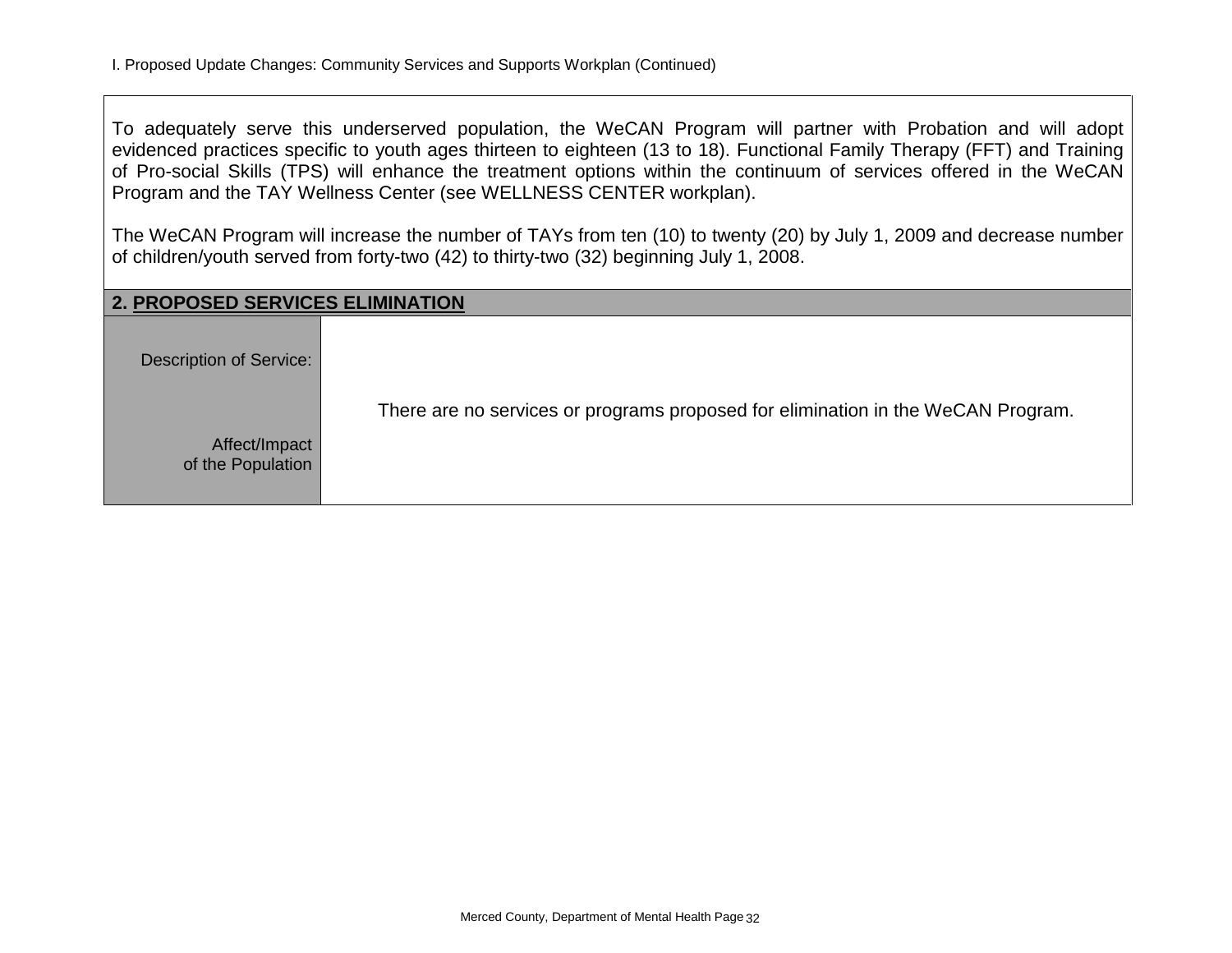|                             | I. PROPOSED UPDATE CHANGES: COMMUNITY SERVICES AND SUPPORTS WORK PLAN SUMMARY   |                                                                                                                                                                                                                                                                                                                                                                                                                                                                                                                                                                                                                                                                                                                                                                                                                                                                                                                                                                                                                                                                                                                                                                                                                                                                                                                                                                  |
|-----------------------------|---------------------------------------------------------------------------------|------------------------------------------------------------------------------------------------------------------------------------------------------------------------------------------------------------------------------------------------------------------------------------------------------------------------------------------------------------------------------------------------------------------------------------------------------------------------------------------------------------------------------------------------------------------------------------------------------------------------------------------------------------------------------------------------------------------------------------------------------------------------------------------------------------------------------------------------------------------------------------------------------------------------------------------------------------------------------------------------------------------------------------------------------------------------------------------------------------------------------------------------------------------------------------------------------------------------------------------------------------------------------------------------------------------------------------------------------------------|
| <b>County: Merced</b>       | <b>Fiscal Year: 2008-09</b>                                                     | Estimated Start Date: July 1, 2008                                                                                                                                                                                                                                                                                                                                                                                                                                                                                                                                                                                                                                                                                                                                                                                                                                                                                                                                                                                                                                                                                                                                                                                                                                                                                                                               |
| Program Work Plan: 2        | Program Work Plan Name: CARE (Community Assistance Recovery Enterprise) PROGRAM |                                                                                                                                                                                                                                                                                                                                                                                                                                                                                                                                                                                                                                                                                                                                                                                                                                                                                                                                                                                                                                                                                                                                                                                                                                                                                                                                                                  |
|                             | <b>CURRENT APPROVED COMMUNITY SERVICES AND SUPPORT PLAN</b>                     |                                                                                                                                                                                                                                                                                                                                                                                                                                                                                                                                                                                                                                                                                                                                                                                                                                                                                                                                                                                                                                                                                                                                                                                                                                                                                                                                                                  |
| Description of Program:     | underserved Hispanic populations in Merced County.                              | The CARE Program will provide a comprehensive community services and supports approach<br>twenty-four (24) hours a day, seven (7) days a week modeled after the State's AB2034<br>programs. The Program will use an intensive team approach with emphasis on housing first<br>(1 <sup>st</sup> ) and the development of employment and/or educational opportunities. It is based on the<br>recovery philosophy of doing "whatever it takes" to integrate seriously emotionally disturbed<br>transition age youth and severely mentally ill adults back into the community, promoting<br>meaningful use of time. This Program will be contracted out to an integrated services agency<br>that will provide or broker out all services. In addition, the CARE Program team will work in<br>collaboration with other agencies, including the Sheriff's Department, Community Action<br>Agency, COTS Program, and Golden Valley Health Clinics. The goals of the CARE Program<br>are consistent with the Mental Health Services Act and are designed to reduce hospitalization,<br>incarceration, homelessness and institutionalization and to increase community integration<br>and employment and/or vocational and education opportunities based on client driven<br>individualized service plans. A special emphasis of the program is to reach the unserved and |
| <b>Priority Population:</b> |                                                                                 | There will be three (3) priority populations who will be fully served during the first two (2)<br>years. First, the most vulnerable transition age youth (TAY) population will be included in the<br>CARE Program. Young adults with children, recently exiting the child welfare system, with a<br>co-occurring substance abuse disorder, will be the target population, with an emphasis on<br>Hispanics. The second population will include severely mentally ill adults, ages twenty-six (26)<br>to fifty-four (54), who are homeless, at risk of homelessness with a co-occurring alcohol or<br>drug disorder, and/or those who are coming out of IMDs, jails, or psychiatric hospitals, with a<br>major focus on the Hispanic population. A third (3rd) population is transition age adults, ages<br>fifty-five (55) to fifty-nine (59), who are "aging out" of adult board and care housing and/or<br>IMDs or locked SNFs, who may or may not have a co-occurring alcohol or drug disorder.                                                                                                                                                                                                                                                                                                                                                               |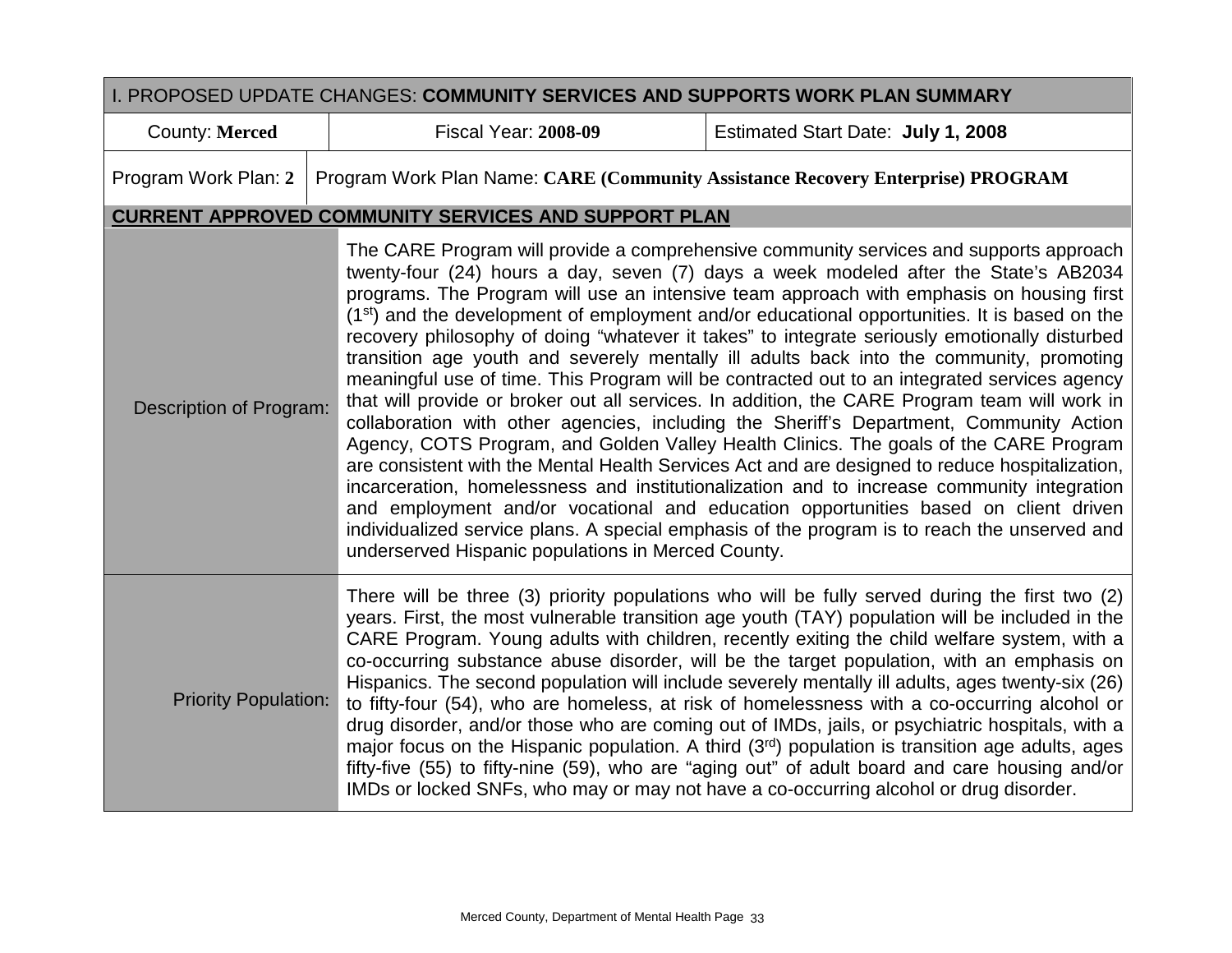I. Proposed Update Changes: Community Services and Supports Workplan (Continued)

|                                | <b>Existing Client</b><br>Capacity | <b>Propose Target Capacity</b><br>By Fund Type |                   |           | <b>Proposed Target Capacity</b><br>By Age Group |            |    |    |       |  |
|--------------------------------|------------------------------------|------------------------------------------------|-------------------|-----------|-------------------------------------------------|------------|----|----|-------|--|
|                                |                                    | <b>FSP</b>                                     | <b>SYS</b><br>Dev | <b>OE</b> | CY                                              | <b>TAY</b> | A  | OA | Total |  |
| <b>Number of Client Serve:</b> |                                    | 50                                             |                   |           |                                                 | つつ         | 26 |    | 50    |  |
| 1. PROPOSED PROGRAM CHANGE     |                                    |                                                |                   |           |                                                 |            |    |    |       |  |

The CARE Program is the designated Full Service Partnership for TAYs and adults as outlined in the original CSS Plan. Merced County Department of Mental Health (MCDMH) original plan had not defined service programs for older adults within the service delivery system prior to the creation of a targeted MHSA program. The potential enrollee base, the characteristics and demographics of the population, the level of staff required and community partnerships needed to be explored to adequately address the needs of this additional target population. MCDMH undertook a needs assessment as part of the General System Development strategy, Older Adult System of CARE (OASOC) Program. As a result of this needs assessment, MCDMH will increase the target population in the CARE Program to include the older adult population effective July 1, 2008. MCDMH contracts with Turning Point to provide FSP services and the contractor will expand capacity to adequately serve this additional client group. Turning Point will operate from a best practice model with strategies incorporating integrated mental health and primary care, integrated substance abuse (including over the counter medications) with mental health treatment, home based geriatric mental health services, counseling and suicide prevention, service improvement through community partnerships, illness management and recovery based services, interventions for caregivers, and housing supports to remain in independent living as well as traditional mental health services.

The CARE Program will increase the number of adults and TAYS served to reflect the identified need in Merced County. The number of older adults will increase from zero (0) to two (2), adults will increase from eighteen (18) to twenty-six (26) and the number of TAYS from nineteen (19) to twenty-two (22). The CARE Program will total of fifty (50) enrollees total by July 1, 2009.

| <b>2. PROPOSED SERVICES ELIMINATION</b> |                                                                                 |  |  |  |  |  |  |  |
|-----------------------------------------|---------------------------------------------------------------------------------|--|--|--|--|--|--|--|
| Description of Service:                 | There are no services or programs proposed for elimination in the CARE Program. |  |  |  |  |  |  |  |
| Affect/Impact<br>of the Population      |                                                                                 |  |  |  |  |  |  |  |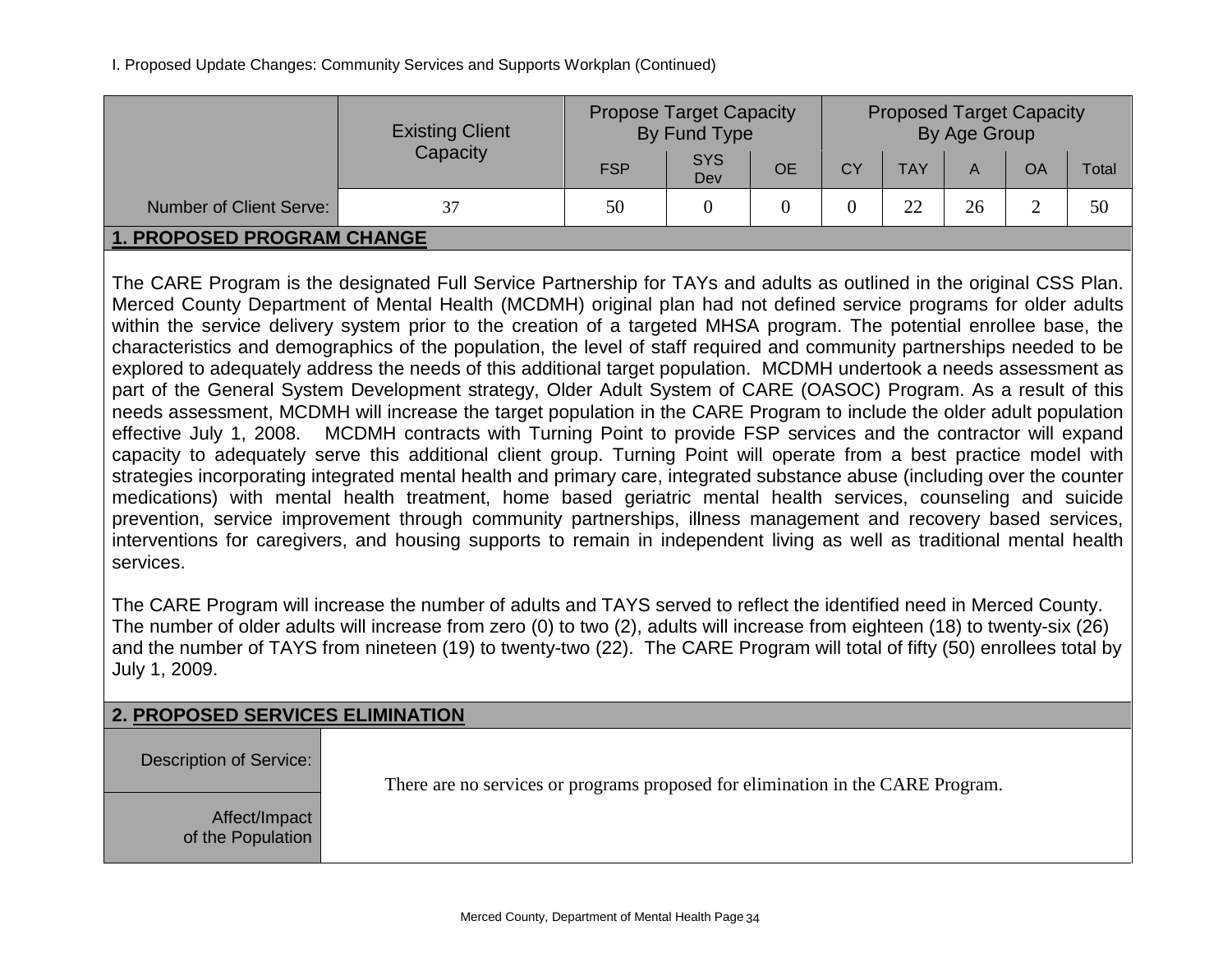| I. PROPOSED UPDATE CHANGES: COMMUNITY SERVICES AND SUPPORTS WORK PLAN SUMMARY                                                                                                                                                                                                                                                                                                                                                                                                                                                                                                                                                                                                                                                                                                                                                                                                                                                                                                                                                                                                                                                                               |                                                                                                                                                                                                         |                                                                   |                                                |           |           |            |              |                                 |       |  |
|-------------------------------------------------------------------------------------------------------------------------------------------------------------------------------------------------------------------------------------------------------------------------------------------------------------------------------------------------------------------------------------------------------------------------------------------------------------------------------------------------------------------------------------------------------------------------------------------------------------------------------------------------------------------------------------------------------------------------------------------------------------------------------------------------------------------------------------------------------------------------------------------------------------------------------------------------------------------------------------------------------------------------------------------------------------------------------------------------------------------------------------------------------------|---------------------------------------------------------------------------------------------------------------------------------------------------------------------------------------------------------|-------------------------------------------------------------------|------------------------------------------------|-----------|-----------|------------|--------------|---------------------------------|-------|--|
| County: Merced                                                                                                                                                                                                                                                                                                                                                                                                                                                                                                                                                                                                                                                                                                                                                                                                                                                                                                                                                                                                                                                                                                                                              |                                                                                                                                                                                                         | <b>Fiscal Year: 2008-09</b><br>Estimated Start Date: June 2, 2008 |                                                |           |           |            |              |                                 |       |  |
| Program Work Plan: 3                                                                                                                                                                                                                                                                                                                                                                                                                                                                                                                                                                                                                                                                                                                                                                                                                                                                                                                                                                                                                                                                                                                                        | Program Work Plan Name: Wellness Center PROGRAM                                                                                                                                                         |                                                                   |                                                |           |           |            |              |                                 |       |  |
| <b>CURRENT APPROVED COMMUNITY SERVICES AND SUPPORT PLAN</b>                                                                                                                                                                                                                                                                                                                                                                                                                                                                                                                                                                                                                                                                                                                                                                                                                                                                                                                                                                                                                                                                                                 |                                                                                                                                                                                                         |                                                                   |                                                |           |           |            |              |                                 |       |  |
| The Wellness Center will be designed to infuse our entire system with the philosophy and<br>principles of recovery and will be available to all clients. It will provide client operated services,<br>including housing, vocational, and educational assistance, as well as a focus on social<br>relationships and community integration activities. The Wellness Center will be a multicultural,<br>welcoming environment. All staff/volunteers will be trained in client related cultural, sexual<br>orientation and gender issues and an atmosphere that celebrates diversity will be promoted.<br>Description of Program:<br>The intent is to provide a place where clients support each other and receive services in order<br>to assist each other in maintaining their current level of care in the community. Clients will be<br>encouraged to assist other clients in achieving community reintegration, wellness and<br>meaningful social connections. During the first two (2) years, the Wellness Center will offer<br>services and supports in Merced. In the third (3rd) year, a drop-in/socialization center will be<br>opened in Los Banos. |                                                                                                                                                                                                         |                                                                   |                                                |           |           |            |              |                                 |       |  |
| <b>Priority Population:</b>                                                                                                                                                                                                                                                                                                                                                                                                                                                                                                                                                                                                                                                                                                                                                                                                                                                                                                                                                                                                                                                                                                                                 | The priority population served by the Wellness Center will be transition age youth, adults,<br>transition age adults and older adults with serious emotional disturbances and severe mental<br>illness. |                                                                   |                                                |           |           |            |              |                                 |       |  |
|                                                                                                                                                                                                                                                                                                                                                                                                                                                                                                                                                                                                                                                                                                                                                                                                                                                                                                                                                                                                                                                                                                                                                             | <b>Existing Client</b>                                                                                                                                                                                  |                                                                   | <b>Propose Target Capacity</b><br>By Fund Type |           |           |            | By Age Group | <b>Proposed Target Capacity</b> |       |  |
|                                                                                                                                                                                                                                                                                                                                                                                                                                                                                                                                                                                                                                                                                                                                                                                                                                                                                                                                                                                                                                                                                                                                                             | Capacity                                                                                                                                                                                                | <b>FSP</b>                                                        | <b>SYS</b><br>Dev                              | <b>OE</b> | <b>CY</b> | <b>TAY</b> | A            | <b>OA</b>                       | Total |  |
| <b>Number of Client Serve:</b>                                                                                                                                                                                                                                                                                                                                                                                                                                                                                                                                                                                                                                                                                                                                                                                                                                                                                                                                                                                                                                                                                                                              | 645                                                                                                                                                                                                     | $\theta$                                                          | 850                                            | $\Omega$  | $\theta$  | 115        | 720          | 15                              | 850   |  |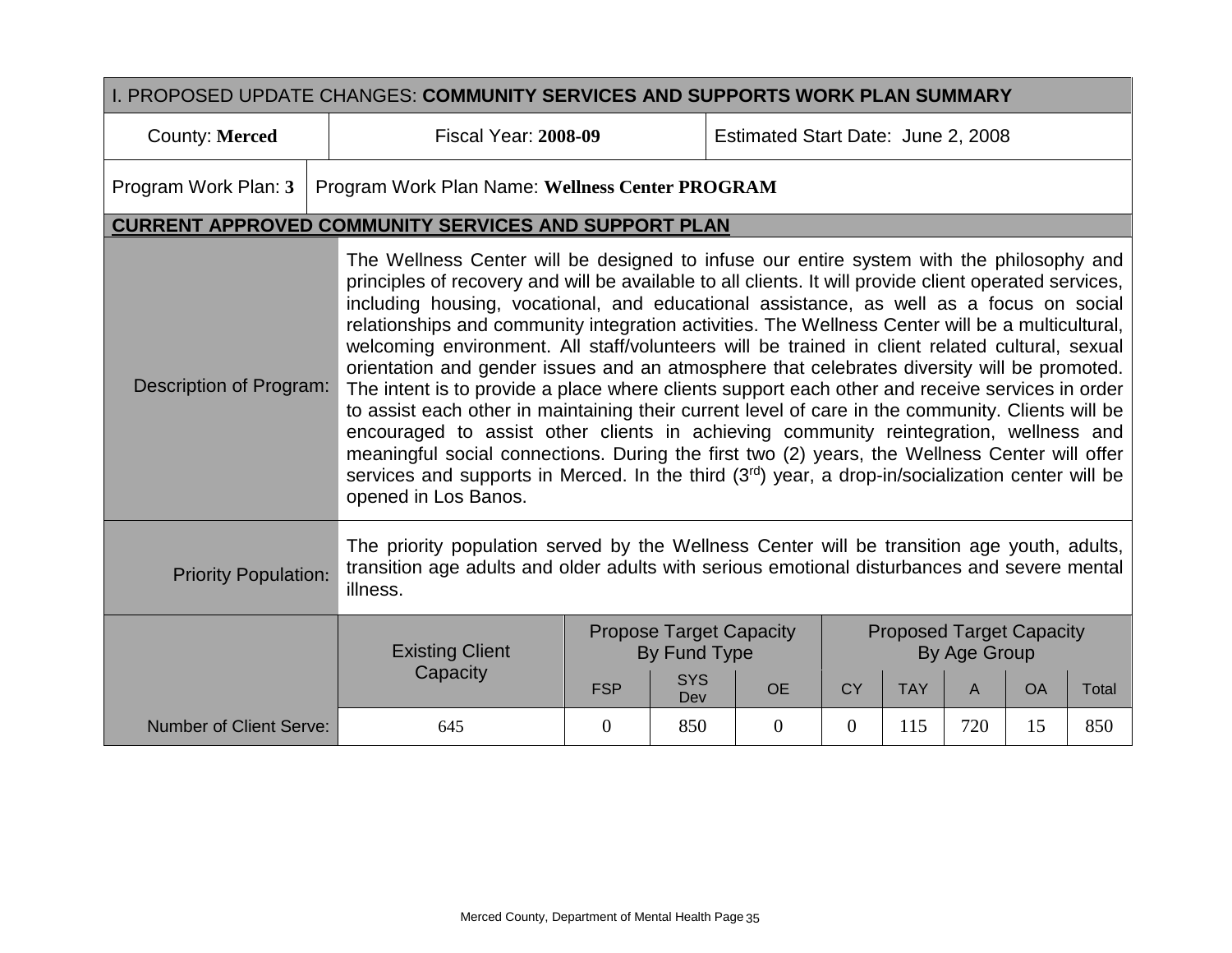### **1. PROPOSED PROGRAM CHANGES**

The Wellness Center has proven to be an enormously successful recovery-based program with wide use throughout the Department. Clients of differing cultures use the Wellness Centers freely and bring their diverse traditions and heritage to share. The environment is steeped in "client culture", where the recovery principles are alive and active. However, departmental staff has noted that significant numbers of formerly active dually diagnosed clients have resisted utilizing the Wellness Center on a consistent basis. When questioned, these clients state that they are, "not like them", referring to clients who have not experienced substance abuse issues. To more effectively engage this unique, underserved population MCDMH will form a specialized Dual Diagnosis treatment team, consisting of an AOD counselor, a second Dual Diagnosis Specialist, and an additional Wellness Center clinician. The specialized Dual Diagnosis wellness center clubhouse will have dedicated space designed specifically for open attendance, dual diagnosis groups and activities. Staff is engaged in a training process to effectively utilize the principles and practices of SAMSHA TIP 42 (forty-two) and the Quadrant Model and this training will continue into the next year. Specifically, TIP 42 (forty-two) includes nine (9) "Guiding Principles". They are: Employ a Recovery Perspective; Adopt a Multi-problem Viewpoint; Develop a Phased Approach to Treatment; Address Specific Real Life Problems Early in Treatment; Plan for the Client's Cognitive and Functional Impairments; U*se Support Systems to Maintain and Extend Treatment Effectiveness; Mutual Self-Help; Building Community; and Reintegration with Family and Community.* The three (3) italicized principles, which speak to the need for readily available informal and formal supportive relationships, are the key components and driving factor in creating a separate and distinct clubhouse atmosphere.

Client culture has transformed significantly in Merced County, with consumer empowerment and choices impacting service delivery and client input driving departmental decisions. Clients vote on proposals, create work plans for change, present letters of request to the Mental Health Director and recognize their power within the organization to impact policy and procedures. The consumers participating in the Wellness Center have expressed preferences for the interior and location of the Wellness Center, and are actively engaged in finalizing plans for its design. To meet the requests of the consumer planning group, MCDMH will re-direct funds previously targeted for the purchase of a mobile clinic (RV) to the interior décor and furnishings in the Wellness Centers.

Distinct in emotional/social needs, developmental milestones and culture is the TAY population. As evidenced by a three percent (3%) TAY participation in the Wellness Center, TAYs require a separate location and approach.

The proposed expansion plan will establish a separate and distinct TAY Wellness Center. As does the original Wellness Center, the TAY Wellness Center will define mental health recovery. In structure and design, the TAY Wellness Center will embrace and promote the concepts, philosophies, and practices of recovery. Initially, staff will solely operate the TAY Wellness Center. Within three (3) years of establishing the TAY Wellness Center, Consumer Assistance Workers (former TAY clients of Mental Health), and volunteer TAYs, will assume the primary role of operating the TAY Wellness Center. The TAY Wellness Center will evolve to reflect client decisions, interests, and preferences.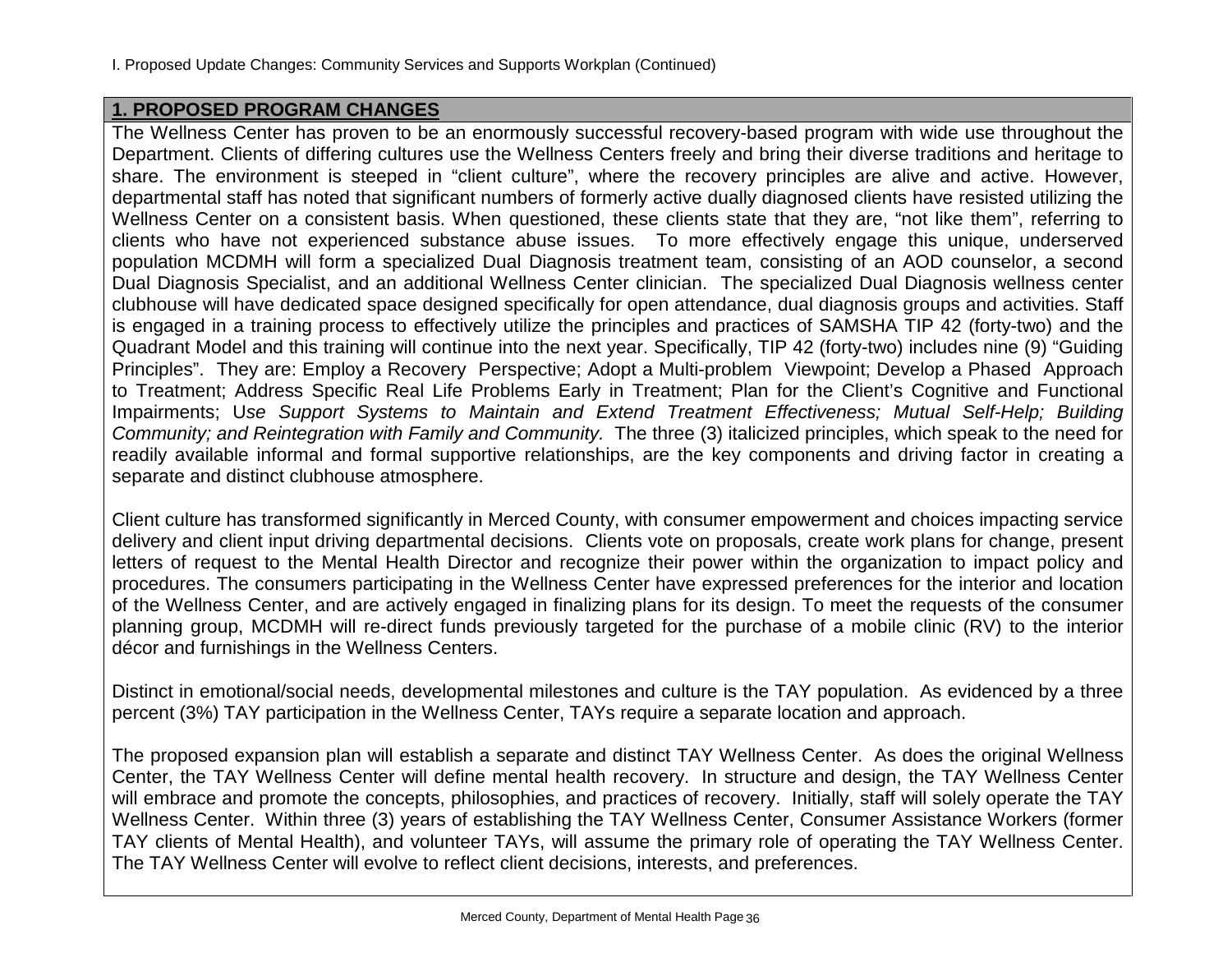The TAY Wellness Center will offer a continuum of culturally and age appropriate services. Through interagency partnering and the integration of established services, the TAY Wellness Center will include self-help groups, peer support, youth/family run programs, youth/families as providers, family to family support groups, leadership training programs, integrated and concurrent substance abuse and mental health services, supportive education and employment services, transportation, and recreation and cultural activities. Transformation from a punitive problem-driven juvenile service system to a welcoming recovery model will occur with the infusion of developmental needs and desires of youth. Through activities and a space that is in harmony with the TAY population, the TAY Wellness Center and WeCan Program will be positioned as a seamless thoroughfare to recovery and resiliency services.

The Los Banos Wellness Center opened December 2007 in the pre-existing Los Banos rural Clinic in a single-wide trailer. The space allocated for the Wellness Center is a single room with adjoining snack "kitchen" and bathroom which limits the number and variety of activities or groups offered. There is a clear need for a space which includes an actual kitchen for cooking activities, contained group or classroom spaces, computer access area, vocational rehabilitation training, and leisure and socialization activities. MCDMH plans to obtain a substantial building to house a greatly enhanced Wellness Center and the ancillary services that support its success. The effective date is uncertain pending availability of adequate, appropriate offices for purchase. The Merced County, Board of Supervisors authorized the Department to begin a formal search for replacement clinic/ Wellness Center space on May 20, 2008.

MCDMH anticipates that with these transformational strategies, 120 additional clients will be served by the specialized Dual Diagnosis treatment team and the TAY Wellness Center will serve 100 youth, reaching the goal of 850 clients by July 1, 2009.

### **2. PROPOSED SERVICES ELIMINATION**

| Description of Service:            | There are no services or programs proposed for elimination in the Wellness Center Program. |
|------------------------------------|--------------------------------------------------------------------------------------------|
| Affect/Impact<br>of the Population |                                                                                            |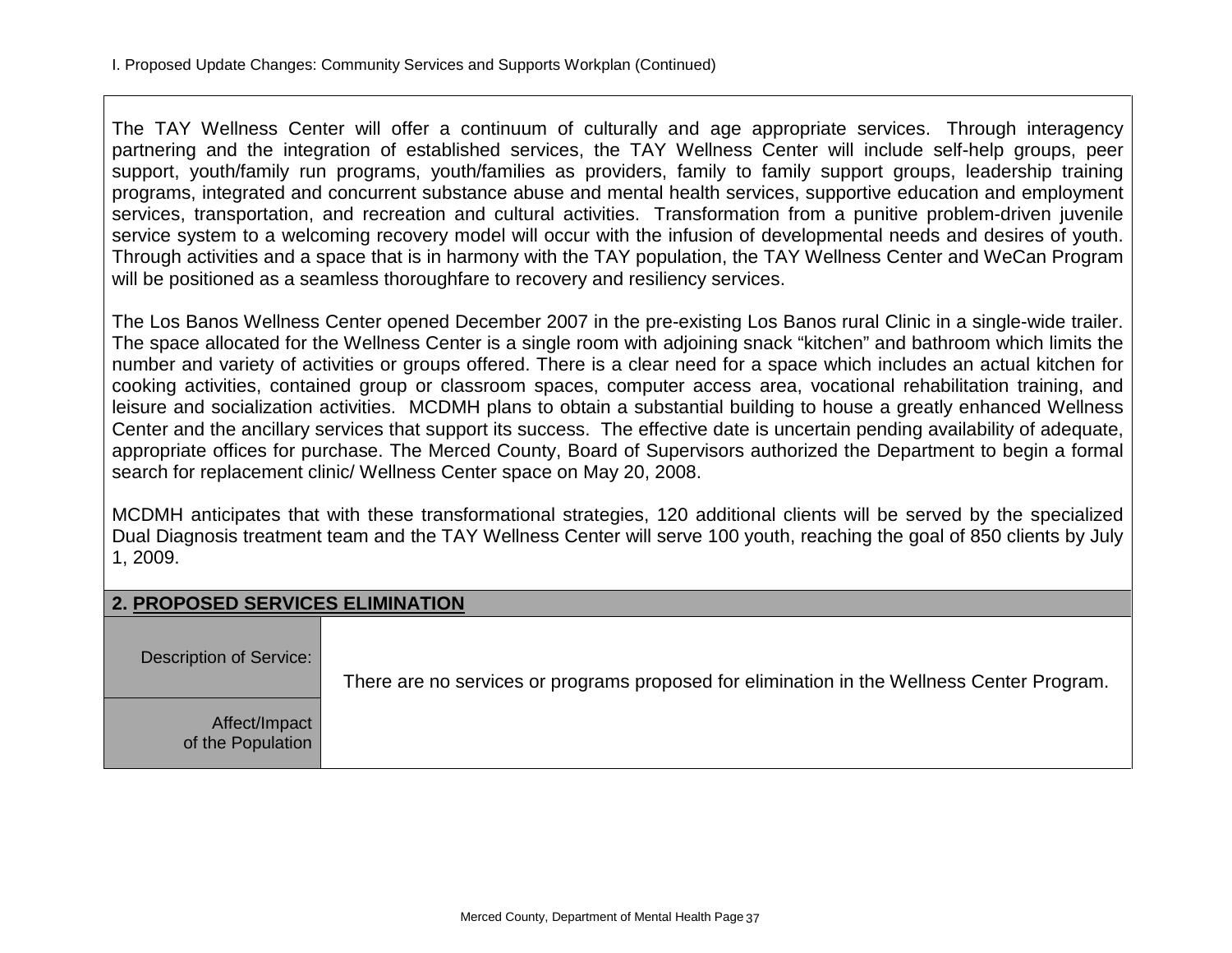| I. PROPOSED UPDATE CHANGES: COMMUNITY SERVICES AND SUPPORTS WORK PLAN SUMMARY |                                                                    |                                                                                                                                                                                                                                                                                                                                                           |                                                |                                    |                                                 |                |              |           |       |  |  |
|-------------------------------------------------------------------------------|--------------------------------------------------------------------|-----------------------------------------------------------------------------------------------------------------------------------------------------------------------------------------------------------------------------------------------------------------------------------------------------------------------------------------------------------|------------------------------------------------|------------------------------------|-------------------------------------------------|----------------|--------------|-----------|-------|--|--|
| County: Merced                                                                | <b>Fiscal Year: 2008-09</b>                                        |                                                                                                                                                                                                                                                                                                                                                           |                                                | Estimated Start Date: July 1, 2008 |                                                 |                |              |           |       |  |  |
| Program Work Plan: 4                                                          | Program Work Plan Name: OASOC (Older Adult System of Care) PROGRAM |                                                                                                                                                                                                                                                                                                                                                           |                                                |                                    |                                                 |                |              |           |       |  |  |
| <b>CURRENT APPROVED COMMUNITY SERVICES AND SUPPORT PLAN</b>                   |                                                                    |                                                                                                                                                                                                                                                                                                                                                           |                                                |                                    |                                                 |                |              |           |       |  |  |
| Description of Program:                                                       |                                                                    | The Older Adult System of Care Program will provide bilingual Spanish and English services<br>to older adults. Services will be provided at clinic sites, in client homes, or at other sites, such<br>as primary care providers. The Program will coordinate treatment with primary care providers<br>and provide older adult peer support and education. |                                                |                                    |                                                 |                |              |           |       |  |  |
| <b>Priority Population:</b>                                                   | the Hispanic population.                                           | OASOC will focus on individuals over the age of 60 (sixty) who are unserved, underserved,<br>homeless, or at risk of homelessness, institutionalization, or hospitalization, with a priority on                                                                                                                                                           |                                                |                                    |                                                 |                |              |           |       |  |  |
|                                                                               | <b>Existing Client</b>                                             |                                                                                                                                                                                                                                                                                                                                                           | <b>Propose Target Capacity</b><br>By Fund Type |                                    | <b>Proposed Target Capacity</b><br>By Age Group |                |              |           |       |  |  |
|                                                                               | Capacity                                                           | <b>FSP</b>                                                                                                                                                                                                                                                                                                                                                | <b>SYS</b><br>Dev                              | <b>OE</b>                          | <b>CY</b>                                       | <b>TAY</b>     | $\mathsf{A}$ | <b>OA</b> | Total |  |  |
| <b>Number of Client Serve:</b>                                                | 80                                                                 | $\theta$                                                                                                                                                                                                                                                                                                                                                  | 80                                             | $\overline{0}$                     | $\overline{0}$                                  | $\overline{0}$ | 0            | 80        | 80    |  |  |
| <b>1. PROPOSED PROGRAM CHANGES</b>                                            |                                                                    |                                                                                                                                                                                                                                                                                                                                                           |                                                |                                    |                                                 |                |              |           |       |  |  |
| There are no proposed program changes for the OASOC                           |                                                                    |                                                                                                                                                                                                                                                                                                                                                           |                                                |                                    |                                                 |                |              |           |       |  |  |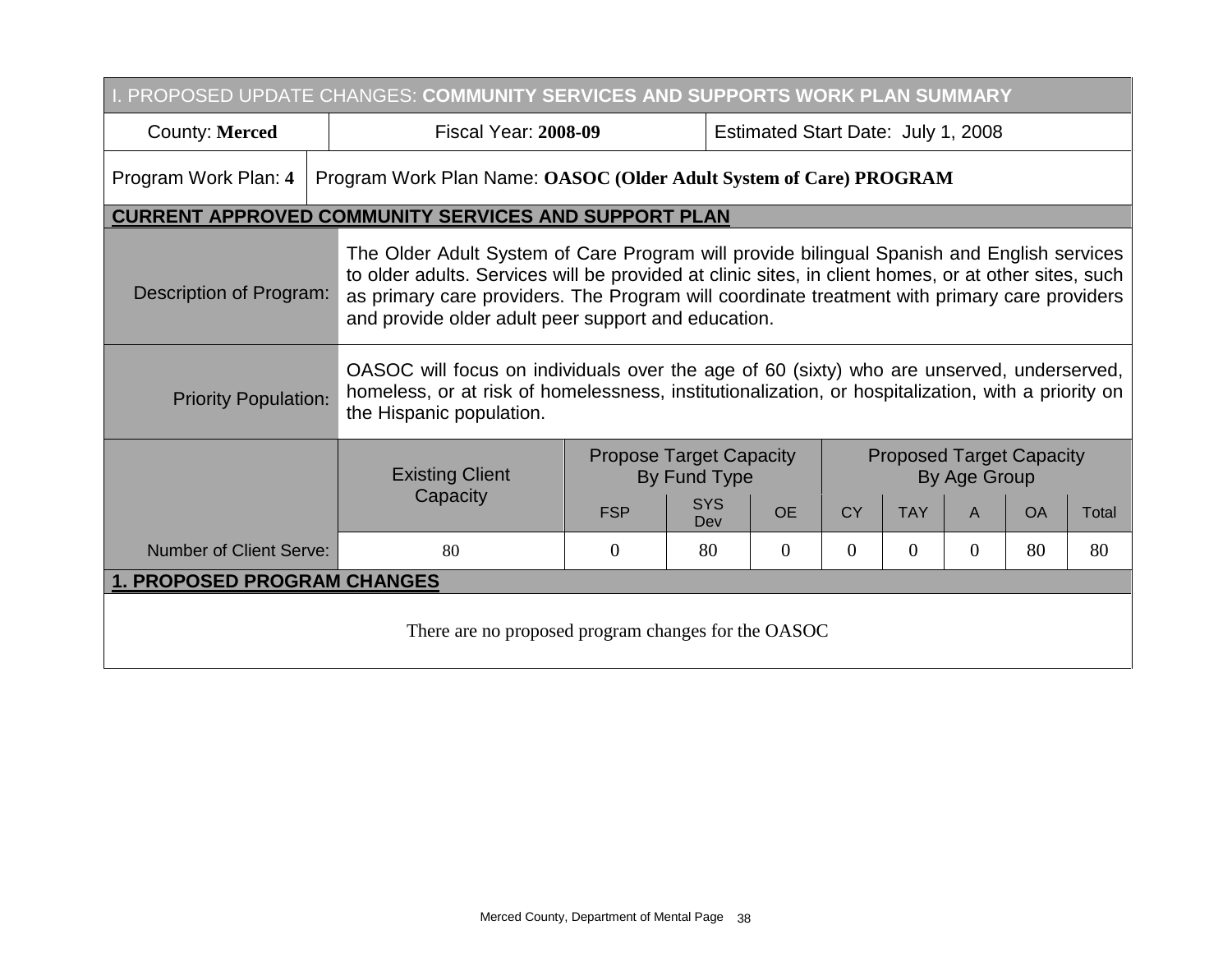| 2. PROPOSED SERVICES ELIMINATION   |                                                                                                                                                                                                                                                                                                                                                                                                                                                                                                                                                                                                                                                                                                                                                                                                                                                                                                                                                                                                                                                                                                                                                                                                                                                                                                                                                                                                                                                                                                                                  |
|------------------------------------|----------------------------------------------------------------------------------------------------------------------------------------------------------------------------------------------------------------------------------------------------------------------------------------------------------------------------------------------------------------------------------------------------------------------------------------------------------------------------------------------------------------------------------------------------------------------------------------------------------------------------------------------------------------------------------------------------------------------------------------------------------------------------------------------------------------------------------------------------------------------------------------------------------------------------------------------------------------------------------------------------------------------------------------------------------------------------------------------------------------------------------------------------------------------------------------------------------------------------------------------------------------------------------------------------------------------------------------------------------------------------------------------------------------------------------------------------------------------------------------------------------------------------------|
| <b>Description of Service:</b>     | MCDMH identified a service strategy in the OASOC which stated, "Provide a mobile mental<br>health clinic to reach older adults who cannot access services".                                                                                                                                                                                                                                                                                                                                                                                                                                                                                                                                                                                                                                                                                                                                                                                                                                                                                                                                                                                                                                                                                                                                                                                                                                                                                                                                                                      |
| Affect/Impact<br>of the Population | This strategy will not be implemented. The Department was unable to locate a vendor to supply<br>an appropriate custom vehicle easily accessible to seniors. To date, MCDMH has adequate<br>staff dedicated to this program to easily provide services to home bound seniors without the use<br>of a mobile clinic. The greater need is identifying unserved individuals so that these services<br>can be implemented with the existing staff. The Department has vigorously pursued outreach<br>and engagement strategies including initiating a partnership with the Meals on Wheels Program<br>in Merced Count beginning August 2008, to identify, assess and treat unserved seniors in their<br>homes. MCDMH participates in the county-wide Multidisciplinary Team meetings involving Adult<br>Protective Services, Mercy Medical Center of Merced, Public Health and other service<br>organizations. Collaborative services are targeted to the identified at-risk individuals and a<br>strategy is developed to provide coordinated services. Frequently, individual that are discussed<br>in this forum are at risk older adults. Additionally, the Department has created a Powerpoint<br>presentation on Suicide Prevention geared to the general population as well as agency<br>partners, and health care personnel.<br>To replace the mobile mental health clinic, MCDMH will foster effective interagency<br>relationships geared to the identification, outreach, and engagement of the unserved older<br>adults. |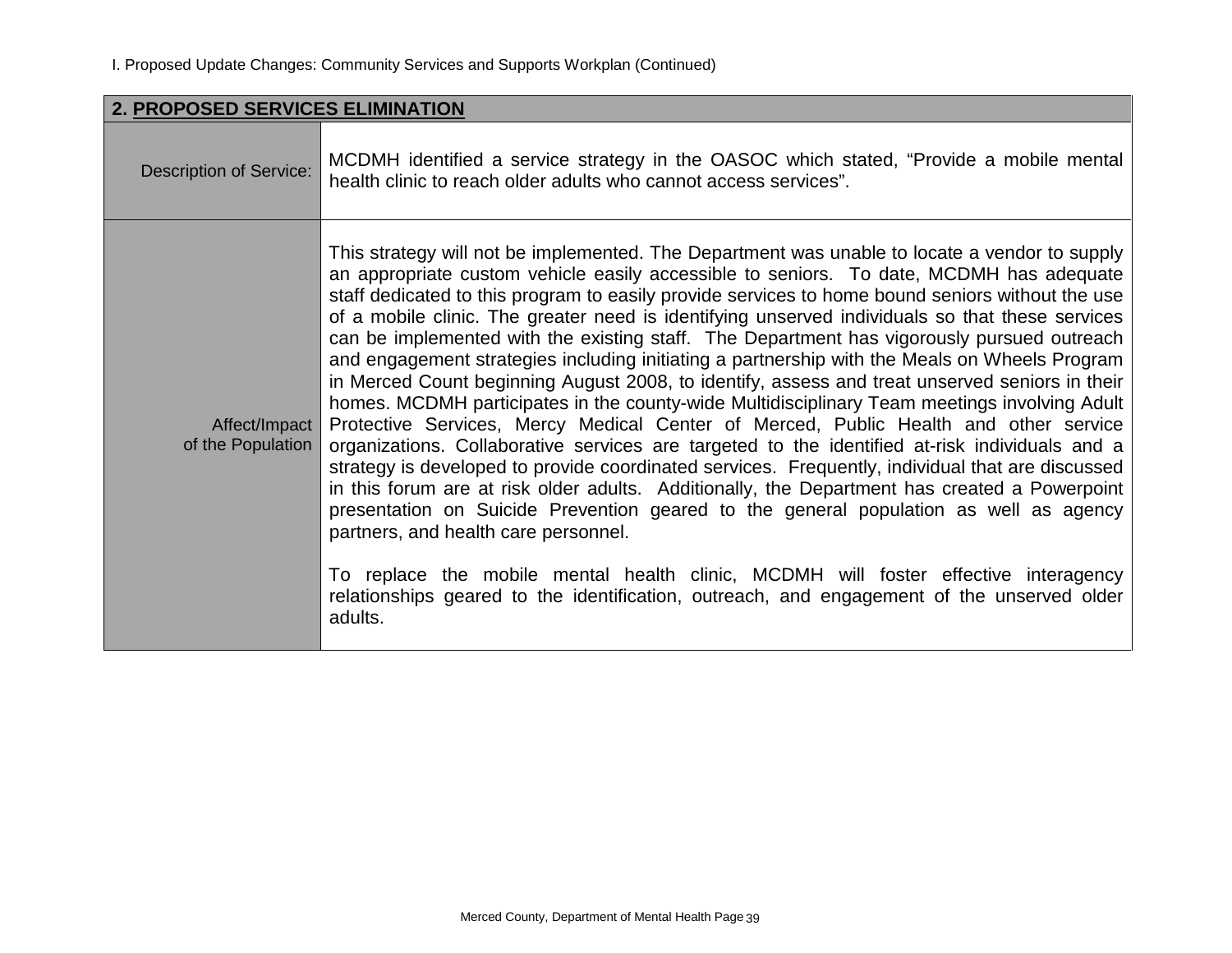| I. PROPOSED UPDATE CHANGES: COMMUNITY SERVICES AND SUPPORTS WORK PLAN SUMMARY |                                                                                                                                                                                                                                                                                                                                                                                                                                                                                                          |                                                |                   |                                    |           |            |              |                                 |       |  |
|-------------------------------------------------------------------------------|----------------------------------------------------------------------------------------------------------------------------------------------------------------------------------------------------------------------------------------------------------------------------------------------------------------------------------------------------------------------------------------------------------------------------------------------------------------------------------------------------------|------------------------------------------------|-------------------|------------------------------------|-----------|------------|--------------|---------------------------------|-------|--|
| County: Merced                                                                | <b>Fiscal Year: 2008-09</b>                                                                                                                                                                                                                                                                                                                                                                                                                                                                              |                                                |                   | Estimated Start Date: July 1, 2008 |           |            |              |                                 |       |  |
| Program Work Plan: 5                                                          | Program Work Plan Name: SEACAP (South East Asian Community Advocacy) PROGRAM                                                                                                                                                                                                                                                                                                                                                                                                                             |                                                |                   |                                    |           |            |              |                                 |       |  |
| <b>CURRENT APPROVED COMMUNITY SERVICES AND SUPPORT PLAN</b>                   |                                                                                                                                                                                                                                                                                                                                                                                                                                                                                                          |                                                |                   |                                    |           |            |              |                                 |       |  |
| Description of Program:                                                       | The SEACAP Program will provide culturally and linguistically appropriate services to<br>unserved and underserved populations in our community. The program will expand services<br>to this population in their language through a contract with Merced Lao Family Community,<br>Inc. The program will advance the goals of the Mental Health Services Act by providing<br>services to underserved populations through community collaboration in a culturally and<br>linguistically appropriate format. |                                                |                   |                                    |           |            |              |                                 |       |  |
| <b>Priority Population:</b>                                                   | The SEACAP Program will serve the priority population of Southeast Asian transition age<br>youth, adults, and older adults – men, women and families with children – with severe mental<br>illness, posttraumatic stress disorder, and depression.                                                                                                                                                                                                                                                       |                                                |                   |                                    |           |            |              |                                 |       |  |
|                                                                               | <b>Existing Client</b>                                                                                                                                                                                                                                                                                                                                                                                                                                                                                   | <b>Propose Target Capacity</b><br>By Fund Type |                   |                                    |           |            | By Age Group | <b>Proposed Target Capacity</b> |       |  |
|                                                                               | Capacity                                                                                                                                                                                                                                                                                                                                                                                                                                                                                                 | <b>FSP</b>                                     | <b>SYS</b><br>Dev | <b>OE</b>                          | <b>CY</b> | <b>TAY</b> | $\mathsf{A}$ | <b>OA</b>                       | Total |  |
| Number of Client Serve:                                                       | 100                                                                                                                                                                                                                                                                                                                                                                                                                                                                                                      | $\theta$                                       | 150               | $\overline{0}$                     | 25        | 25         | 100          | $\overline{0}$                  | 150   |  |
| 1. PROPOSED PROGRAM CHANGES                                                   |                                                                                                                                                                                                                                                                                                                                                                                                                                                                                                          |                                                |                   |                                    |           |            |              |                                 |       |  |

The SEACAP Program was originally created to provide culturally competent mental health services to the large Southeast Asian population in Merced, specifically Hmong communities. The program was created in part to foster collaboration with the Shaman (spiritual healers) and traditional mental health treatment and to this end; the target population was limited to TAYS who were legally adults, adults and older adults. The program has grown to be the primary treatment venue for the Southeast Asian community in Merced, and as such the decision was made to expand the target population and include children and youth.

Currently the SEACAP Program is staffed via a contract with Merced Lao Family Inc. to include one (1) mental health clinician and one (1) case manager. The contract will be expanded to include a second (2<sup>nd</sup>) mental health clinician dedicated to accommodate the addition of children/youth treatment services effective July 1, 2008.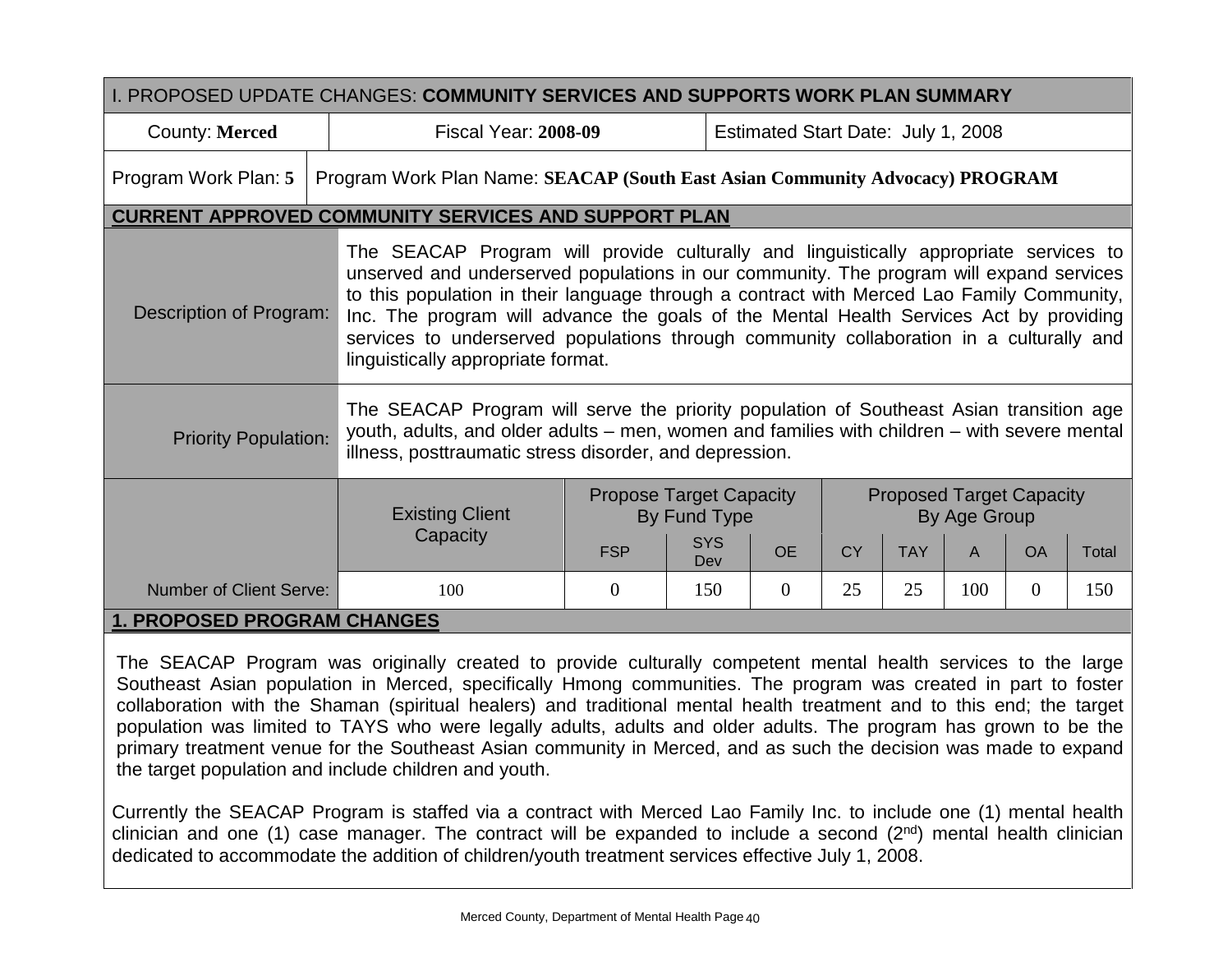Although outreach services are included in the program, additional staff (0.25 FTE Community Leader) will be added to provide a series of community workshops geared to acculturation issues in the older Hmong community. Merced Lao Family has requested a community leader position to mediate, educate and intervene in the increasing discord between older generation husbands and wives. The Hmong community is seeing an increase in homicidal/suicidal behavior by Hmong married men as their wives become more independent and assertive and have expressed a concern that this behavior is on the rise in the Central Valley. MCDMH is committed to being responsive to the cultural needs of this community.

| <b>2. PROPOSED SERVICES ELIMINATION</b> |                                                                                   |  |  |  |  |  |  |  |  |
|-----------------------------------------|-----------------------------------------------------------------------------------|--|--|--|--|--|--|--|--|
| Description of Service:                 | There are no services or programs proposed for elimination in the SEACAP Program. |  |  |  |  |  |  |  |  |
| Affect/Impact<br>of the Population      |                                                                                   |  |  |  |  |  |  |  |  |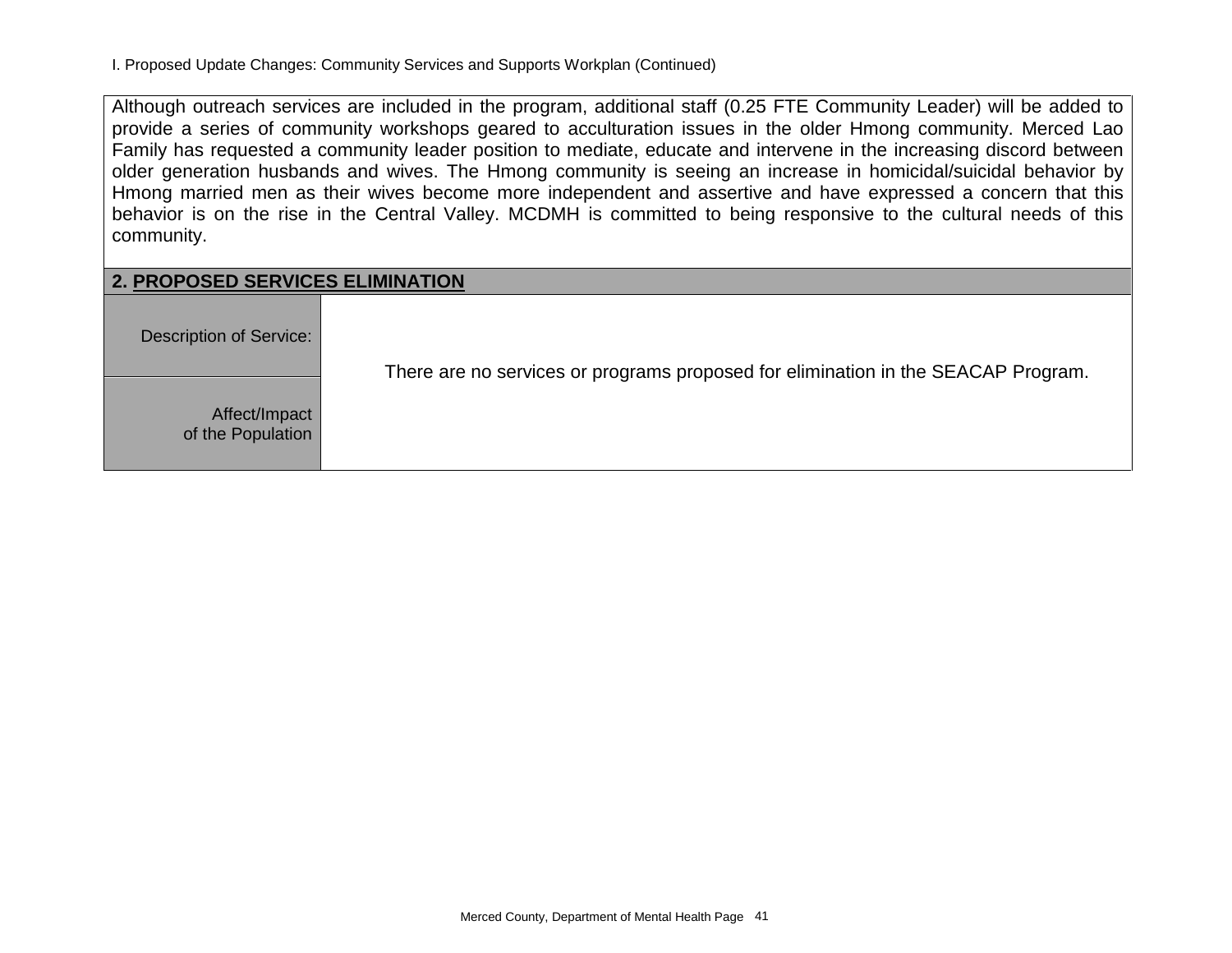| I. PROPOSED UPDATE CHANGES: <b>COMMUNITY SERVICES AND SUPPORTS WORK PLAN SUMMARY</b> |                                                                                                                                                                                                                                                                                                                                                                                                                                                                                                                                                                                                                                                                                                                                                                               |                                                                                                                                                                                                                                                                                                                                                                                                                                                                                                                                                                                                                                       |                   |                                           |           |            |              |                                 |       |
|--------------------------------------------------------------------------------------|-------------------------------------------------------------------------------------------------------------------------------------------------------------------------------------------------------------------------------------------------------------------------------------------------------------------------------------------------------------------------------------------------------------------------------------------------------------------------------------------------------------------------------------------------------------------------------------------------------------------------------------------------------------------------------------------------------------------------------------------------------------------------------|---------------------------------------------------------------------------------------------------------------------------------------------------------------------------------------------------------------------------------------------------------------------------------------------------------------------------------------------------------------------------------------------------------------------------------------------------------------------------------------------------------------------------------------------------------------------------------------------------------------------------------------|-------------------|-------------------------------------------|-----------|------------|--------------|---------------------------------|-------|
| County: Merced                                                                       | <b>Fiscal Year: 2008-09</b>                                                                                                                                                                                                                                                                                                                                                                                                                                                                                                                                                                                                                                                                                                                                                   |                                                                                                                                                                                                                                                                                                                                                                                                                                                                                                                                                                                                                                       |                   | <b>Estimated Start Date: January 2008</b> |           |            |              |                                 |       |
| Program Work Plan: 6                                                                 | Program Work Plan Name: COPE (Community Outreach Program Engagement & Education)<br><b>PROGRAM</b>                                                                                                                                                                                                                                                                                                                                                                                                                                                                                                                                                                                                                                                                            |                                                                                                                                                                                                                                                                                                                                                                                                                                                                                                                                                                                                                                       |                   |                                           |           |            |              |                                 |       |
|                                                                                      | <b>CURRENT APPROVED COMMUNITY SERVICES AND SUPPORT PLAN</b>                                                                                                                                                                                                                                                                                                                                                                                                                                                                                                                                                                                                                                                                                                                   |                                                                                                                                                                                                                                                                                                                                                                                                                                                                                                                                                                                                                                       |                   |                                           |           |            |              |                                 |       |
| <b>Description of Program:</b>                                                       |                                                                                                                                                                                                                                                                                                                                                                                                                                                                                                                                                                                                                                                                                                                                                                               | The focus of the COPE (Community Outreach, Engagement, and Education) Program is two-<br>fold in its attempt to reach the unserved and racial disparate populations throughout Merced<br>County: 1) the establishment of a mobile clinic in an effort to reach those individuals who are<br>isolated and not connected to any community organizations or mental health services; and 2)<br>the development of a collaborative system that will focus on community based organizations<br>to engage individuals in racially and ethnically diverse communities who do not seek services<br>at traditional mental health service sites. |                   |                                           |           |            |              |                                 |       |
| <b>Priority Population:</b>                                                          | Priority populations will include children, youth, transition age youth, adults, transition age<br>adults and older adults, with emphasis on outreach and engagement to the homeless, the<br>Hispanic and Southeast Asian populations and the gay, lesbian, bisexual and transgender<br>community with the intent to identify children and youth who are seriously emotionally<br>disturbed and adults with a severe mental illness. Two (2) additional priority populations are:<br>incarcerated youth and wards of the court who are in the latter stage of their commitment and<br>inmates being released from jail who have a mental illness and/or co-occurring disorders, with<br>an emphasis on the unserved and underserved Hispanic and Southeast Asian populations. |                                                                                                                                                                                                                                                                                                                                                                                                                                                                                                                                                                                                                                       |                   |                                           |           |            |              |                                 |       |
|                                                                                      | <b>Existing Client</b>                                                                                                                                                                                                                                                                                                                                                                                                                                                                                                                                                                                                                                                                                                                                                        | <b>Propose Target Capacity</b><br>By Fund Type                                                                                                                                                                                                                                                                                                                                                                                                                                                                                                                                                                                        |                   |                                           |           |            | By Age Group | <b>Proposed Target Capacity</b> |       |
|                                                                                      | Capacity                                                                                                                                                                                                                                                                                                                                                                                                                                                                                                                                                                                                                                                                                                                                                                      | <b>FSP</b>                                                                                                                                                                                                                                                                                                                                                                                                                                                                                                                                                                                                                            | <b>SYS</b><br>Dev | <b>OE</b>                                 | <b>CY</b> | <b>TAY</b> | A            | <b>OA</b>                       | Total |
| <b>Number of Client Serve:</b>                                                       | 1,000                                                                                                                                                                                                                                                                                                                                                                                                                                                                                                                                                                                                                                                                                                                                                                         | $\theta$                                                                                                                                                                                                                                                                                                                                                                                                                                                                                                                                                                                                                              | $\theta$          | 1,000                                     | 100       | 150        | 650          | 100                             | 1,000 |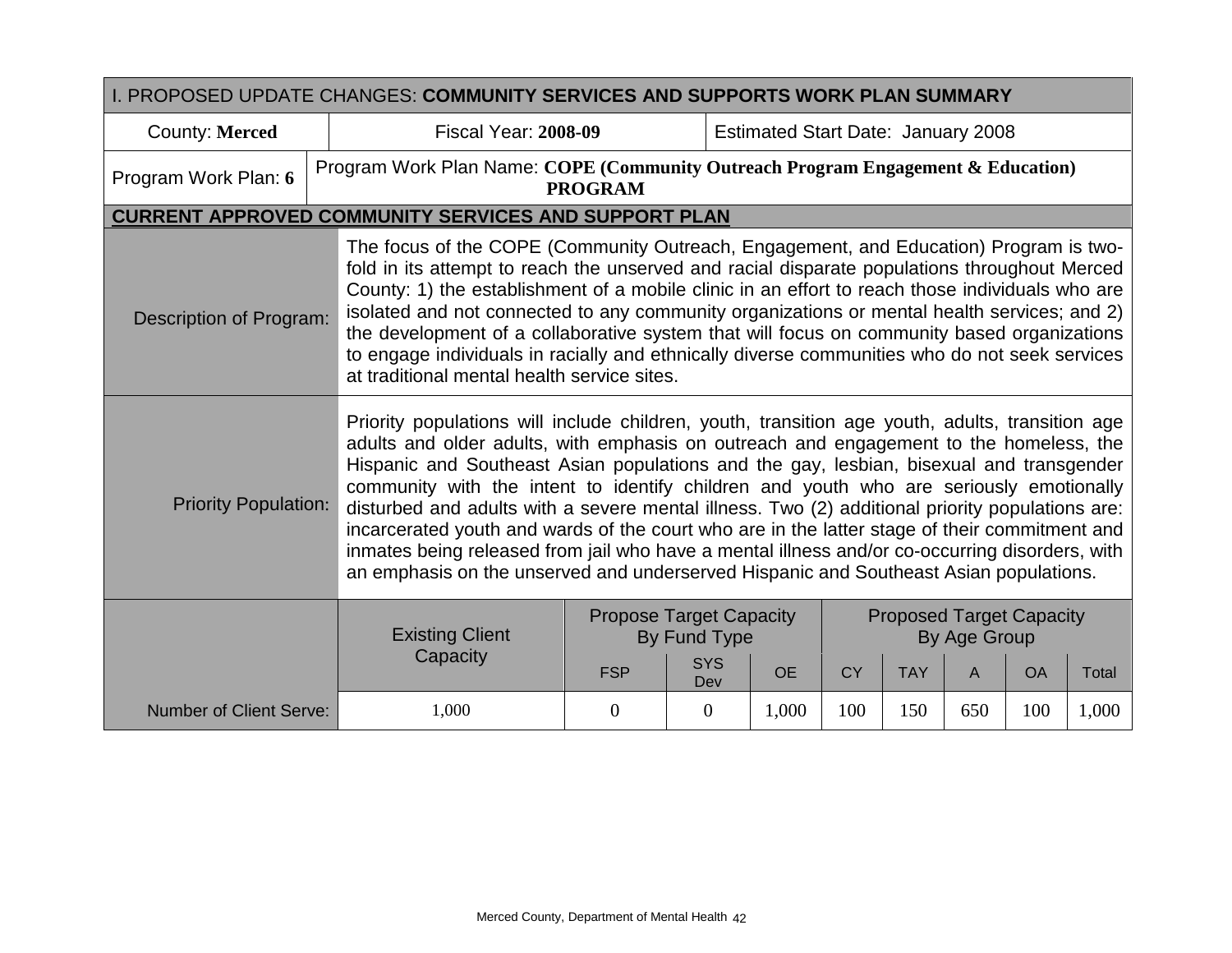### **1. PROPOSED PROGRAM CHANGES**

MCDMH CSS plan for the COPE Program included a specific strategy to provide enhanced telephone response to those individuals in crisis. Specifically, MCDMH contracted for a "warm line" instead of an answering service initial response. While this has been beneficial, the warm line responders are located in Alameda County, and are not familiar with some of the unique characteristics present in Merced County impacting the delivery of crisis services.

The provision of timely, effective crisis support services was important to the community during the initial planning process. The provision of timely, effective crisis support services was important to the community during the initial planning process. The needs assessment data collected during the initial planning, stakeholder input process and the Community Planning Process (CPP) results specifically supported the creation of crisis support services are as follows:

- For children zero thru eighteen (0-18) years of age ninety-one percent (91%) of respondents to the online "Zoomerang" survey responded that services to keep kids in their homes as most important or important; eighty-six percent (86%) viewed crisis services, including residential services as most important or important.
- For TAY eighty-three percent (83%) viewed suicide prevention as most important or important; eighty-three percent (83%) viewed alternatives to hospitalization as most important or important; eighty-three percent (83%) viewed crisis services, including residential services as most important or important; and ninety-one percent (91%) viewed services to keep kids in their family homes as most important or important
- For adults eighteen thru fifty-nine (18-59) years of age ninety-two percent (92%) viewed alternatives to hospitalization as most important or important and ninety-six percent (96%) viewed crisis services as most important or important.
- For older adults sixty plus (60+) years of age ninety-four percent (94%) viewed alternatives to hospitalization as most important or important, and ninety-three percent (93%) viewed crisis services as most important or important.
- Seventeen (17) of the twenty-five (25) focus groups documented input regarding the need for enhanced crisis services.

A consensus was clearly established in the CSS CPP that an alternative to hospitalization (5150) or incarceration was needed. This was well articulated by a community member who stated that the alternatives for her child were hospitalization or incarceration as opposed to stabilization. Many others in the CSS CPP process stated that they shared this life experience and requested an alternative.

Therefore, the COPE Program will continue to enhance crisis support services through the addition of on-site, immediately available crisis response workers to include both nursing and clinical personnel. The crisis response workers will be housed on-site at the 5150 designated facility, the Marie Green Psychiatric Center, and will be available 24/7 for phone consultation, walk-in, law enforcement response and extended de-escalation/stabilization services. The process of hiring new, additional crisis workers began January 2008 and continues at this time. It is anticipated that these positions will be largely funded through Medi-Cal revenues.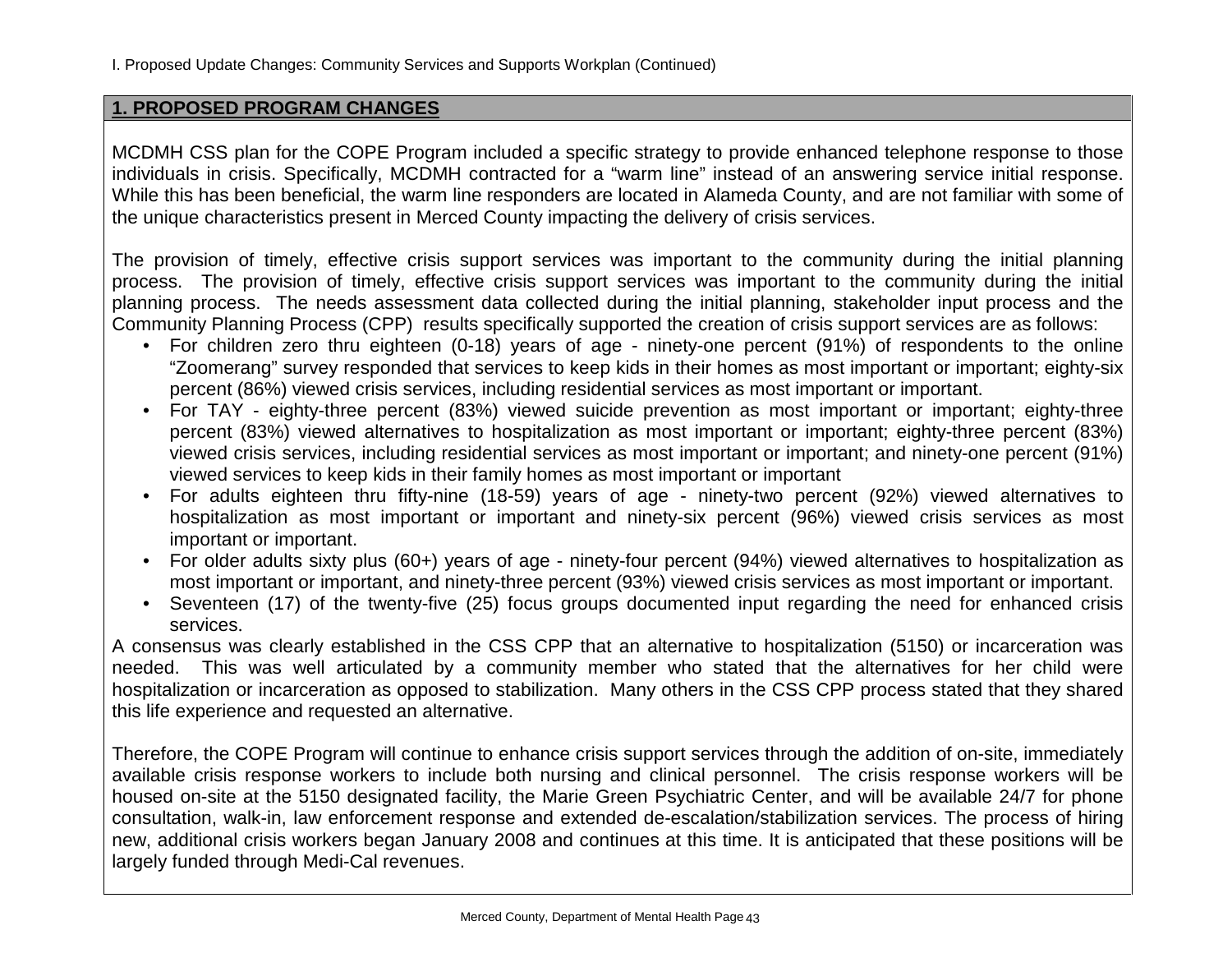Collaboration with agency partners, law enforcement and related departments has become a routine method of service delivery through the COPE Program. The need and demand for this type of integration has magnified as the community becomes aware of its availability. Law enforcement officers on patrol communicate with the Department through faxed requests for follow-up on individuals they encounter who do not meet 5150 criteria, but are in need of mental health assistance. The COPE clinicians will be working in conjunction with the Golden Valley Health Care clinic's "health mobile" stationed at the homeless shelter, and at small rural towns in Merced County. These examples are illustrative of the success of this program which now requires additional staffing to adequately meet community needs. MCDMH will be adding two (2) clinicians to the four (4) clinicians currently dedicated to the program, for a total of six (6).

## **2. PROPOSED SERVICES ELIMINATION**

| Description of Service:            |                                                                                 |
|------------------------------------|---------------------------------------------------------------------------------|
| Affect/Impact<br>of the Population | There are no services or programs proposed for elimination in the COPE Program. |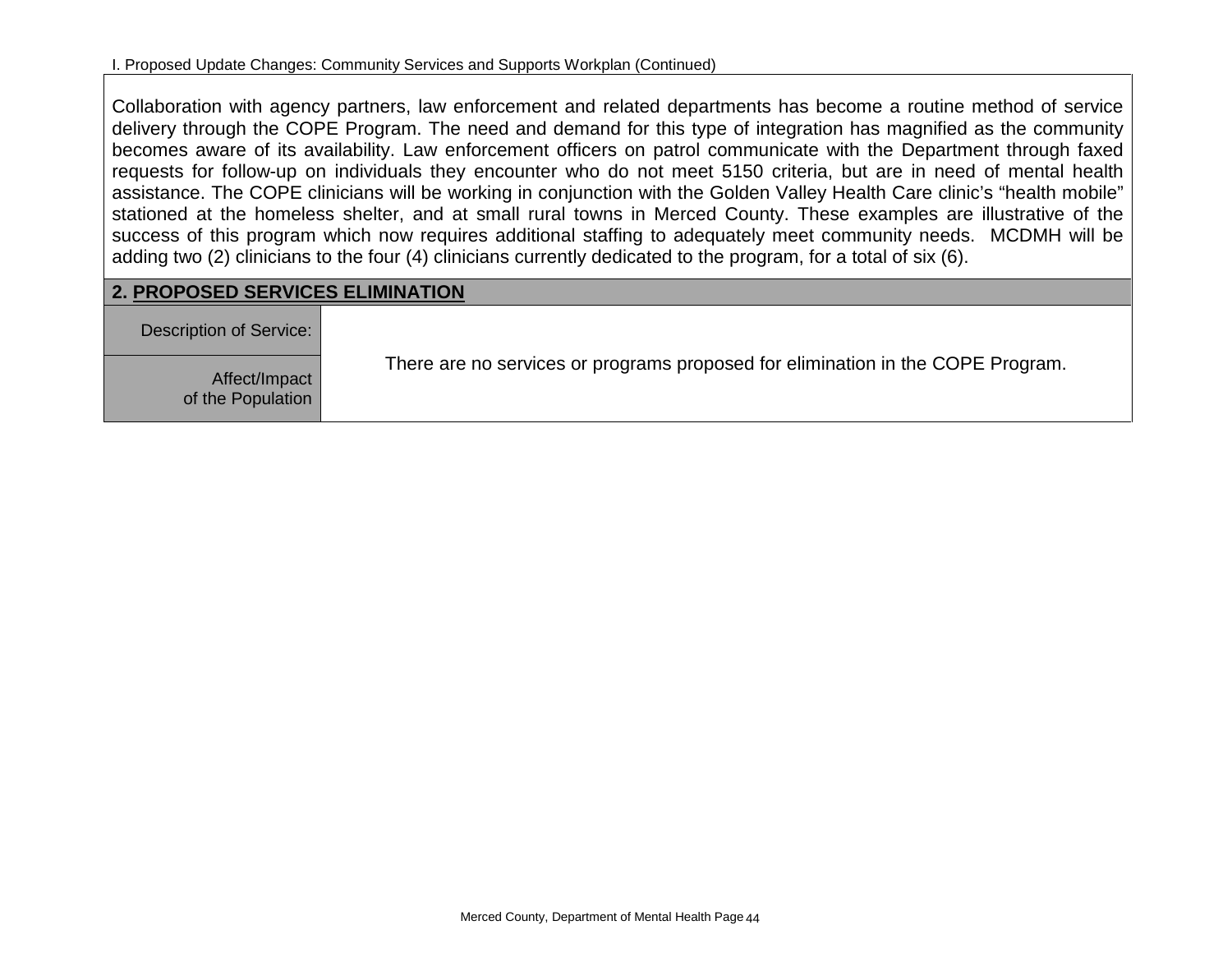# **ABBREVIATIONS / ACRONYMS**

MENTAL HEALTH SERVICES ACTS (MHSA) COMMUNITY SERVICES AND SUPPORT (CSS)

**ABBREVIATIONS/ACRONYMS - WORD**

- 1. 24 / 7 (twenty-four/seven) Twenty-four (24) hours a day / seven (7) days a week
- 2. 5150 (Title 9, Division 5, Part 1, Chapter 2, Article 1, 5150) Detention of Mentally Disordered Persons for Evaluation and Treatment
- 3. AB Assembly Bill
- 4. AOD Alcohol and Other Drug
- 5. CARE Community Assistance Recovery Enterprise
- 6. COPE Community Outreach Engagement and Education
- 7. CPP Community Planning Process
- 8. CSS Community Services and Support
- 9. DMH (State of California)Department of Mental Health
- 10. FFT Functional Family Therapy
- 11. FFP Federal Financial Participation
- 12. FTE Full Time Equivalent
- 13. FSP Full Service Partnership
- 14. IMD Institutions for Mental Diseases
- 15. MCDMH or Department Merced County, Department of Mental Health
- 16. MH Mental Health
- 17. MHSA mental health services act
- 18. OASOC Older Adult System of Care
- 19. OE Outreach Engagement
- 20. SAMHSA Substance Abuse & Mental Health Services Administration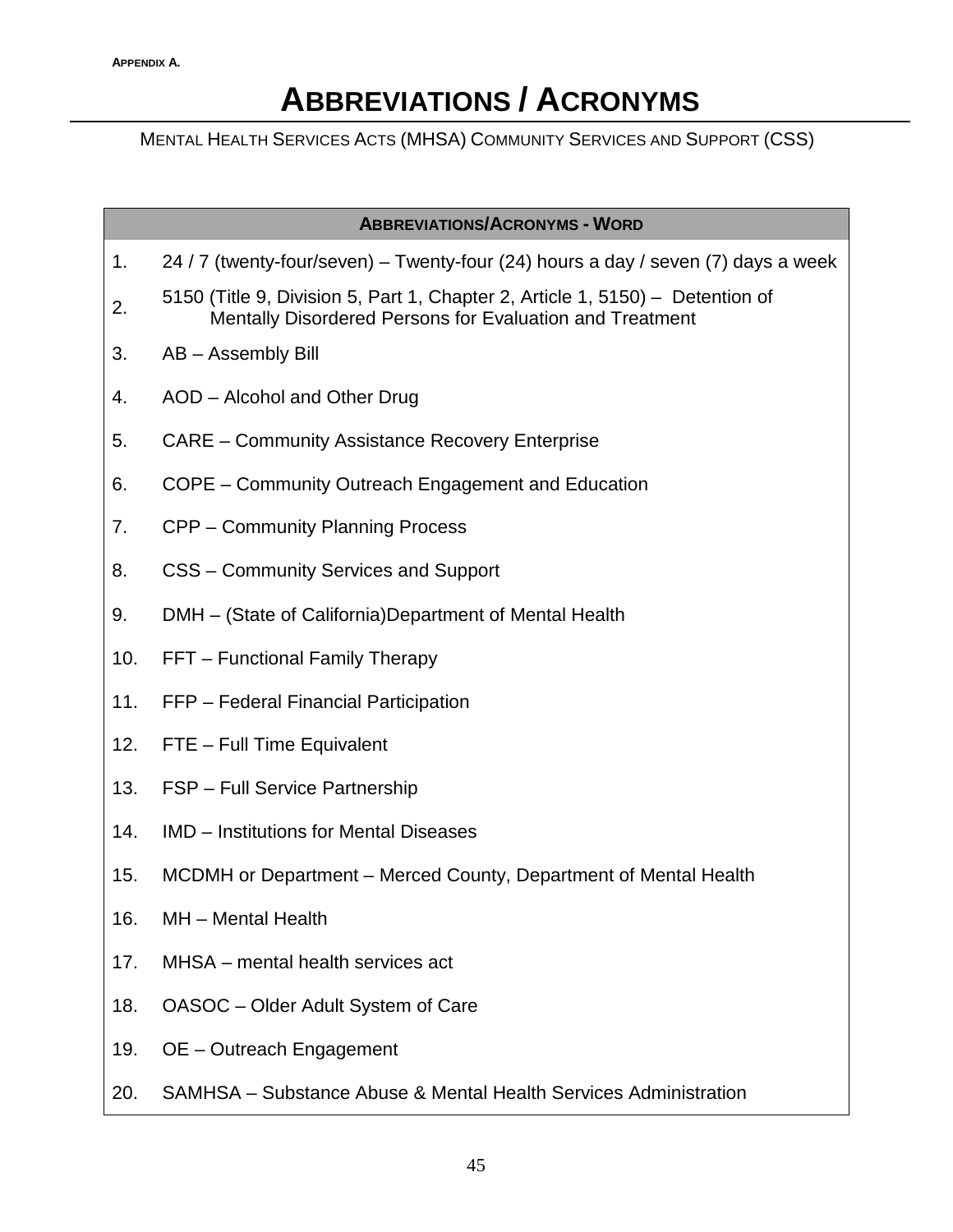# **ABBREVIATIONS / ACRONYMS**

MENTAL HEALTH SERVICES ACTS (MHSA) COMMUNITY SERVICES AND SUPPORT (CSS)

**ABBREVIATIONS/ACRONYMS - WORD**

- 21. SD or Sys Dev System Development
- 22. SEACAP Southeast Asian Community Advocacy Program
- 23. SNF Skilled Nursing Facility
- 24. TAY Transitional Age Youth
- 25. TIP Treatment Improvement Protocol
- 26. TPS Training of Pro-Social Skills
- 27. WeCAN Wrap-Around, Empowerment, Compassion and Need
- 28. WIC Welfare and Intuitional Code of California